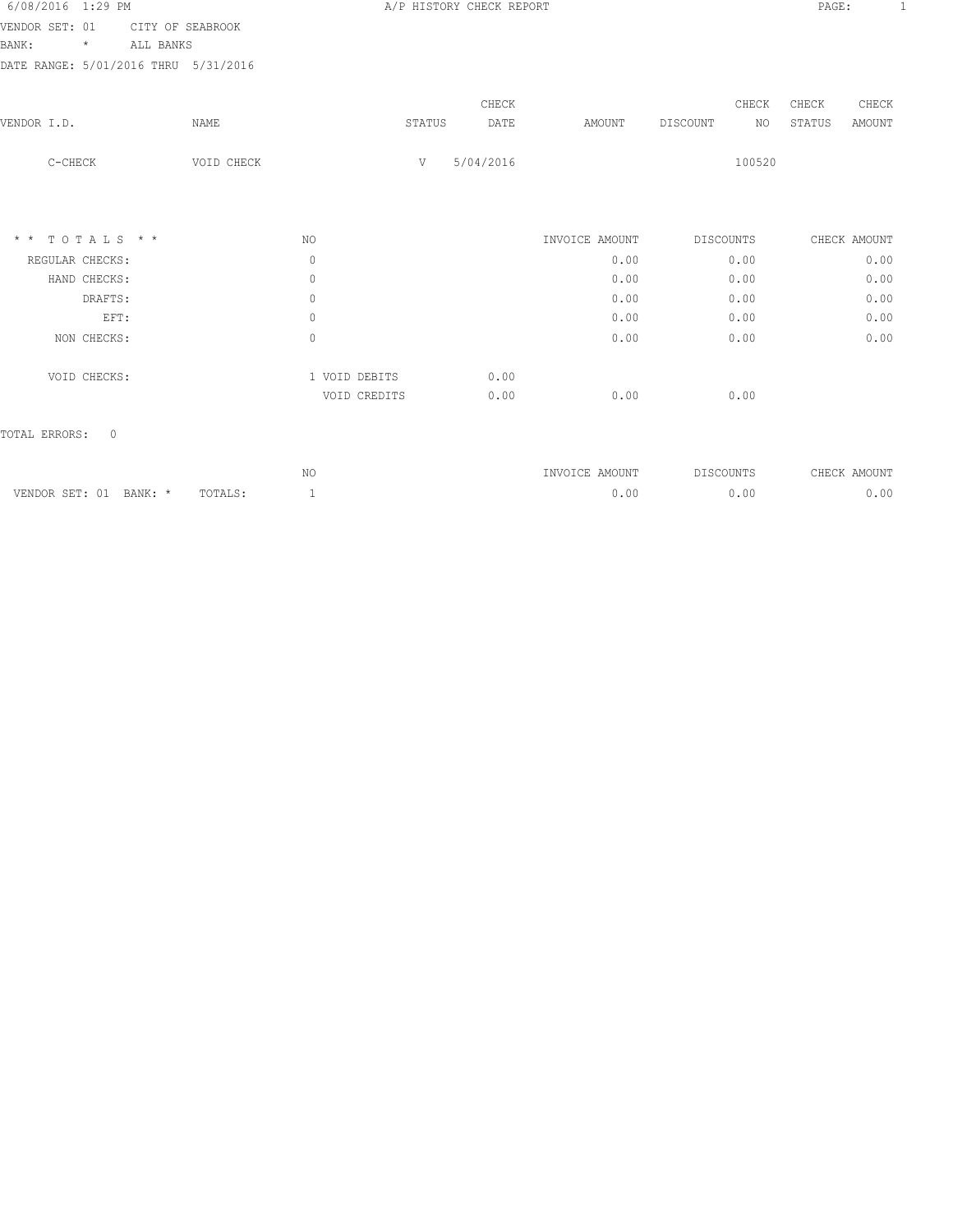BANK: \* ALL BANKS

DATE RANGE: 5/01/2016 THRU 5/31/2016

|             |         |            |        | CHECK     |        |          | CHECK  | CHECK  | CHECK  |
|-------------|---------|------------|--------|-----------|--------|----------|--------|--------|--------|
| VENDOR I.D. |         | NAME       | STATUS | DATE      | AMOUNT | DISCOUNT | NO     | STATUS | AMOUNT |
|             |         |            |        |           |        |          |        |        |        |
|             | C-CHECK | VOID CHECK | V      | 5/04/2016 |        |          | 124237 |        |        |
|             | C-CHECK | VOID CHECK | V      | 5/04/2016 |        |          | 124270 |        |        |
|             | C-CHECK | VOID CHECK | V      | 5/11/2016 |        |          | 124318 |        |        |
|             | C-CHECK | VOID CHECK | V      | 5/11/2016 |        |          | 124319 |        |        |
|             | C-CHECK | VOID CHECK | V      | 5/11/2016 |        |          | 124320 |        |        |
|             | C-CHECK | VOID CHECK | V      | 5/11/2016 |        |          | 124321 |        |        |
|             | C-CHECK | VOID CHECK | V      | 5/11/2016 |        |          | 124356 |        |        |
|             | C-CHECK | VOID CHECK | V      | 5/18/2016 |        |          | 124382 |        |        |
|             | C-CHECK | VOID CHECK | V      | 5/18/2016 |        |          | 124398 |        |        |
|             | C-CHECK | VOID CHECK | V      | 5/18/2016 |        |          | 124399 |        |        |
|             | C-CHECK | VOID CHECK | V      | 5/25/2016 |        |          | 124473 |        |        |
|             | C-CHECK | VOID CHECK | V      | 5/25/2016 |        |          | 124474 |        |        |
|             |         |            |        |           |        |          |        |        |        |

| $*$ * TOTALS * * | NO |                        | INVOICE AMOUNT | DISCOUNTS | CHECK AMOUNT |
|------------------|----|------------------------|----------------|-----------|--------------|
| REGULAR CHECKS:  | 0  |                        | 0.00           | 0.00      | 0.00         |
| HAND CHECKS:     | 0  |                        | 0.00           | 0.00      | 0.00         |
| DRAFTS:          | 0  |                        | 0.00           | 0.00      | 0.00         |
| EFT:             | 0  |                        | 0.00           | 0.00      | 0.00         |
| NON CHECKS:      | 0  |                        | 0.00           | 0.00      | 0.00         |
| VOID CHECKS:     |    | 0.00<br>12 VOID DEBITS |                |           |              |
|                  |    | 0.00<br>VOID CREDITS   | 0.00           | 0.00      |              |

#### TOTAL ERRORS: 0

| VENDOR SET: 99 BANK: * |         | TOTALS: | ΝO  | INVOICE AMOUNT<br>0.00 | DISCOUNTS<br>0.00 | CHECK AMOUNT<br>0.00 |
|------------------------|---------|---------|-----|------------------------|-------------------|----------------------|
| BANK: *                | TOTALS: |         | - - | 0.00                   | 0.00              | 0.00                 |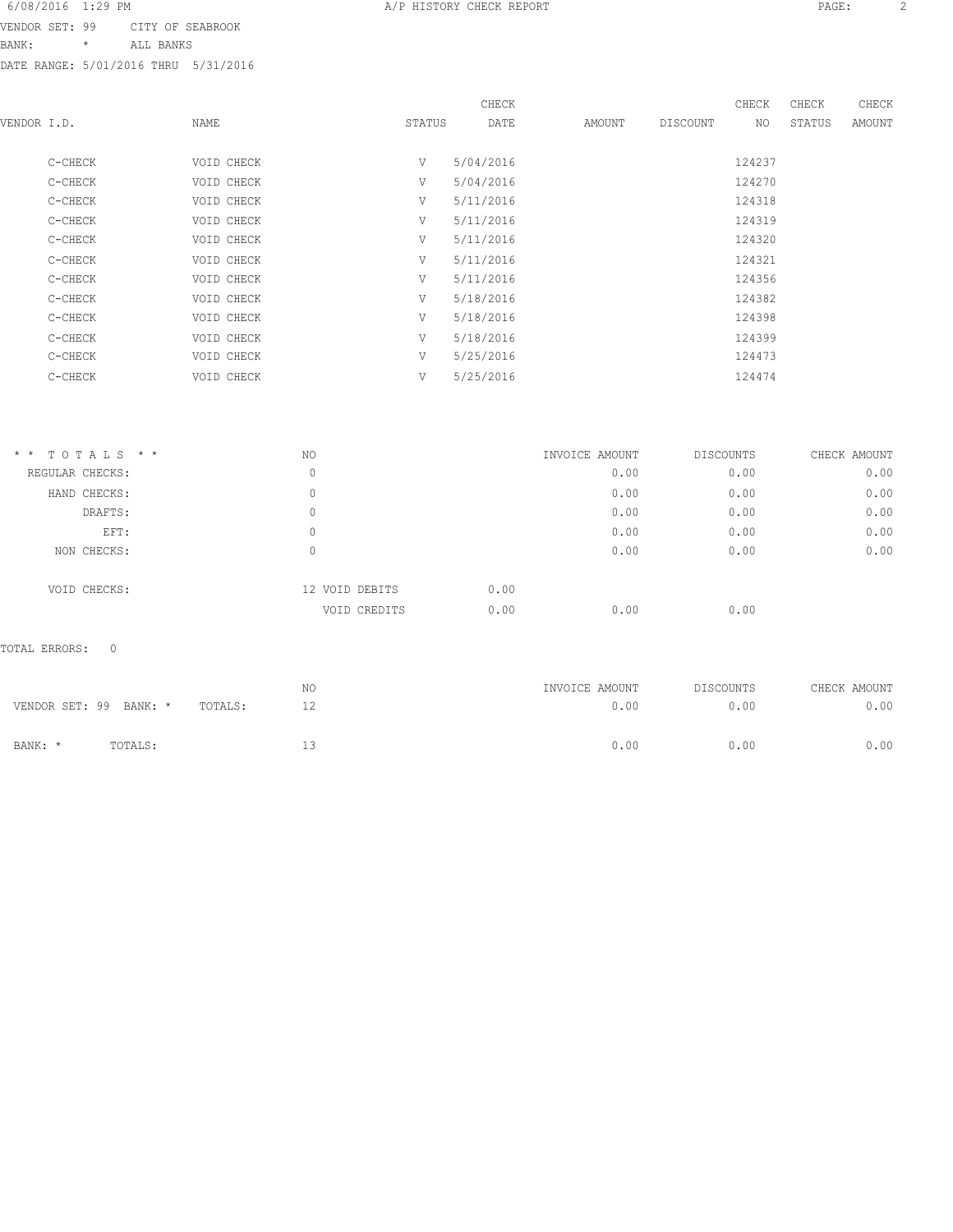6/08/2016 1:29 PM **A/P HISTORY CHECK REPORT PAGE:** 3 VENDOR SET: 70 CITY OF SEABROOK BANK: 70 SEDC 2 DATE RANGE: 5/01/2016 THRU 5/31/2016

|             |                |                                            |        | CHECK                |           |          | CHECK  | CHECK  | CHECK         |
|-------------|----------------|--------------------------------------------|--------|----------------------|-----------|----------|--------|--------|---------------|
| VENDOR I.D. |                | <b>NAME</b>                                | STATUS | DATE                 | AMOUNT    | DISCOUNT | NO     | STATUS | <b>AMOUNT</b> |
| 0120        |                | BUSINESS CARD P/C                          |        |                      |           |          |        |        |               |
|             | I-201605031323 | APR16 STATEMENT                            | R      | 5/04/2016            |           |          | 004640 |        |               |
|             | 70 707-5300    | TRAINING & CONFERENCE                      |        | APR16 STATEMENT      | 1,610.52  |          |        |        |               |
|             | 70 707-5465    | MISC EXPENSE                               |        | APR16 STATEMENT      | 100.00    |          |        |        | 1,710.52      |
| 0132        |                | HOUSTON BUSINESS JOURNAL                   |        |                      |           |          |        |        |               |
|             | $I - 42085$    | APR16 ADVERTISING                          | R      | 5/04/2016            |           |          | 004641 |        |               |
|             | 70 707-5010    | ADVERTISING                                |        | APR16 ADVERTISING    | 1,710.00  |          |        |        | 1,710.00      |
| 0154        |                | PRATIKSHA PATEL                            |        |                      |           |          |        |        |               |
|             | I-201605031324 | MILEAGE REIMBURSEMENT                      | R      | 5/04/2016            |           |          | 004642 |        |               |
|             | 70 707-5300    | TRAINING & CONFERENCE                      |        | MILEAGE REIMBURSEMEN | 130.25    |          |        |        | 130.25        |
| 0156        |                | BEALL'S OUTLET STORES INC                  |        |                      |           |          |        |        |               |
|             | I-201605181391 | FACADE GRANT REIMBURSEMENT                 | R      | 5/18/2016            |           |          | 004643 |        |               |
|             | 70 707-5617    | ECONOMIC DEV PROJECTS FACADE GRANT REIMBUR |        |                      | 40,000.00 |          |        |        | 40,000.00     |
| 0026        |                | ROSS BANKS MAY CRON & CAVIN                |        |                      |           |          |        |        |               |
|             | I-133721       | EDC                                        | R      | 5/18/2016            |           |          | 004644 |        |               |
|             | 70 707-5220    | PROF FEES - LEGAL                          | EDC    |                      | 3,000.00  |          |        |        | 3,000.00      |

| TOTALS * *<br>$\star$ $\star$ | NO            | INVOICE AMOUNT | DISCOUNTS | CHECK AMOUNT |
|-------------------------------|---------------|----------------|-----------|--------------|
| REGULAR CHECKS:               | 5             | 46,550.77      | 0.00      | 46,550.77    |
| HAND CHECKS:                  | 0             | 0.00           | 0.00      | 0.00         |
| DRAFTS:                       | 0             | 0.00           | 0.00      | 0.00         |
| EFT:                          | 0             | 0.00           | 0.00      | 0.00         |
| NON CHECKS:                   | 0             | 0.00           | 0.00      | 0.00         |
| VOID CHECKS:                  | 0 VOID DEBITS | 0.00           |           |              |
|                               | VOID CREDITS  | 0.00<br>0.00   | 0.00      |              |

TOTAL ERRORS: 0

|                         | G/L ACCOUNT | NAME                  | AMOUNT         |           |              |
|-------------------------|-------------|-----------------------|----------------|-----------|--------------|
|                         |             |                       |                |           |              |
|                         | 70 707-5010 | ADVERTISING           | 1,710.00       |           |              |
|                         | 70 707-5220 | PROF FEES - LEGAL     | 3,000.00       |           |              |
|                         | 70 707-5300 | TRAINING & CONFERENCE | 1,740.77       |           |              |
|                         | 70 707-5465 | MISC EXPENSE          | 100.00         |           |              |
|                         | 70 707-5617 | ECONOMIC DEV PROJECTS | 40,000.00      |           |              |
|                         |             | *** FUND TOTAL ***    | 46,550.77      |           |              |
|                         | NO.         |                       | INVOICE AMOUNT | DISCOUNTS | CHECK AMOUNT |
| VENDOR SET: 70 BANK: 70 | TOTALS:     | 5                     | 46,550.77      | 0.00      | 46,550.77    |
| BANK: 70<br>TOTALS:     |             | 5                     | 46,550.77      | 0.00      | 46,550.77    |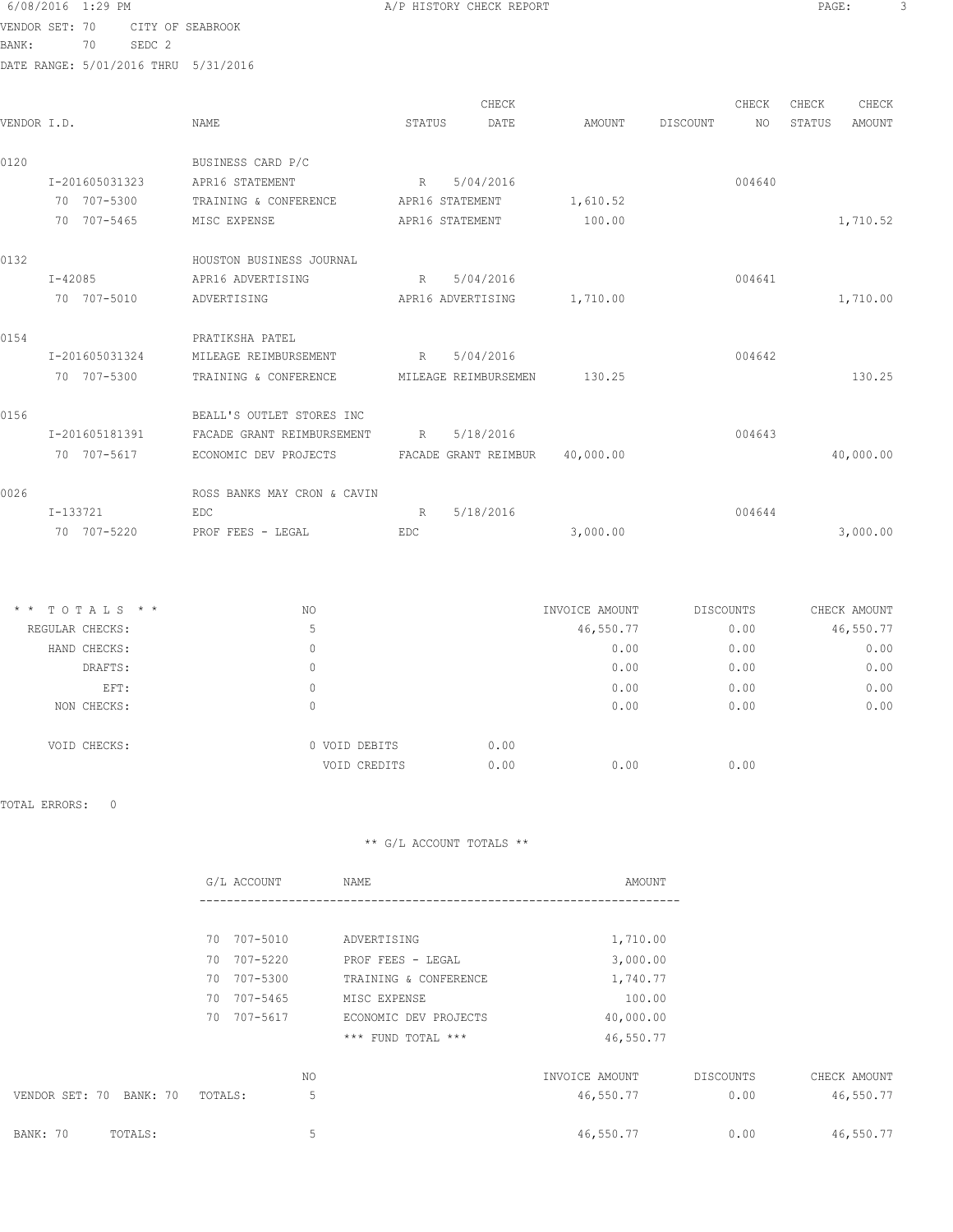VENDOR SET: 99 CITY OF SEABROOK

BANK: AP ACCTS PAYABLE DISBURSEMEN

| 6/08/2016 1:29 PM |                                 | A/P HISTORY CHECK REPORT |  |  | PAGE |  |
|-------------------|---------------------------------|--------------------------|--|--|------|--|
|                   | VENDOR SET: 99 CITY OF SEABROOK |                          |  |  |      |  |

| VENDOR I.D. |    |                   | NAME             | STATUS      | CHECK<br>DATE | AMOUNT      | DISCOUNT | CHECK<br>NO | CHECK<br>STATUS | CHECK<br>AMOUNT |
|-------------|----|-------------------|------------------|-------------|---------------|-------------|----------|-------------|-----------------|-----------------|
|             |    |                   |                  |             |               |             |          |             |                 |                 |
| 0031        |    |                   | WELLS FARGO      |             |               |             |          |             |                 |                 |
|             |    | I-T3 201605031321 | FICA TAXES       | D           | 5/03/2016     |             |          | 000000      |                 |                 |
|             |    | 01 001-1025       | FICA TAX PAYABLE | FICA TAXES  |               | 13, 148. 21 |          |             |                 |                 |
|             |    | 01 100-3100       | FICA TAXES       | FICA TAXES  |               | 345.82      |          |             |                 |                 |
|             |    | 01 102-3100       | FICA TAXES       | FICA TAXES  |               | 1,565.08    |          |             |                 |                 |
|             |    | 01 103-3100       | FICA TAXES       | FICA TAXES  |               | 366.78      |          |             |                 |                 |
|             |    | 01 106-3100       | FICA TAXES       | FICA TAXES  |               | 194.13      |          |             |                 |                 |
|             |    | 01 200-3100       | FICA TAXES       | FICA TAXES  |               | 4,722.77    |          |             |                 |                 |
|             |    | 01 210-3100       | PAYROLL TAX      | FICA TAXES  |               | 134.43      |          |             |                 |                 |
|             | 01 | 400-3100          | FICA TAXES       | FICA TAXES  |               | 616.55      |          |             |                 |                 |
|             | 01 | 500-3100          | PAYROLL TAX      | FICA TAXES  |               | 969.70      |          |             |                 |                 |
|             | 01 | 600-3100          | PAYROLL TAX      | FICA TAXES  |               | 734.65      |          |             |                 |                 |
|             | 01 | 700-3100          | FICA TAXES       | FICA TAXES  |               | 686.82      |          |             |                 |                 |
|             |    | 15 150-3100       | FICA             | FICA TAXES  |               | 158.76      |          |             |                 |                 |
|             | 20 | $902 - 3100$      | FICA TAXES       | FICA TAXES  |               | 908.94      |          |             |                 |                 |
|             | 20 | 905-3100          | FICA TAXES       | FICA TAXES  |               | 296.83      |          |             |                 |                 |
|             | 20 | 912-3100          | FICA TAXES       | FICA TAXES  |               | 686.87      |          |             |                 |                 |
|             | 50 | 501-3100          | FICA TAXES       | FICA TAXES  |               | 760.08      |          |             |                 |                 |
|             |    | I-T4 201605031321 | MEDICARE WH      |             | D 5/03/2016   |             |          | 000000      |                 |                 |
|             |    | 01 001-1025       | FICA TAX PAYABLE | MEDICARE WH |               | 3,075.03    |          |             |                 |                 |
|             |    | 01 100-3100       | FICA TAXES       | MEDICARE WH |               | 80.88       |          |             |                 |                 |
|             |    | 01 102-3100       | FICA TAXES       | MEDICARE WH |               | 366.03      |          |             |                 |                 |
|             |    | 01 103-3100       | FICA TAXES       | MEDICARE WH |               | 85.78       |          |             |                 |                 |
|             |    | 01 106-3100       | FICA TAXES       | MEDICARE WH |               | 45.40       |          |             |                 |                 |
|             | 01 | 200-3100          | FICA TAXES       | MEDICARE WH |               | 1,104.53    |          |             |                 |                 |
|             |    | 01 210-3100       | PAYROLL TAX      | MEDICARE WH |               | 31.43       |          |             |                 |                 |
|             |    | 01 400-3100       | FICA TAXES       | MEDICARE WH |               | 144.19      |          |             |                 |                 |
|             |    | 01 500-3100       | PAYROLL TAX      | MEDICARE WH |               | 226.78      |          |             |                 |                 |
|             |    | 01 600-3100       | PAYROLL TAX      | MEDICARE WH |               | 171.82      |          |             |                 |                 |
|             |    | 01 700-3100       | FICA TAXES       | MEDICARE WH |               | 160.64      |          |             |                 |                 |
|             | 15 | 150-3100          | FICA             | MEDICARE WH |               | 37.13       |          |             |                 |                 |
|             |    | 20 902-3100       | FICA TAXES       | MEDICARE WH |               | 212.58      |          |             |                 |                 |
|             | 20 | 905-3100          | FICA TAXES       | MEDICARE WH |               | 69.42       |          |             |                 |                 |
|             | 20 | 912-3100          | FICA TAXES       | MEDICARE WH |               | 160.65      |          |             |                 | 32,446.48       |
|             |    | 50 501-3100       | FICA TAXES       | MEDICARE WH |               | 177.77      |          |             |                 |                 |
| 0031        |    |                   | WELLS FARGO      |             |               |             |          |             |                 |                 |
|             |    | I-T3 201605171390 | FICA TAXES       | D           | 5/17/2016     |             |          | 000000      |                 |                 |
|             |    | 01 001-1025       | FICA TAX PAYABLE | FICA TAXES  |               | 13,412.46   |          |             |                 |                 |
|             |    | 01 100-3100       | FICA TAXES       | FICA TAXES  |               | 345.82      |          |             |                 |                 |
|             |    | 01 102-3100       | FICA TAXES       | FICA TAXES  |               | 1,569.06    |          |             |                 |                 |
|             |    | 01 103-3100       | FICA TAXES       | FICA TAXES  |               | 366.78      |          |             |                 |                 |
|             |    | 01 106-3100       | FICA TAXES       | FICA TAXES  |               | 194.13      |          |             |                 |                 |
|             |    | 01 200-3100       | FICA TAXES       | FICA TAXES  |               | 4,679.97    |          |             |                 |                 |
|             |    | 01 210-3100       | PAYROLL TAX      | FICA TAXES  |               | 193.22      |          |             |                 |                 |
|             |    | 01 400-3100       | FICA TAXES       | FICA TAXES  |               | 649.85      |          |             |                 |                 |
|             |    | 01 500-3100       | PAYROLL TAX      | FICA TAXES  |               | 1,024.31    |          |             |                 |                 |
|             |    | 01 600-3100       | PAYROLL TAX      | FICA TAXES  |               | 716.62      |          |             |                 |                 |
|             |    |                   |                  |             |               |             |          |             |                 |                 |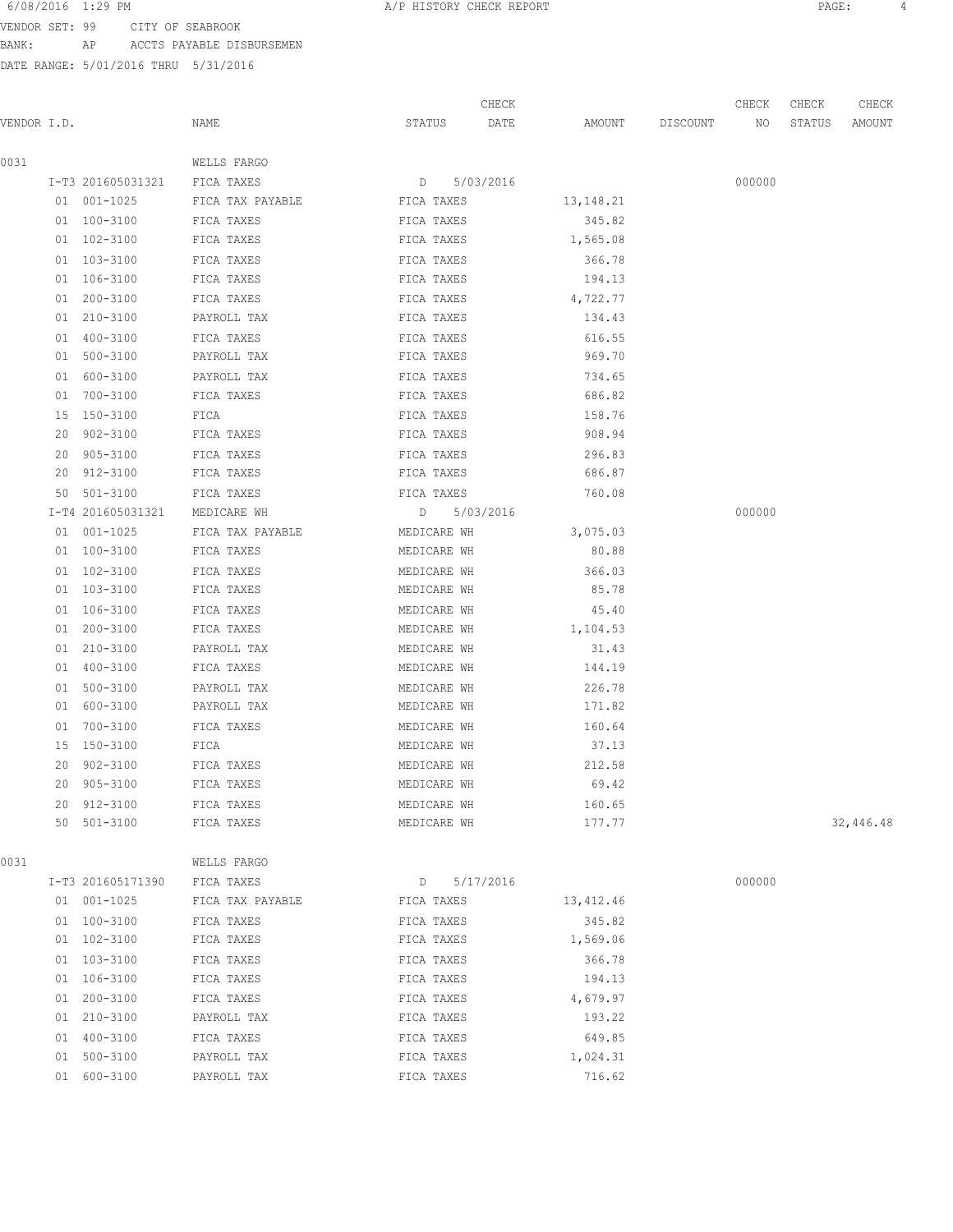VENDOR SET: 99 CITY OF SEABROOK BANK: AP ACCTS PAYABLE DISBURSEMEN

DATE RANGE: 5/01/2016 THRU 5/31/2016

 CHECK CHECK CHECK CHECK VENDOR I.D. NAME STATUS DATE AMOUNT DISCOUNT NO STATUS AMOUNT 0031 WELLS FARGO CONT I-T3 201605171390 FICA TAXES D 5/17/2016 000000 01 700-3100 FICA TAXES FICA TAXES FICA TAXES 773.96 15 150-3100 FICA FICA TAXES 155.78 20 902-3100 FICA TAXES FICA TAXES 878.13 20 905-3100 FICA TAXES FICA TAXES 296.63 20 912-3100 FICA TAXES FICA TAXES 748.27 50 501-3100 FICA TAXES FICA TAXES 819.93 I-T4 201605171390 MEDICARE WH D 5/17/2016 000000 01 001-1025 FICA TAX PAYABLE **MEDICARE WH** 3,136.81 01 100-3100 FICA TAXES MEDICARE WH 80.88 01 102-3100 FICA TAXES MEDICARE WH 366.96 01 103-3100 FICA TAXES MEDICARE WH 85.78 01 106-3100 FICA TAXES MEDICARE WH 45.40 01 200-3100 FICA TAXES MEDICARE WH 1,094.51 01 210-3100 PAYROLL TAX MEDICARE WH 45.19 01 400-3100 FICA TAXES MEDICARE WH 151.98 01 500-3100 PAYROLL TAX MEDICARE WH 239.55 01 600-3100 PAYROLL TAX MEDICARE WH 167.60 01 700-3100 FICA TAXES MEDICARE WH 181.02 15 150-3100 FICA MEDICARE WH 36.43 20 902-3100 FICA TAXES MEDICARE WH 205.38 20 905-3100 FICA TAXES MEDICARE WH 69.38 20 912-3100 FICA TAXES MEDICARE WH 175.01 50 501-3100 FICA TAXES MEDICARE WH 191.74 33,098.54 0031 WELLS FARGO I-T3 201605311457 FICA TAXES D 5/31/2016 000000 01 001-1025 FICA TAX PAYABLE FICA TAXES 14,071.32 01 100-3100 FICA TAXES FICA TAXES FICA TAXES 345.82 01 102-3100 FICA TAXES FICA TAXES FICA TAXES 1,653.36 01 103-3100 FICA TAXES FICA TAXES 366.78 01 106-3100 FICA TAXES FICA TAXES FICA TAXES 194.13 01 200-3100 FICA TAXES FICA TAXES 5,088.94 01 210-3100 PAYROLL TAX FICA TAXES 186.94 01 400-3100 FICA TAXES FICA TAXES 801.23 01 500-3100 PAYROLL TAX FICA TAXES 1,003.51 01 600-3100 PAYROLL TAX FICA TAXES 716.78 01 700-3100 FICA TAXES FICA TAXES FICA TAXES 748.22 15 150-3100 FICA FICA TAXES 155.78 20 902-3100 FICA TAXES FICA TAXES 886.21 20 905-3100 FICA TAXES FICA TAXES 296.40 20 912-3100 FICA TAXES FICA TAXES 695.62 50 501-3100 FICA TAXES FICA TAXES 931.60 I-T4 201605311457 MEDICARE WH D 5/31/2016 000000 01 001-1025 FICA TAX PAYABLE MEDICARE WH 3,290.86 01 100-3100 FICA TAXES MEDICARE WH 80.88 01 102-3100 FICA TAXES MEDICARE WH 386.67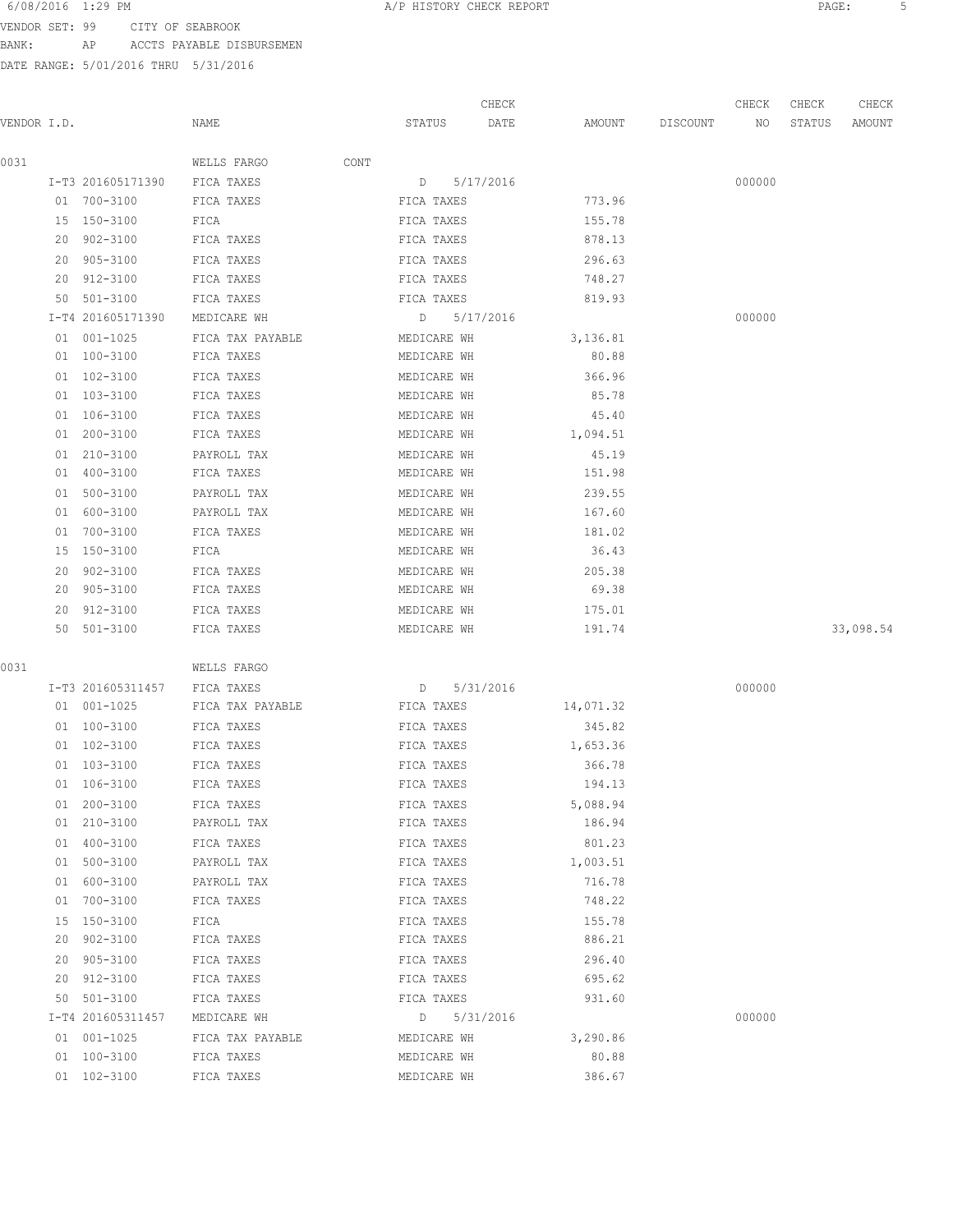VENDOR SET: 99 CITY OF SEABROOK

BANK: AP ACCTS PAYABLE DISBURSEMEN

DATE RANGE: 5/01/2016 THRU 5/31/2016

CHECK CHECK CHECK CHECK VENDOR I.D. NAME STATUS DATE AMOUNT DISCOUNT NO STATUS AMOUNT 0031 WELLS FARGO CONT I-T4 201605311457 MEDICARE WH D 5/31/2016 000000 01 103-3100 FICA TAXES MEDICARE WH 85.78 01 106-3100 FICA TAXES MEDICARE WH 45.40 01 200-3100 FICA TAXES MEDICARE WH 1,190.13 01 210-3100 PAYROLL TAX MEDICARE WH 43.71 01 400-3100 FICA TAXES MEDICARE WH 187.39 01 500-3100 PAYROLL TAX MEDICARE WH 234.70 01 600-3100 PAYROLL TAX MEDICARE WH 167.64 01 700-3100 FICA TAXES MEDICARE WH 174.99 15 150-3100 FICA MEDICARE WH 36.43 20 902-3100 FICA TAXES MEDICARE WH 207.26 20 905-3100 FICA TAXES MEDICARE WH 69.32 20 912-3100 FICA TAXES MEDICARE WH 162.69 50 501-3100 FICA TAXES MEDICARE WH 217.87 217.87 34,724.36 0032 WELLS FARGO I-T1 201605031321 WITHHOLDING TAXES D 5/03/2016 000000 01 001-1020 WITHHOLDING PAYABLE WITHHOLDING TAXES 25,576.95 25,076.95 0032 WELLS FARGO I-T1 201605171390 WITHHOLDING TAXES D 5/17/2016 000000 01 001-1020 WITHHOLDING PAYABLE WITHHOLDING TAXES 26,158.01 26,158.01 0032 WELLS FARGO I-T1 201605311457 WITHHOLDING TAXES D 5/31/2016 000000 01 001-1020 WITHHOLDING PAYABLE WITHHOLDING TAXES 28,132.69 28,132.69 0748 TX CHILD SUPPORT DISBURSE I-CS6201605031321 CHILD SUPPORT D 5/03/2016 000000 01 001-1032 OTHER PAYROLL DEDUCTIONS CHILD SUPPORT 166.15 166.15 0748 TX CHILD SUPPORT DISBURSE I-CS6201605171390 CHILD SUPPORT D 5/17/2016 000000 01 001-1032 OTHER PAYROLL DEDUCTIONS CHILD SUPPORT 166.15 166.15 166.15 0748 TX CHILD SUPPORT DISBURSE I-CS6201605311457 CHILD SUPPORT D 5/31/2016 000000 01 001-1032 OTHER PAYROLL DEDUCTIONS CHILD SUPPORT 166.15 166.15 166.15 1196 OFFICE OF AG CHILD S UNIT I-RA 201605031321 CHILD SUPPORT D 5/03/2016 000000 01 001-1032 OTHER PAYROLL DEDUCTIONS CHILD SUPPORT 138.46 138.46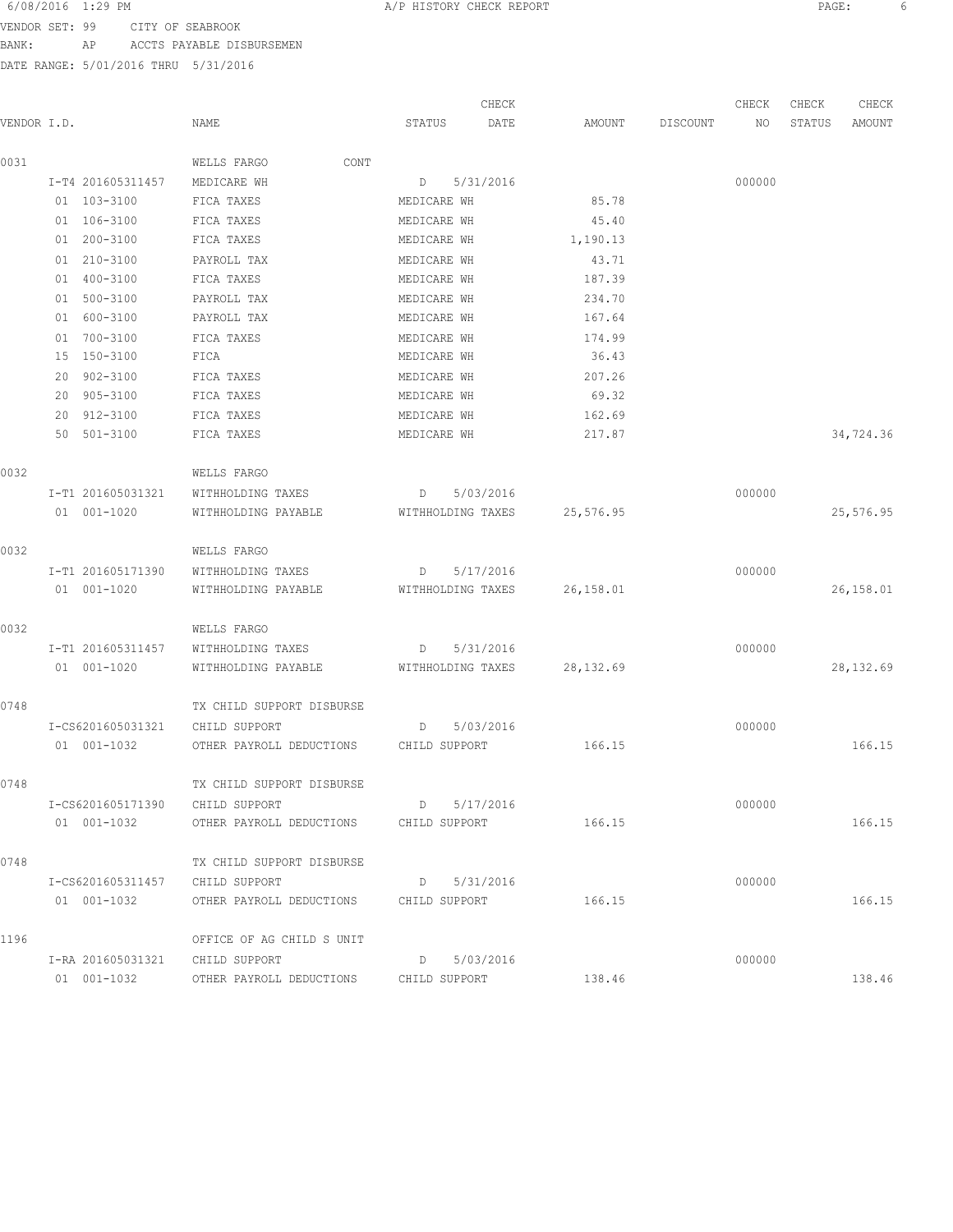## 6/08/2016 1:29 PM A/P HISTORY CHECK REPORT PAGE: 7 VENDOR SET: 99 CITY OF SEABROOK

BANK: AP ACCTS PAYABLE DISBURSEMEN

| VENDOR I.D. |                                 | NAME                                   | STATUS | CHECK<br>DATE   |        | AMOUNT DISCOUNT | CHECK<br>NO | CHECK<br>STATUS | CHECK<br>AMOUNT |
|-------------|---------------------------------|----------------------------------------|--------|-----------------|--------|-----------------|-------------|-----------------|-----------------|
| 1196        |                                 | OFFICE OF AG CHILD S UNIT              |        |                 |        |                 |             |                 |                 |
|             | I-RA 201605171390 CHILD SUPPORT |                                        |        | D 5/17/2016     |        |                 | 000000      |                 |                 |
|             | 01  001-1032                    | OTHER PAYROLL DEDUCTIONS CHILD SUPPORT |        |                 | 138.46 |                 |             |                 | 138.46          |
| 1196        |                                 | OFFICE OF AG CHILD S UNIT              |        |                 |        |                 |             |                 |                 |
|             | I-RA 201605311457 CHILD SUPPORT |                                        |        | D 5/31/2016     |        |                 | 000000      |                 |                 |
|             | 01 001-1032                     | OTHER PAYROLL DEDUCTIONS CHILD SUPPORT |        |                 | 138.46 |                 |             |                 | 138.46          |
| 1486        |                                 | CHILD SUPPORT, HARRIS                  |        |                 |        |                 |             |                 |                 |
|             | I-CS7201605031321               | CHILD SUPPORT                          |        | $D = 5/03/2016$ |        |                 | 000000      |                 |                 |
|             | 01 001-1032                     | OTHER PAYROLL DEDUCTIONS CHILD SUPPORT |        |                 | 230.77 |                 |             |                 | 230.77          |
| 1486        |                                 | CHILD SUPPORT, HARRIS                  |        |                 |        |                 |             |                 |                 |
|             | I-CS7201605171390               | CHILD SUPPORT                          |        | $D = 5/17/2016$ |        |                 | 000000      |                 |                 |
|             | 01 001-1032                     | OTHER PAYROLL DEDUCTIONS CHILD SUPPORT |        |                 | 230.77 |                 |             |                 | 230.77          |
| 1486        |                                 | CHILD SUPPORT, HARRIS                  |        |                 |        |                 |             |                 |                 |
|             | I-CS7201605311457               | CHILD SUPPORT                          |        | D 5/31/2016     |        |                 | 000000      |                 |                 |
|             | 01 001-1032                     | OTHER PAYROLL DEDUCTIONS CHILD SUPPORT |        |                 | 230.77 |                 |             |                 | 230.77          |
| 1628        |                                 | TX CHILD SUPPORT DISBURSEMENT          |        |                 |        |                 |             |                 |                 |
|             | I-CS2201605031321 CHILD SUPPORT |                                        |        | $D = 5/03/2016$ |        |                 | 000000      |                 |                 |
|             | 01  001-1032                    | OTHER PAYROLL DEDUCTIONS CHILD SUPPORT |        |                 | 293.06 |                 |             |                 | 293.06          |
| 1628        |                                 | TX CHILD SUPPORT DISBURSEMENT          |        |                 |        |                 |             |                 |                 |
|             | I-CS2201605171390               | CHILD SUPPORT                          |        | $D = 5/17/2016$ |        |                 | 000000      |                 |                 |
|             | 01 001-1032                     | OTHER PAYROLL DEDUCTIONS CHILD SUPPORT |        |                 | 293.06 |                 |             |                 | 293.06          |
| 1628        |                                 | TX CHILD SUPPORT DISBURSEMENT          |        |                 |        |                 |             |                 |                 |
|             | I-CS2201605311457 CHILD SUPPORT |                                        |        | D 5/31/2016     |        |                 | 000000      |                 |                 |
|             | 01 001-1032                     | OTHER PAYROLL DEDUCTIONS CHILD SUPPORT |        |                 | 293.06 |                 |             |                 | 293.06          |
|             |                                 | BESSY CASTRO                           |        |                 |        |                 |             |                 |                 |
|             | I-201604051222                  | REFUND                                 | V      | 4/06/2016       |        |                 | 123990      |                 | 254.00          |
| 1           |                                 | BESSY CASTRO<br>UNPOST                 |        |                 |        |                 |             |                 |                 |
|             | M-CHECK                         | BESSY CASTRO<br>UNPOST                 | V      | 5/10/2016       |        |                 | 123990      |                 | 254.00CR        |
| 2593        |                                 | OVERHEAD DOOR COMPANY OF HOUST         |        |                 |        |                 |             |                 |                 |
|             | $I-C24159$                      | SALLYPORT DOOR REPLACEMENT             |        | $V = 4/06/2016$ |        |                 | 124031      |                 | 4,796.78        |
| 2593        |                                 | OVERHEAD DOOR COMPANY OF HOUST         |        |                 |        |                 |             |                 |                 |
|             | M-CHECK                         | OVERHEAD DOOR COMPANY OFUNPOST V       |        | 5/16/2016       |        |                 | 124031      |                 | 4,796.78CR      |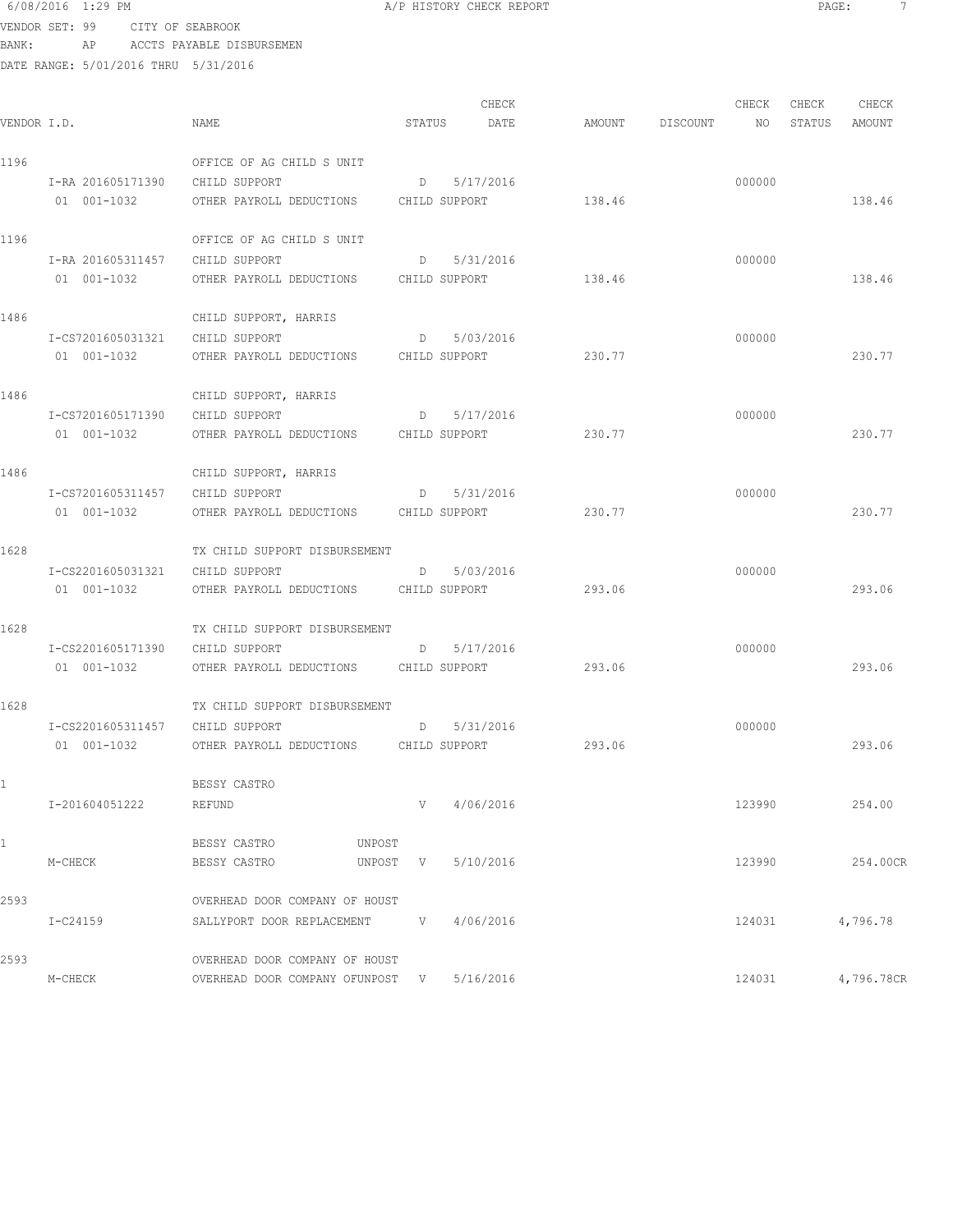#### 6/08/2016 1:29 PM A/P HISTORY CHECK REPORT PAGE: 8 VENDOR SET: 99 CITY OF SEABROOK

BANK: AP ACCTS PAYABLE DISBURSEMEN

DATE RANGE: 5/01/2016 THRU 5/31/2016

CHECK CHECK CHECK CHECK .<br>In the other weapon of the Search Status Date and a the Discount and Status amount Amount Amount and the Statu 1073 3M I-SS05714 TAPE R 5/04/2016 R 5/04/2016 124234 01 500-5150 MAINT-STREET SIGNS TAPE 270.00 I-SS05715 FILM R 5/04/2016 124234 01 500-5150 MAINT-STREET SIGNS FILM 1,035.00 1,035.00 1,305.00 1750 A & L AUTOMOTIVE I-14981 P17 REPAIR R 5/04/2016 R 5/04/2016 124235 01 200-5110 MAINT-AUTOS & EQUIPMENT P17 REPAIR 50.00 50.00 0005 ADMIRAL LINEN & UNIFORM I-DIND34828 UNIFORMS R 5/04/2016 124236 01 400-5310 UNIFORMS & LAUNDRY UNIFORMS 50.18 01 500-5310 UNIFORMS & LAUNDRY UNIFORMS 50.19 20 902-5310 UNIFORMS & LAUNDRY UNIFORMS 50.19 20 912-5310 UNIFORMS & LAUNDRY UNIFORMS 50.19 I-DIND36604 UNIFORMS R 5/04/2016<br>124236 01 400-5310 UNIFORMS & LAUNDRY UNIFORMS 37.82 01 400-5310 UNIFORMS & LAUNDRY UNIFORMS 01 500-5310 UNIFORMS & LAUNDRY UNIFORMS 37.81 20 902-5310 UNIFORMS & LAUNDRY UNIFORMS 37.81 20 912-5310 UNIFORMS & LAUNDRY UNIFORMS 37.81 I-DIND38376 FLOOR MATS R 5/04/2016 124236 01 107-5180 MAINT-BLDGS & GROUNDS FLOOR MATS 41.00 I-DIND38377 UNIFORMS R 5/04/2016 124236 01 400-5310 UNIFORMS & LAUNDRY UNIFORMS 54.36 01 500-5310 UNIFORMS & LAUNDRY UNIFORMS 54.35 20 902-5310 UNIFORMS & LAUNDRY UNIFORMS 54.35 20 912-5310 UNIFORMS & LAUNDRY UNIFORMS 54.35 610.41 0006 AFLAC I-036313 APR16 PREMIUM R 5/04/2016 124238 01 001-1030 AFLAC INSURANCE DEDUCTS APR16 PREMIUM 1,713.48 1,713.48 2618 ALPHAGRAPHICS I-230895 JOYCE BICE BUSINESS CARDS R 5/04/2016 124239 01 107-4010 OFFICE SUPPLIES JOYCE BICE BUSINESS 42.15 I-233682 KONDEJEWSKI BUSINESS CARDS R 5/04/2016 124239 01 107-4010 OFFICE SUPPLIES KONDEJEWSKI BUSINESS 68.48 1611 AMERICAN JANITORIAL SERVICES L I-32524 JANITORIAL SERVICE R 5/04/2016 124240 01 107-5175 JANITORIAL SERVICES JANITORIAL SERVICE 850.00 01 200-5175 JANITORIAL SERVICES JANITORIAL SERVICE 875.00 I-32525 JANITORIAL SERVICE R 5/04/2016 124240 01 230-5175 JANITORIAL SERVICE JANITORIAL SERVICE 580.00 I-32565 JANITORIAL SUPPLIES R 5/04/2016 124240 01 107-5175 JANITORIAL SERVICES JANITORIAL SUPPLIES 102.84 2,407.84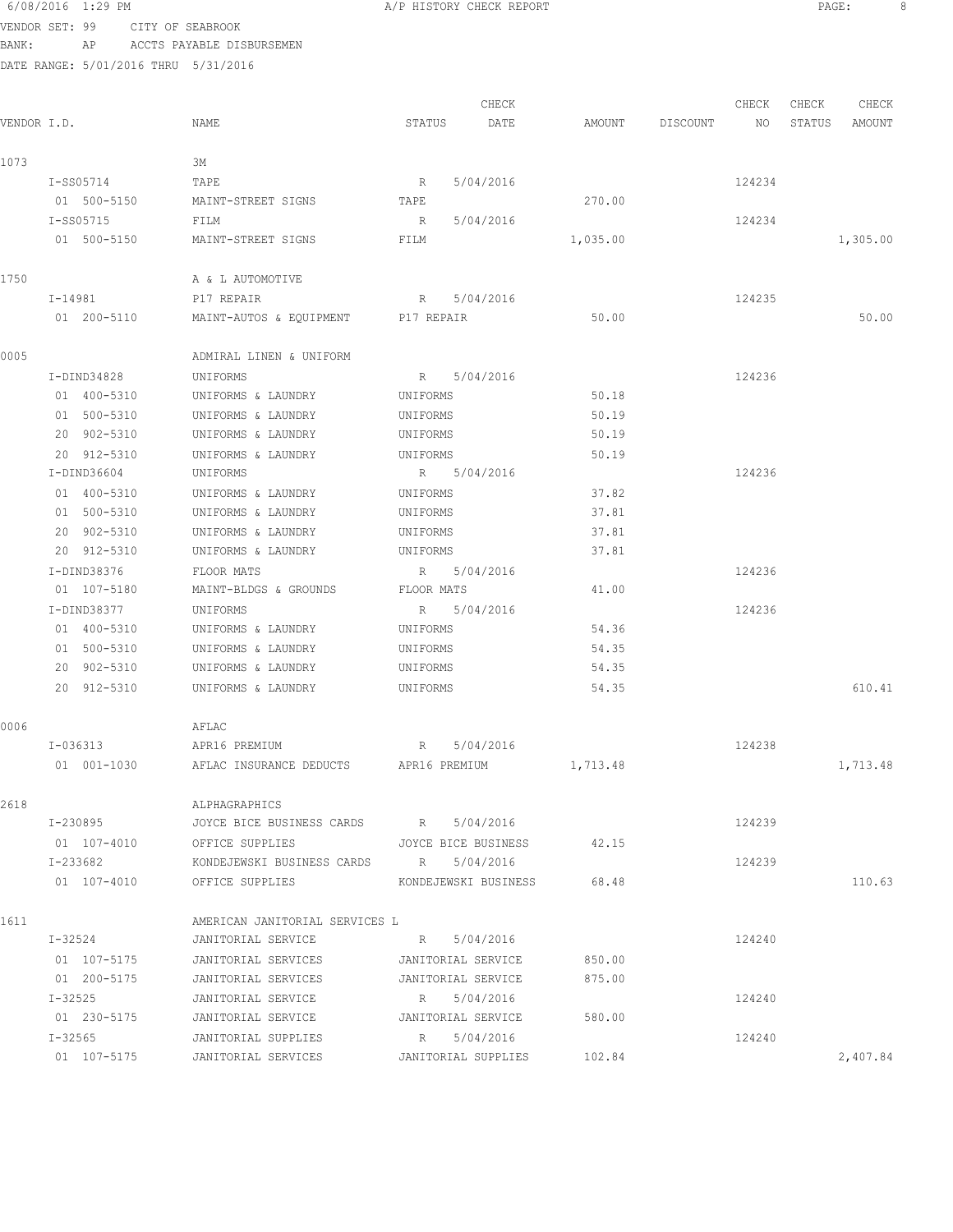VENDOR SET: 99 CITY OF SEABROOK BANK: AP ACCTS PAYABLE DISBURSEMEN

|             |                |                                          | CHECK                    |          |                    | CHECK  | CHECK  | CHECK    |
|-------------|----------------|------------------------------------------|--------------------------|----------|--------------------|--------|--------|----------|
| VENDOR I.D. |                | NAME                                     | STATUS<br>DATE           |          | AMOUNT DISCOUNT NO |        | STATUS | AMOUNT   |
| 0914        |                | AUTO ZONE COMMERCIAL                     |                          |          |                    |        |        |          |
|             | I-1491617441   | ADAPTER                                  | R 5/04/2016              |          |                    | 124241 |        |          |
|             | 20 902-5110    | MAINT-AUTOS & EQUIPMENT ADAPTER          |                          | 18.49    |                    |        |        |          |
|             | I-1491632636   | AUTO PARTS                               | R 5/04/2016              |          |                    | 124241 |        |          |
|             | 20 902-5110    | MAINT-AUTOS & EQUIPMENT AUTO PARTS       |                          | 100.48   |                    |        |        |          |
|             | I-1491633491   | FUSE                                     | R<br>5/04/2016           |          |                    | 124241 |        |          |
|             | 20 902-5110    | MAINT-AUTOS & EQUIPMENT                  | FUSE                     | 9.42     |                    |        |        |          |
|             | I-1491634258   | TAIL LIGHT                               | R 5/04/2016              |          |                    | 124241 |        |          |
|             | 20 902-5110    | MAINT-AUTOS & EQUIPMENT TAIL LIGHT       |                          | 9.24     |                    |        |        | 137.63   |
| 0029        |                | BAY ELECTRIC SUPPLY                      |                          |          |                    |        |        |          |
|             | I-118684100    | TIMER                                    | R 5/04/2016              |          |                    | 124242 |        |          |
|             | 01 400-5275    | ELECTRICAL SERVICES                      | TIMER                    | 28.98    |                    |        |        | 28.98    |
| 2110        |                | BLUEGRASS PLAYGROUNDS INC                |                          |          |                    |        |        |          |
|             | I-201605031330 | PLAYGROUND EQUIPMENT                     | 5/04/2016<br>R           |          |                    | 124243 |        |          |
|             | 01 400-4400    | MISC SUPPLIES                            | PLAYGROUND EOUIPMENT     | 387.00   |                    |        |        | 387.00   |
| 2115        |                | BUSINESS CARD G/C                        |                          |          |                    |        |        |          |
|             | I-201605031331 | APR16 STATEMENT                          | R 5/04/2016              |          |                    | 124244 |        |          |
|             | 01 100-5300    | TRAINING & CONFERENCE                    | APR16 STATEMENT          | 1,477.73 |                    |        |        | 1,477.73 |
| 1816        |                | BUSINESS CARD G/S                        |                          |          |                    |        |        |          |
|             | I-201605031334 | APR16 STATEMENT                          | 5/04/2016<br>$R_{\rm c}$ |          |                    | 124245 |        |          |
|             | 01 200-4150    | SMALL TOOLS & EQUIP APR16 STATEMENT      |                          | 265.18   |                    |        |        |          |
|             | 01 103-4150    | SMALL TOOLS & EQUIPMENT APR16 STATEMENT  |                          | 837.23   |                    |        |        |          |
|             | 01 107-4150    | SMALL EQUIPMENT                          | APR16 STATEMENT          | 132.07   |                    |        |        |          |
|             | 01 103-5300    | TRAINING & CONFERENCE                    | APR16 STATEMENT          | 425.00   |                    |        |        | 1,659.48 |
| 2500        |                | BUSINESS CARD J/G                        |                          |          |                    |        |        |          |
|             | I-201605031336 | APR16 STATEMENT                          | R 5/04/2016              |          |                    | 124246 |        |          |
|             | 14 140-5465    | MISC EXPENSE                             | APR16 STATEMENT          | 102.90   |                    |        |        |          |
|             | 01 106-5300    | TRAINING & CONFERENCE                    | APR16 STATEMENT          | 681.56   |                    |        |        | 784.46   |
| 2510        |                | BUSINESS CARD K/P                        |                          |          |                    |        |        |          |
|             |                | I-201605031332 APR16 STATEMENT           | R 5/04/2016              |          |                    | 124247 |        |          |
|             | 01 400-5464    | EVENTS                                   | APR16 STATEMENT          | 214.01   |                    |        |        |          |
|             | 01 107-5030    | RENTALS & SERVICE AGRMTS APR16 STATEMENT |                          | 125.10   |                    |        |        |          |
|             | 01 500-5020    | DUES & SUBSCRIPTIONS APR16 STATEMENT     |                          | 224.00   |                    |        |        |          |
|             | 01 400-5180    | MAINT-BLDGS & GROUNDS APR16 STATEMENT    |                          | 253.45   |                    |        |        |          |
|             | 01 400-4400    | MISC SUPPLIES                            | APR16 STATEMENT          | 45.57    |                    |        |        | 862.13   |
| 2114        |                | BUSINESS CARD P/L                        |                          |          |                    |        |        |          |
|             | I-201605031333 | APR16 STATEMENT                          | R 5/04/2016              |          |                    | 124248 |        |          |
|             | 01 102-5300    | TRAINING & CONFERENCE                    | APR16 STATEMENT          | 1,629.08 |                    |        |        | 1,629.08 |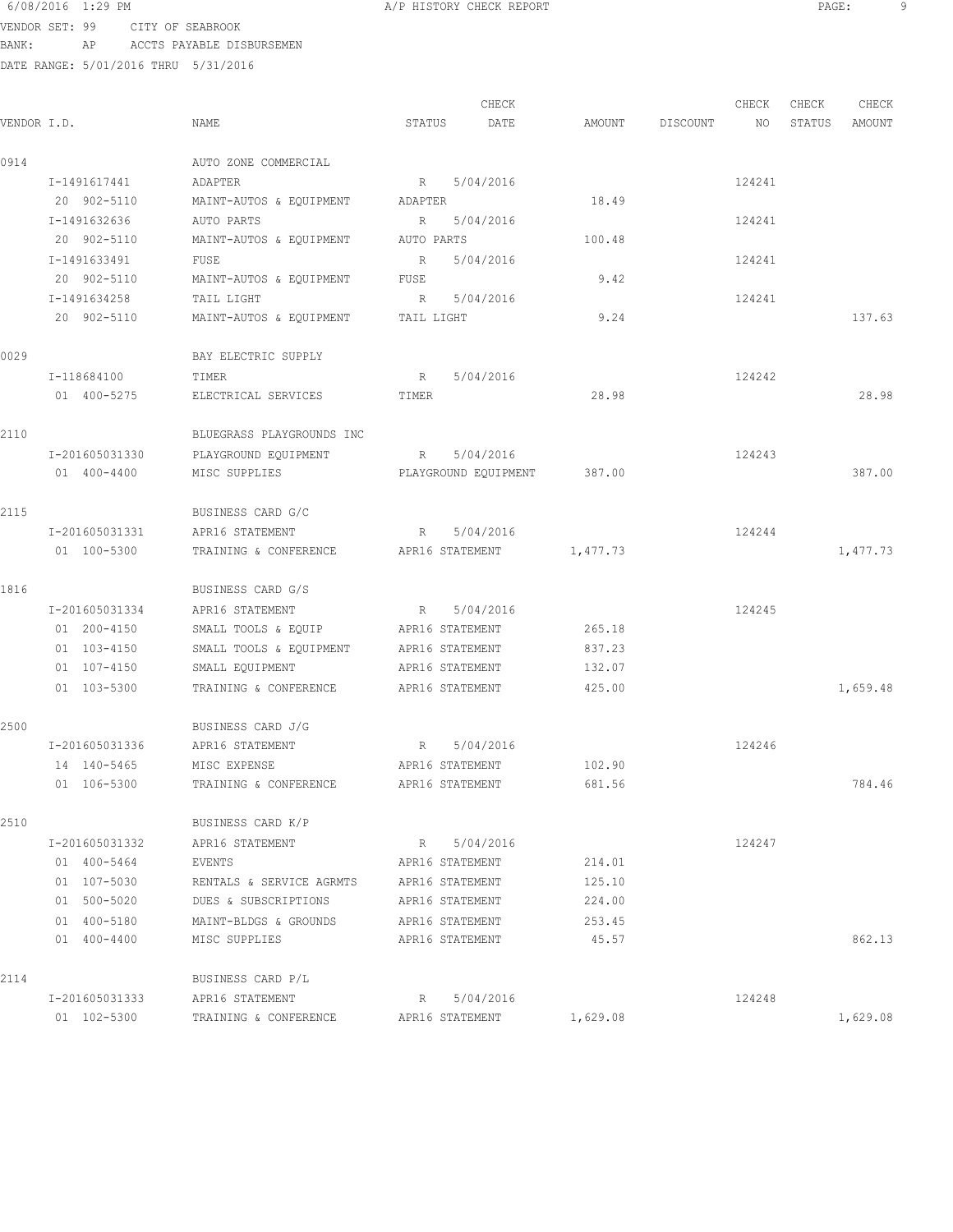### 6/08/2016 1:29 PM A/P HISTORY CHECK REPORT PAGE: 10 VENDOR SET: 99 CITY OF SEABROOK

BANK: AP ACCTS PAYABLE DISBURSEMEN

DATE RANGE: 5/01/2016 THRU 5/31/2016

CHECK CHECK CHECK CHECK CHECK CHECK CHECK CHECK CHECK CHECK CHECK CHECK CHECK CHECK CHECK CHECK CHECK CHECK CHECK CHECK CHECK CHECK CHECK CHECK CHECK CHECK CHECK CHECK CHECK CHECK CHECK CHECK CHECK CHECK CHECK CHECK CHECK VENDOR I.D. NAME STATUS DATE AMOUNT DISCOUNT NO STATUS AMOUNT 2517 BUSINESS CARD R/H I-201605031329 APR16 STATEMENT R 5/04/2016 124249 01 100-5465 MISC EXPENDITURES APR16 STATEMENT 31.11 01 100-4010 OFFICE SUPPLIES APR16 STATEMENT 390.75 390.75 1693 BUSINESS CARD S/L I-201605031328 APR16 STATEMENT R 5/04/2016 124250 01 600-5110 MAINT-AUTOS & EQUIP APR16 STATEMENT 25.50 25.50 2616 CENTERLINE<br>I-133199 SCHOOL ZONE SCHOOL ZONE BEACON SYSTEM R 5/04/2016 124251 14 140-4150 SMALL TOOLS & EQUIPMENT SCHOOL ZONE BEACON S 26,430.00 I-135204 SCHOOL ZONE SPEED SIGN R 5/04/2016 124251 14 140-4150 SMALL TOOLS & EQUIPMENT SCHOOL ZONE SPEED SI 440.00 26,870.00 0057 CITY OF SEABROOK I-201605031342 WATER R 5/04/2016 R 5/04/2016 01 107-5410 UTILITIES WATER 412.20 01 200-5410 UTILITIES WATER 11.94 01 400-5410 UTILITIES WATER 2,322.72 41 410-5410 UTILITIES WATER 113.16 20 912-5410 UTILITIES WATER 6,857.04 01 500-5410 UTILITIES WATER 86.15 9,803.21 9,803.21 2619 CLEAR LAKE AUTO GLASS & TINT I-LCL042709841 CREW TRUCK WINDSHIELD R 5/04/2016 124253 20 902-5110 MAINT-AUTOS & EQUIPMENT CREW TRUCK WINDSHIEL 265.00 265.00 1293 COBB FENDLEY & ASSOC INC. I-253506 GENERAL GIS SERVICES R 5/04/2016 124254 20 902-5030 RENTALS & SERVICE AGRMTS GENERAL GIS SERVICES 1,850.00 1,850.00 1,850.00 1588 COMCAST I-201605031337 CABLE SERVICE R 5/04/2016 124255 01 500-5030 RENTALS & SERVICE AGRMTS CABLE SERVICE 25.09 20 902-5030 RENTALS & SERVICE AGRMTS CABLE SERVICE 25.10 20 912-5030 RENTALS & SERVICE AGRMTS CABLE SERVICE 25.10 75.29 1588 COMCAST I-201605031341 CABLE SERVICE R 5/04/2016 R 5/04/2016 01 107-5030 RENTALS & SERVICE AGRMTS CABLE SERVICE 47.27 47.27 47.27 1588 COMCAST I-201605031343 CABLE SERVICE R 5/04/2016 124257 01 230-5030 RENTALS & SERVICE AGRMTS CABLE SERVICE 162.21 162.21 162.21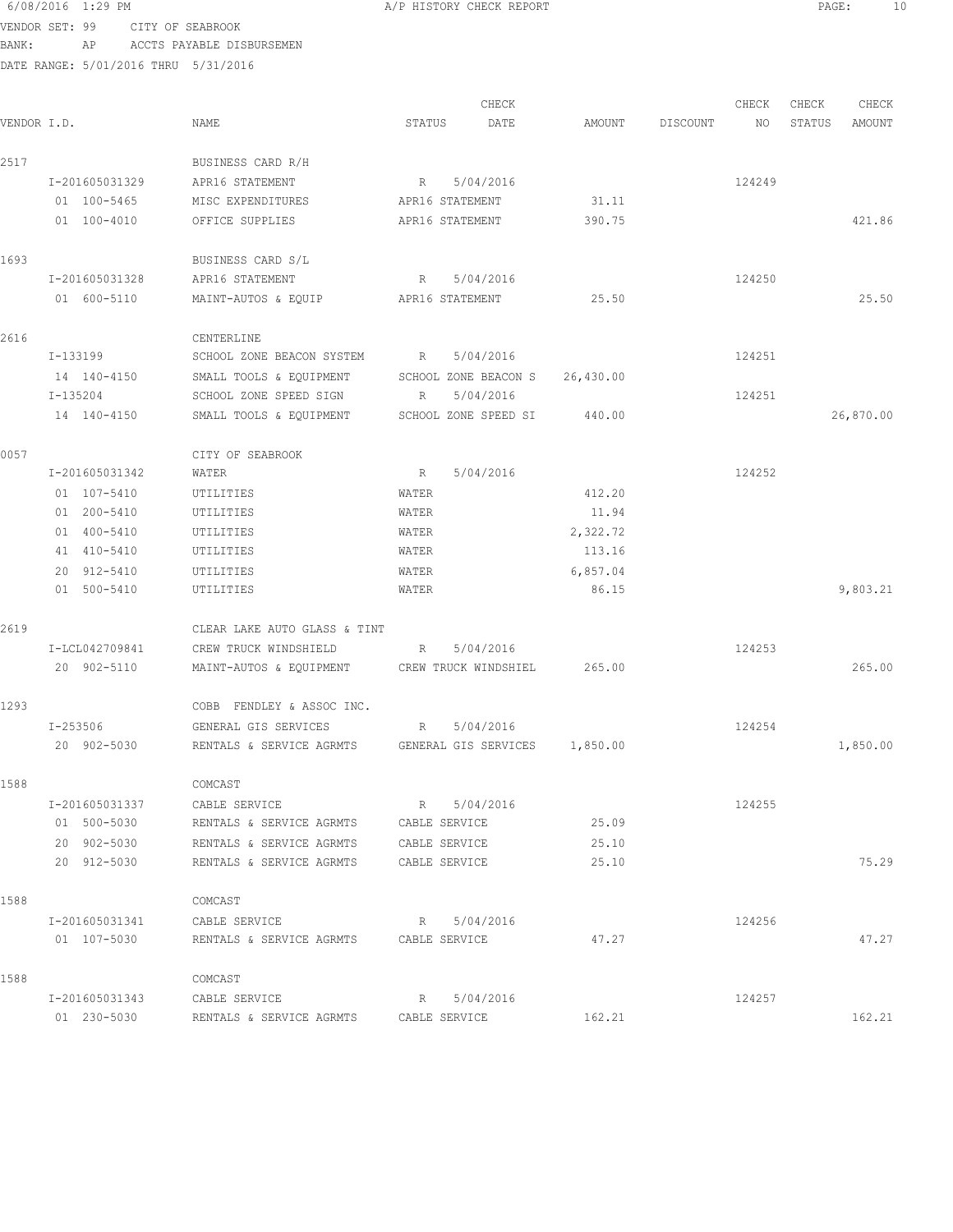VENDOR SET: 99 CITY OF SEABROOK

BANK: AP ACCTS PAYABLE DISBURSEMEN

|             |                |                             | CHECK                |           |          | CHECK  | CHECK  | CHECK     |
|-------------|----------------|-----------------------------|----------------------|-----------|----------|--------|--------|-----------|
| VENDOR I.D. |                | NAME                        | STATUS<br>DATE       | AMOUNT    | DISCOUNT | NO     | STATUS | AMOUNT    |
| 2326        |                | CONSTELLATION NEWENERGY INC |                      |           |          |        |        |           |
|             | I-0032237844   | UTILITY                     | 5/04/2016<br>R       |           |          | 124258 |        |           |
|             | 01 107-5410    | UTILITIES                   | UTILITY              | 3,116.30  |          |        |        |           |
|             | 01 230-5410    | UTILITIES                   | UTILITY              | 853.22    |          |        |        |           |
|             | 01 400-5410    | UTILITIES                   | UTILITY              | 1,888.39  |          |        |        |           |
|             | 41 410-5410    | UTILITIES                   | UTILITY              | 289.39    |          |        |        |           |
|             | 01 500-5410    | UTILITIES                   | UTILITY              | 128.79    |          |        |        |           |
|             | 01 210-5410    | UTILITIES                   | UTILITY              | 157.31    |          |        |        |           |
|             | 01 500-5411    | UTILITIES - STREET LIGHTS   | UTILITY              | 15,838.91 |          |        |        |           |
|             | 01 200-5410    | UTILITIES                   | UTILITY              | 252.95    |          |        |        |           |
|             | 20 912-5410    | UTILITIES                   | UTILITY              | 9,708.83  |          |        |        |           |
|             | 20 902-5410    | UTILITIES                   | UTILITY              | 2,704.03  |          |        |        | 34,938.12 |
| 1439        |                | GAYLE COOK                  |                      |           |          |        |        |           |
|             | I-201605031338 | TRAVEL EXPENSE              | 5/04/2016<br>R       |           |          | 124259 |        |           |
|             | 01 100-5300    | TRAINING & CONFERENCE       | TRAVEL EXPENSE       | 245.00    |          |        |        |           |
|             | I-201605031339 | FRAME REIMBURSEMENT         | 5/04/2016<br>R       |           |          | 124259 |        |           |
|             | 01 107-4010    | OFFICE SUPPLIES             | FRAME REIMBURSEMENT  | 52.03     |          |        |        | 297.03    |
|             |                | CRYSTAL JO BROWN            |                      |           |          |        |        |           |
|             | I-201605031340 | LOST CHECK                  | 5/04/2016<br>R       |           |          | 124260 |        |           |
|             | 01 001-1011    | BAIL BONDS PAYABLE          | CRYSTAL JO BROWN:LOS | 36.00     |          |        |        | 36.00     |
| 1232        |                | DISA INC.                   |                      |           |          |        |        |           |
|             | I-973707       | DRUG TESTING                | R<br>5/04/2016       |           |          | 124261 |        |           |
|             | 01 107-3145    | DRUG TESTING                | DRUG TESTING         | 148.50    |          |        |        |           |
|             | I-978286       | DRUG TESTING                | 5/04/2016<br>R       |           |          | 124261 |        |           |
|             | 01 107-3145    | DRUG TESTING                | DRUG TESTING         | 598.00    |          |        |        | 746.50    |
| 0081        |                | GALLS LLC                   |                      |           |          |        |        |           |
|             | I-005228871    | UNIFORMS                    | R<br>5/04/2016       |           |          | 124262 |        |           |
|             | 01 200-5310    | UNIFORMS & LAUNDRY          | UNIFORMS             | 135.00    |          |        |        |           |
|             | I-005243933    | UNIFORMS                    | 5/04/2016<br>R       |           |          | 124262 |        |           |
|             | 01 200-5310    | UNIFORMS & LAUNDRY          | UNIFORMS             | 206.00    |          |        |        |           |
|             | I-005243935    | UNIFORMS                    | R 5/04/2016          |           |          | 124262 |        |           |
|             | 01 200-5310    | UNIFORMS & LAUNDRY          | UNIFORMS             | 45.00     |          |        |        |           |
|             | I-005244085    | UNIFORMS                    | R 5/04/2016          |           |          | 124262 |        |           |
|             | 01 200-5310    | UNIFORMS & LAUNDRY          | UNIFORMS             | 43.00     |          |        |        | 429.00    |
| 2118        |                | HCMCA                       |                      |           |          |        |        |           |
|             | $I-1655$       | MAR16 LUNCHEON MEETING      | 5/04/2016<br>R       |           |          | 124263 |        |           |
|             | 01 100-3300    | MAYOR & COUNCIL FEES        | MAR16 LUNCHEON MEETI | 120.00    |          |        |        | 120.00    |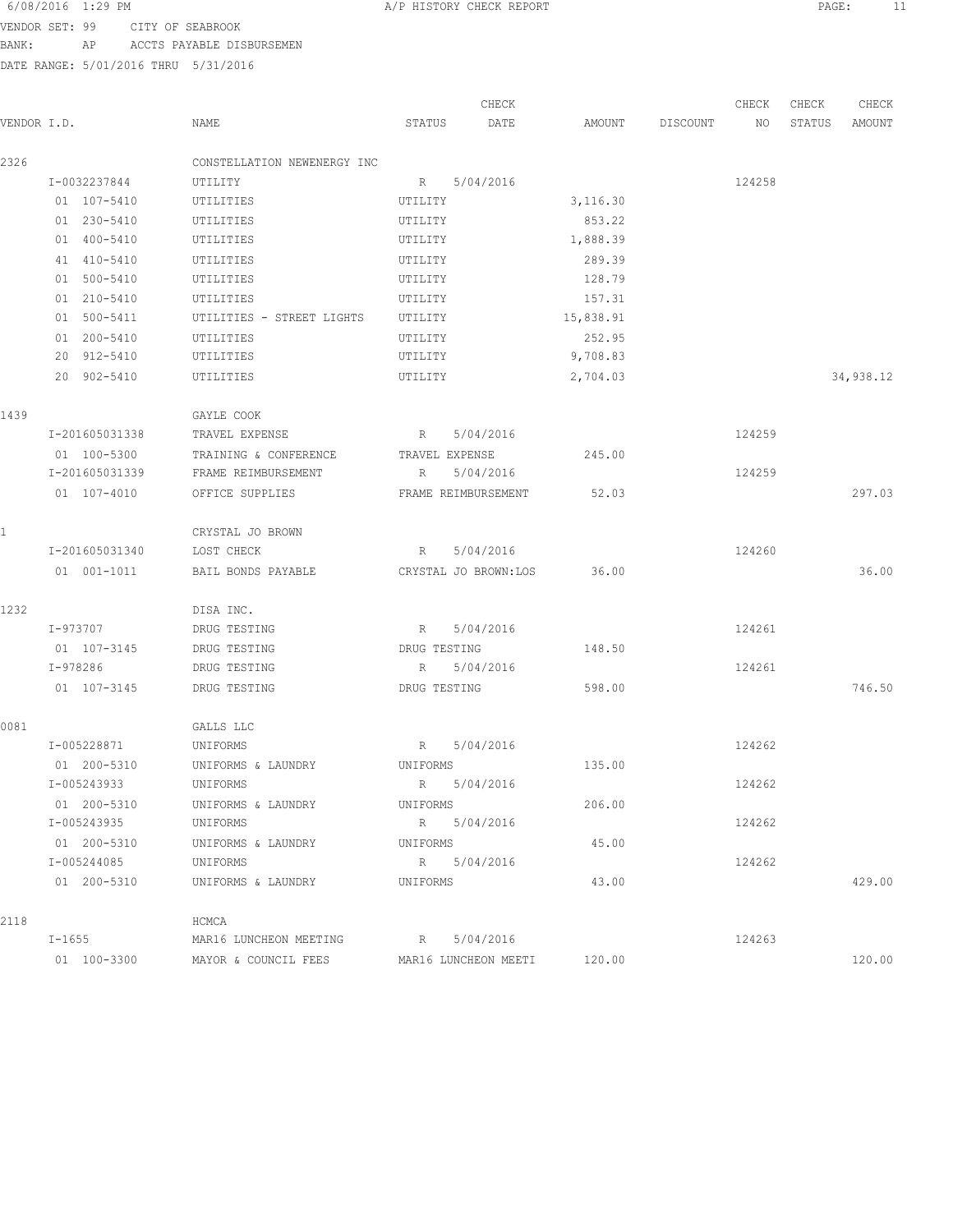6/08/2016 1:29 PM **A/P HISTORY CHECK REPORT PAGE:** 12 VENDOR SET: 99 CITY OF SEABROOK

BANK: AP ACCTS PAYABLE DISBURSEMEN

|             |                   |                                                  |                     | CHECK                |          |          | CHECK  | CHECK  | CHECK    |
|-------------|-------------------|--------------------------------------------------|---------------------|----------------------|----------|----------|--------|--------|----------|
| VENDOR I.D. |                   | NAME                                             | STATUS              | DATE                 | AMOUNT   | DISCOUNT | NO.    | STATUS | AMOUNT   |
|             |                   | HILDA BRINAS                                     |                     |                      |          |          |        |        |          |
|             | I-201605031344    | REFUND                                           | R                   | 5/04/2016            |          |          | 124264 |        |          |
|             | 01 001-1525       | COMMUNITY HOUSE DEPOSITS HILDA BRINAS: REFUND    |                     |                      | 150.00   |          |        |        | 150.00   |
| 1277        |                   | HODGE PRODUCTS, INC.                             |                     |                      |          |          |        |        |          |
|             | I-0358832IN       | MASTER LOCK                                      | R                   | 5/04/2016            |          |          | 124265 |        |          |
|             | 20 902-5130       | MAINT-WATER SYSTEM MINOR MASTER LOCK             |                     |                      | 90.36    |          |        |        |          |
|             | 20 912-5120       | MAINT-SEWER SYSTEM MINOR                         | MASTER LOCK         |                      | 90.36    |          |        |        | 180.72   |
|             |                   | HOYER GLOBAL                                     |                     |                      |          |          |        |        |          |
|             | I-201605031345    | REFUND                                           | R                   | 5/04/2016            |          |          | 124266 |        |          |
|             | 01 001-1525       | COMMUNITY HOUSE DEPOSITS HOYER GLOBAL:REFUND     |                     |                      | 100.00   |          |        |        | 100.00   |
| 2520        |                   | HSA BANK                                         |                     |                      |          |          |        |        |          |
|             | I-HS 201605031321 | EMPLOYEE DEDUCTIONS TO HSA R                     |                     | 5/04/2016            |          |          | 124267 |        |          |
|             | 01 001-1023       | HSA PAYABLE                                      | EMPLOYEE DEDUCTIONS |                      | 87.00    |          |        |        | 87.00    |
| 0105        |                   | ICMA RETIREMENT TRUST-457                        |                     |                      |          |          |        |        |          |
|             | I-ICM201605031321 | EMPLOYEE DEDUCTS- PLAN 303302 R                  |                     | 5/04/2016            |          |          | 124268 |        |          |
|             | 01 001-1031       | ICMA INSURANCE DEDUCTS                           |                     | EMPLOYEE DEDUCTS- PL | 2,990.72 |          |        |        | 2,990.72 |
| 2509        |                   | IPS ADVISORS LLP                                 |                     |                      |          |          |        |        |          |
|             | I-2108            | BENEFIT CONNECTOR                                | R                   | 5/04/2016            |          |          | 124269 |        |          |
|             | 01 100-3120       | HOSPITALIZATION                                  | BENEFIT CONNECTOR   |                      | 7.00     |          |        |        |          |
|             | 01 102-3120       | HOSPITALIZATION                                  | BENEFIT CONNECTOR   |                      | 31.50    |          |        |        |          |
|             | 01 106-3120       | HOSPITALIZATION                                  | BENEFIT CONNECTOR   |                      | 7.00     |          |        |        |          |
|             | 01 103-3120       | HOSPITALIZATION                                  | BENEFIT CONNECTOR   |                      | 3.50     |          |        |        |          |
|             | 01 200-3120       | HOSPITALIZATION                                  | BENEFIT CONNECTOR   |                      | 119.00   |          |        |        |          |
|             | 01 210-3120       | HOSPITALIZATION                                  | BENEFIT CONNECTOR   |                      | 3.50     |          |        |        |          |
|             | 01 400-3120       | HOSPITALIZATION                                  | BENEFIT CONNECTOR   |                      | 24.50    |          |        |        |          |
|             | 01 500-3120       | HOSPITALIZATION                                  | BENEFIT CONNECTOR   |                      | 24.50    |          |        |        |          |
|             | 01 600-3120       | HOSPITALIZATION                                  | BENEFIT CONNECTOR   |                      | 14.00    |          |        |        |          |
|             | 01 700-3120       | HOSPITALIZATION                                  | BENEFIT CONNECTOR   |                      | 14.00    |          |        |        |          |
|             | 01 001-0500       | DUE FROM ENTERPRISE FUND                         | BENEFIT CONNECTOR   |                      | 31.50    |          |        |        |          |
|             | 01 001-0500       | DUE FROM ENTERPRISE FUND BENEFIT CONNECTOR       |                     |                      | 10.50    |          |        |        |          |
|             | 01 001-0500       | DUE FROM ENTERPRISE FUND BENEFIT CONNECTOR 14.00 |                     |                      |          |          |        |        | 304.50   |
| 0116        |                   | KEMAH HARDWARE & LUMBER                          |                     |                      |          |          |        |        |          |
|             | I-201605031346    | APR16 STATEMENT                                  | R                   | 5/04/2016            |          |          | 124271 |        |          |
|             | 20 902-4400       | MISC SUPPLIES APR16 STATEMENT                    |                     |                      | 8.58     |          |        |        |          |
|             | 01 500-5110       | MAINT-AUTOS & EQUIP APR16 STATEMENT              |                     |                      | 36.32    |          |        |        |          |
|             | 01 400-4400       | MISC SUPPLIES                                    | APR16 STATEMENT     |                      | 220.63   |          |        |        |          |
|             | 01 500-5140       | MAINT STREETS                                    | APR16 STATEMENT     |                      | 78.49    |          |        |        |          |
|             | 20 902-5130       | MAINT-WATER SYSTEM MINOR APR16 STATEMENT         |                     |                      | 84.70    |          |        |        |          |
|             | 41 410-4400       | MISC SUPPLIES                                    | APR16 STATEMENT     |                      | 3.96     |          |        |        |          |
|             | 20 902-4150       | SMALL EQUIPMENT OR TOOLS                         | APR16 STATEMENT     |                      | 46.53    |          |        |        |          |
|             | 01 500-5180       | MAINT-BLDGS & GROUNDS                            | APR16 STATEMENT     |                      | 6.18     |          |        |        |          |
|             | 01 400-5165       | MAINT-RECREATION EQUIP                           | APR16 STATEMENT     |                      | 12.72    |          |        |        | 498.11   |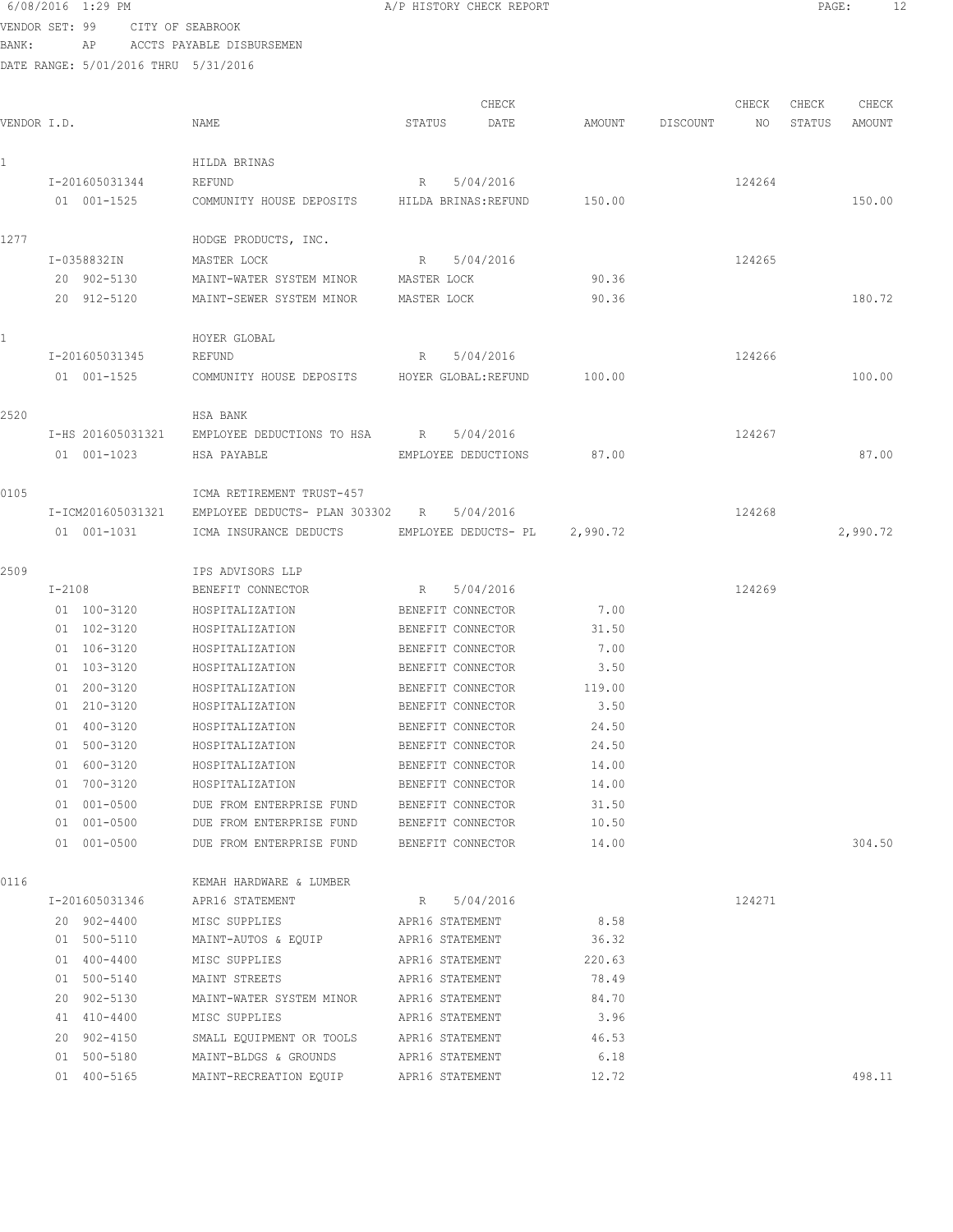#### 6/08/2016 1:29 PM **A/P HISTORY CHECK REPORT PAGE:** 13 VENDOR SET: 99 CITY OF SEABROOK

BANK: AP ACCTS PAYABLE DISBURSEMEN

|             |                 |                                                     |                             | CHECK                       |          |                    | CHECK  | CHECK  | CHECK    |
|-------------|-----------------|-----------------------------------------------------|-----------------------------|-----------------------------|----------|--------------------|--------|--------|----------|
| VENDOR I.D. |                 | NAME                                                | STATUS                      | DATE                        |          | AMOUNT DISCOUNT NO |        | STATUS | AMOUNT   |
| 2617        |                 | MASIMO AMERICAS INC                                 |                             |                             |          |                    |        |        |          |
|             | I-1815626       | RAINBOW DCI                                         | R                           | 5/04/2016                   |          |                    | 124272 |        |          |
|             | 14 140-4150     | SMALL TOOLS & EQUIPMENT RAINBOW DCI                 |                             |                             | 707.70   |                    |        |        |          |
|             | I-1816746       | RAD57                                               | R                           | 5/04/2016                   |          |                    | 124272 |        |          |
|             | 14 140-4150     | SMALL TOOLS & EQUIPMENT RAD57                       |                             |                             | 2,666.70 |                    |        |        | 3,374.40 |
| 0851        |                 | MEADOR STAFFING SERVICES INC                        |                             |                             |          |                    |        |        |          |
|             | I-64577         | VICKIE WALKER                                       | R                           | 5/04/2016                   |          |                    | 124273 |        |          |
|             | 01 102-3015     | CONTRACT LABOR                                      | VICKIE WALKER               |                             | 1,080.00 |                    |        |        |          |
|             | I-64857         | VICKIE WALKER                                       | R                           | 5/04/2016                   |          |                    | 124273 |        |          |
|             | 01 102-3015     | CONTRACT LABOR                                      | VICKIE WALKER               |                             | 1,080.00 |                    |        |        |          |
|             | I-65150         | VICKIE WALKER                                       | R                           | 5/04/2016                   |          |                    | 124273 |        |          |
|             | 01 102-3015     | CONTRACT LABOR                                      | VICKIE WALKER               |                             | 1,080.00 |                    |        |        | 3,240.00 |
| 1382        |                 | PASADENA TRAILER & TRUCK ACCES                      |                             |                             |          |                    |        |        |          |
|             | I-280818        | JETTER REPAIR                                       | R                           | 5/04/2016                   |          |                    | 124274 |        |          |
|             | 20 902-5110     | MAINT-AUTOS & EQUIPMENT JETTER REPAIR               |                             |                             | 9.14     |                    |        |        |          |
|             | 20 912-5110     | MAINT-AUTOS & EQUIPMENT JETTER REPAIR               |                             |                             | 9.13     |                    |        |        | 18.27    |
| 1537        |                 | PURIFY                                              |                             |                             |          |                    |        |        |          |
|             | I-141295535119  | BLEACH                                              | $R_{\rm{max}}$              | 5/04/2016                   |          |                    | 124275 |        |          |
|             | 20 912-5280     | CHEMICAL SUPPLIES                                   | BLEACH                      |                             | 1,840.00 |                    |        |        |          |
|             | I-141295535543  | BLEACH                                              | R                           | 5/04/2016                   |          |                    | 124275 |        |          |
|             | 01 400-4400     | MISC SUPPLIES                                       | BLEACH                      |                             | 828.00   |                    |        |        |          |
|             | I-141295535548  | POOL ACID                                           | R 5/04/2016                 |                             |          |                    | 124275 |        |          |
|             | 01 400-4090     | POOL SUPPLIES                                       | POOL ACID                   |                             | 75.00    |                    |        |        | 2,743.00 |
| 0156        |                 | POSTMASTER SEABROOK                                 |                             |                             |          |                    |        |        |          |
|             | I-201605031347  | WATER BILL POSTAGE                                  | R 5/04/2016                 |                             |          |                    | 124276 |        |          |
|             | 20 905-4011     | POSTAGE                                             |                             | WATER BILL POSTAGE 1,200.00 |          |                    |        |        | 1,200.00 |
| 1289        |                 | READY REFRESH                                       |                             |                             |          |                    |        |        |          |
|             | I-16D0115909111 | BOTTLED WATER                                       | R                           | 5/04/2016                   |          |                    | 124277 |        |          |
|             | 01 200-4010     | OFFICE SUPPLIES                                     | BOTTLED WATER               |                             | 132.97   |                    |        |        | 132.97   |
| 1761        |                 | ELAINE SALLES                                       |                             |                             |          |                    |        |        |          |
|             | I-201605031348  | PETTY CASH REIMBURSEMENT R 5/04/2016                |                             |                             |          |                    | 124278 |        |          |
|             | 01 107-3900     | MERIT AWARDS                                        | PETTY CASH REIMBURSE 128.95 |                             |          |                    |        |        |          |
|             |                 | 01 107-5295 SAFETY COMMITTEE PETTY CASH REIMBURSE   |                             |                             | 42.00    |                    |        |        |          |
|             |                 | 01 107-5465 MISC EXPENSE PETTY CASH REIMBURSE 98.66 |                             |                             |          |                    |        |        |          |
|             | 01 600-5465     | MISC EXPENDITURES PETTY CASH REIMBURSE 34.02        |                             |                             |          |                    |        |        | 303.63   |
| 0180        |                 | SEABROOK VOL. FIRE DEPT                             |                             |                             |          |                    |        |        |          |
|             | I-201605031349  | REIMBURSEMENT                                       | R 5/04/2016                 |                             |          |                    | 124279 |        |          |
|             | 01 230-5030     | RENTALS & SERVICE AGRMTS                            | REIMBURSEMENT               |                             | 201.50   |                    |        |        |          |
|             | 01 230-5410     | UTILITIES                                           | REIMBURSEMENT               |                             | 241.87   |                    |        |        |          |
|             | 01 230-4150     | SMALL TOOLS & EQUIP                                 | REIMBURSEMENT               |                             | 49.96    |                    |        |        |          |
|             | 01 230-4400     | MISC SUPPLIES                                       | REIMBURSEMENT               |                             | 133.61   |                    |        |        |          |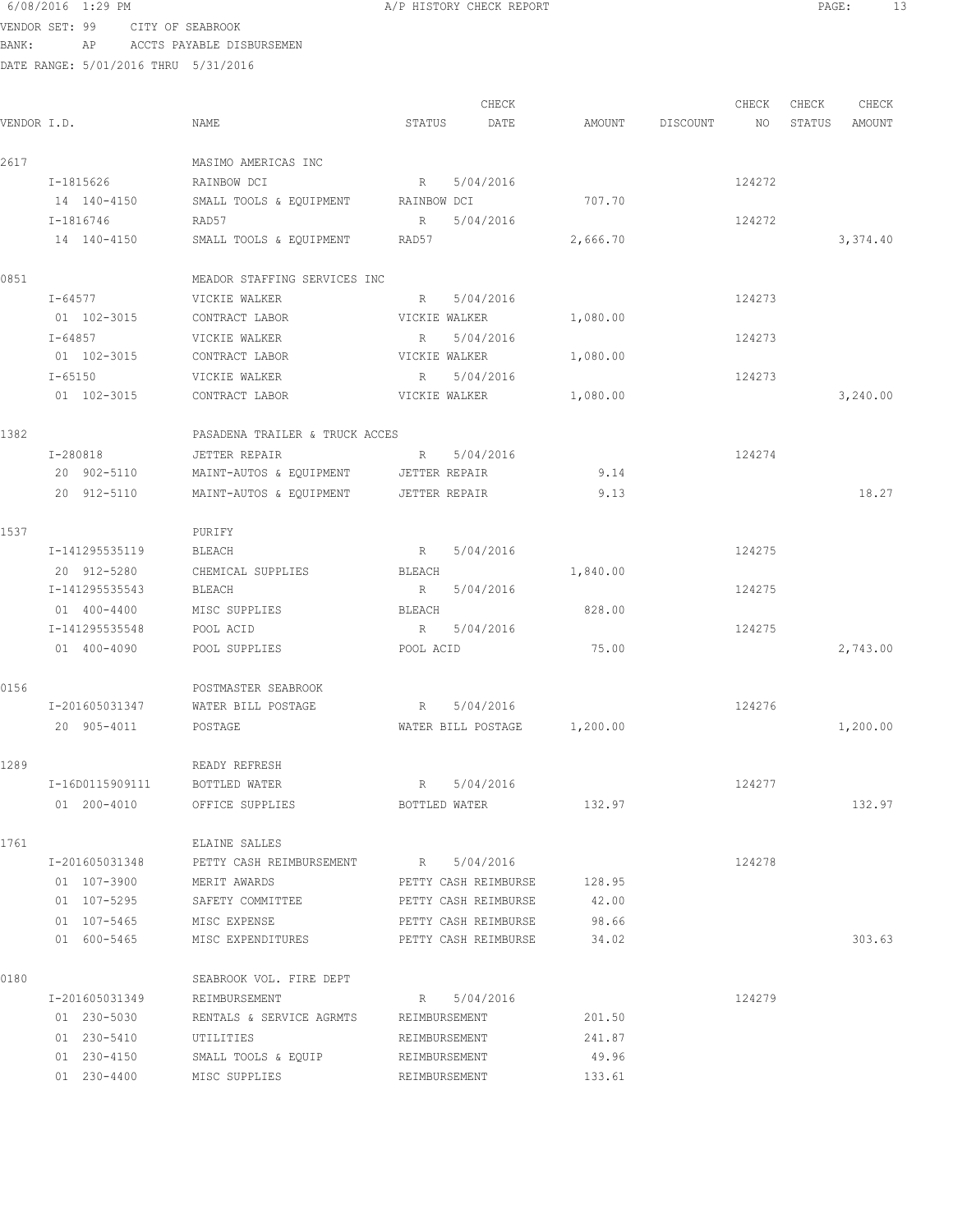VENDOR SET: 99 CITY OF SEABROOK

| BANK:       | AP<br>DATE RANGE: 5/01/2016 THRU 5/31/2016 | ACCTS PAYABLE DISBURSEMEN                            |        |                     |                 |        |       |               |
|-------------|--------------------------------------------|------------------------------------------------------|--------|---------------------|-----------------|--------|-------|---------------|
|             |                                            |                                                      |        | CHECK               |                 | CHECK  | CHECK | CHECK         |
| VENDOR I.D. |                                            | NAME                                                 | STATUS | DATE                | AMOUNT DISCOUNT | NO     |       | STATUS AMOUNT |
| 0180        |                                            | SEABROOK VOL. FIRE DEPCONT                           |        |                     |                 |        |       |               |
|             | I-201605031349                             | REIMBURSEMENT                                        | R      | 5/04/2016           |                 | 124279 |       |               |
|             | 01 230-5180                                | MAINT BLDGS & GROUNDS                                |        | REIMBURSEMENT       | 370.87          |        |       |               |
|             | I-201605031352                             | MAY16 CONTRACT FEE                                   |        | R 5/04/2016         |                 | 124279 |       |               |
|             | 01 230-5235                                | PROF FEES-SVFD CONTRACT MAY16 CONTRACT FEE           |        |                     | 55,860.40       |        |       |               |
|             | 01 100-8605                                | DISPATCH & ANIMAL CONTROL MAY16 CONTRACT FEE         |        |                     | 833.34CR        |        |       |               |
|             | 01 100-8605                                | DISPATCH & ANIMAL CONTROL MAY16 CONTRACT FEE         |        |                     | 583.34CR        |        |       |               |
|             | 01 100-8606                                | LEASE OF FIRE STATION MAY16 CONTRACT FEE 27,765.37CR |        |                     |                 |        |       | 27,676.16     |
| 0183        |                                            | SHERWIN WILLIAMS                                     |        |                     |                 |        |       |               |
|             | I-67628                                    | PAINT SUPPLIES                                       |        | R 5/04/2016         |                 | 124280 |       |               |
|             | 01 400-4400                                | MISC SUPPLIES                                        |        | PAINT SUPPLIES      | 27.77           |        |       | 27.77         |
| 1999        |                                            | SOLIDS RECOVERY SERVICES INC                         |        |                     |                 |        |       |               |
|             | I-211749                                   | SLUDGE DISPOSAL                                      |        | R 5/04/2016         |                 | 124281 |       |               |
|             | 20 912-5455                                | SLUDGE DISPOSAL<br>SLUDGE DISPOSAL                   |        |                     | 5,268.93        |        |       | 5,268.93      |
| 0743        |                                            | SPACE CITY ACE HARDWARE                              |        |                     |                 |        |       |               |
|             | I-980735                                   | PARTS                                                | R      | 5/04/2016           |                 | 124282 |       |               |
|             | 01 400-4400                                | MISC SUPPLIES<br><b>PARTS</b>                        |        |                     | 20.33           |        |       | 20.33         |
| 1387        |                                            | SPARKLETTS & SIERRA SPRINGS                          |        |                     |                 |        |       |               |
|             |                                            | I-14182004041616 COFFEE SUPPLIES                     |        | R 5/04/2016         |                 | 124283 |       |               |
|             | 01 200-4010                                | OFFICE SUPPLIES                                      |        | COFFEE SUPPLIES     | 136.81          |        |       | 136.81        |
|             |                                            |                                                      |        |                     |                 |        |       |               |
|             |                                            |                                                      |        |                     |                 |        |       |               |
|             |                                            |                                                      |        |                     |                 |        |       | 372.12        |
| 1           |                                            | TX COMM ON LAW ENFORCEMENT                           |        |                     |                 |        |       |               |
|             | I-201605031354                             | CK                                                   | R      | 5/04/2016           |                 | 124285 |       |               |
|             | 01 200-5300                                | TRAINING & CONFERENCE TX COMM ON LAW ENFOR 150.00    |        |                     |                 |        |       | 150.00        |
| 0217        |                                            | TX MUNICIPAL POLICE ASSN                             |        |                     |                 |        |       |               |
|             | I-TPA201605031321                          | EMPLOYEE DEDUCTIONS                                  |        | R 5/04/2016         |                 | 124286 |       |               |
|             | 01 001-1032                                | OTHER PAYROLL DEDUCTIONS                             |        | EMPLOYEE DEDUCTIONS | 258.40          |        |       | 258.40        |
| 2291        |                                            | ULTRAMAX AMMUNITION                                  |        |                     |                 |        |       |               |
|             | I-157766                                   | AMMO                                                 | R      | 5/04/2016           |                 | 124287 |       |               |
|             | 01 200-5311                                | HANDGUN TRAINING EXPENSE                             | AMMO   |                     | 3,113.00        |        |       |               |

HANDGUN TRAINING EXPENSE AMMO 3,113.00 I-157783 AMMO R 5/04/2016 124287

01 200-5311 HANDGUN TRAINING EXPENSE AMMO 157.00 157.00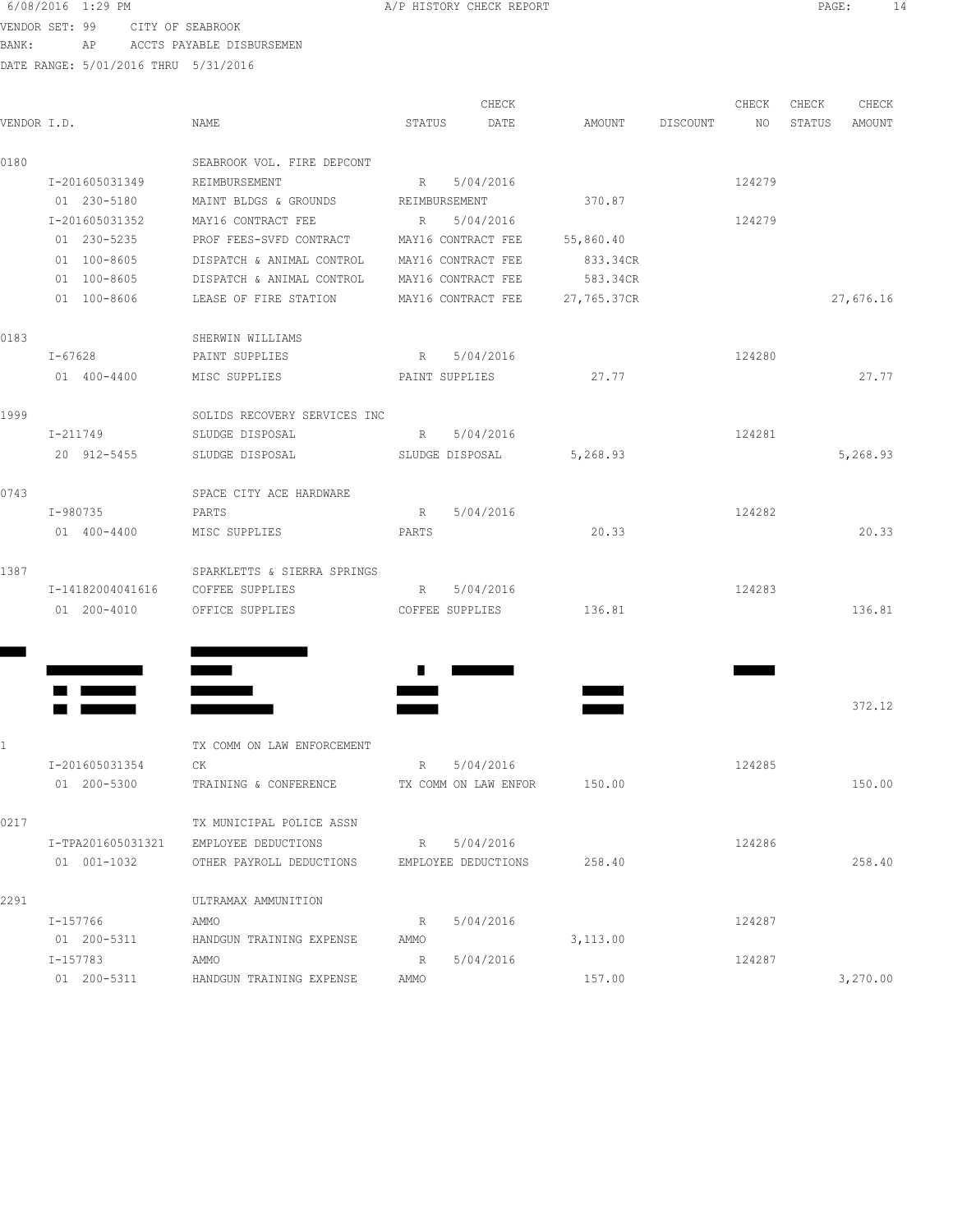|             | 6/08/2016 1:29 PM<br>VENDOR SET: 99  | CITY OF SEABROOK                                                                    | A/P HISTORY CHECK REPORT               | PAGE:<br>15    |          |        |        |          |  |
|-------------|--------------------------------------|-------------------------------------------------------------------------------------|----------------------------------------|----------------|----------|--------|--------|----------|--|
| BANK:       | AP                                   | ACCTS PAYABLE DISBURSEMEN                                                           |                                        |                |          |        |        |          |  |
|             | DATE RANGE: 5/01/2016 THRU 5/31/2016 |                                                                                     |                                        |                |          |        |        |          |  |
|             |                                      |                                                                                     | CHECK                                  |                |          | CHECK  | CHECK  | CHECK    |  |
| VENDOR I.D. |                                      | NAME                                                                                | DATE<br>STATUS                         | AMOUNT         | DISCOUNT | NO     | STATUS | AMOUNT   |  |
|             |                                      |                                                                                     |                                        |                |          |        |        |          |  |
| 0919        |                                      | VERIZON WIRELESS                                                                    |                                        |                |          |        |        |          |  |
|             | I-9763956633                         | TELEPHONE                                                                           | 5/04/2016<br>R                         |                |          | 124288 |        |          |  |
|             | 01 200-5400                          | TELEPHONE                                                                           | TELEPHONE                              | 1,290.75       |          |        |        | 1,290.75 |  |
|             |                                      |                                                                                     |                                        |                |          |        |        |          |  |
|             |                                      |                                                                                     |                                        |                |          |        |        |          |  |
|             |                                      |                                                                                     |                                        |                |          |        |        |          |  |
|             |                                      |                                                                                     |                                        |                |          |        |        |          |  |
|             |                                      |                                                                                     |                                        |                |          |        |        |          |  |
|             |                                      |                                                                                     |                                        |                |          |        |        |          |  |
| 1.          |                                      | WOUNDED WARRIOR PROJECT                                                             |                                        |                |          |        |        |          |  |
|             | I-201605031350<br>01 001-1525        | REF                                                                                 | 5/04/2016<br>R<br>WOUNDED WARRIOR PROJ | 250.00         |          | 124290 |        | 250.00   |  |
|             |                                      | COMMUNITY HOUSE DEPOSITS                                                            |                                        |                |          |        |        |          |  |
| 0210        |                                      | XEROX FINANCIAL SERVICES                                                            |                                        |                |          |        |        |          |  |
|             | I-515994                             | COPIER LEASE                                                                        | 5/04/2016<br>$R \sim$                  |                |          | 124291 |        |          |  |
|             | 01 200-5030                          | RENTALS & SERVICE AGRMTS                                                            | COPIER LEASE                           | 350.81         |          |        |        | 350.81   |  |
|             |                                      |                                                                                     |                                        |                |          |        |        |          |  |
| 2555        |                                      | A & B ENVIRONMENTAL SERVICES I                                                      |                                        |                |          |        |        |          |  |
|             | I-227712                             | LABORATORY FEE                                                                      | R<br>5/11/2016                         |                |          | 124292 |        |          |  |
|             | 20 902-5285                          | LABORATORY FEES                                                                     | LABORATORY FEE                         | 60.00          |          |        |        |          |  |
|             | I-228518                             | LABORATORY FEE                                                                      | R 5/11/2016                            |                |          | 124292 |        |          |  |
|             | 20 902-5285                          | LABORATORY FEES                                                                     | LABORATORY FEE                         | 85.00          |          |        |        | 145.00   |  |
| 1750        |                                      | A & L AUTOMOTIVE                                                                    |                                        |                |          |        |        |          |  |
|             | $I - 15014$                          | P2 REPAIR                                                                           | $R \sim$<br>5/11/2016                  |                |          | 124293 |        |          |  |
|             | 01 200-5110                          | MAINT-AUTOS & EQUIPMENT P2 REPAIR                                                   |                                        | 50.00          |          |        |        |          |  |
|             | $I - 15015$                          | P44 OIL CHANGE                                                                      | R 5/11/2016                            |                |          | 124293 |        |          |  |
|             | 01 200-5110                          | MAINT-AUTOS & EQUIPMENT P44 OIL CHANGE                                              |                                        | 53.95          |          |        |        |          |  |
|             | I-15022                              | P44 SPOTLIGHT INSTALLATION R 5/11/2016                                              |                                        |                |          | 124293 |        |          |  |
|             | 01 200-5110                          | MAINT-AUTOS & EQUIPMENT P44 SPOTLIGHT INSTAL                                        |                                        | 57.00          |          |        |        |          |  |
|             | $I-15023$                            | P2 REPAIR                                                                           | R 5/11/2016                            |                |          | 124293 |        |          |  |
|             | 01 200-5110                          | MAINT-AUTOS & EQUIPMENT P2 REPAIR                                                   |                                        | 131.00         |          |        |        | 291.95   |  |
|             |                                      |                                                                                     |                                        |                |          |        |        |          |  |
|             |                                      | ABIGAIL HAWTHORNE                                                                   |                                        |                |          | 124294 |        |          |  |
|             |                                      | I-201605101367 REFUND<br>01 001-1011 BAIL BONDS PAYABLE ABIGAIL HAWTHORNE:RE 400.00 | R 5/11/2016                            |                |          |        |        | 400.00   |  |
|             |                                      |                                                                                     |                                        |                |          |        |        |          |  |
| 0005        |                                      | ADMIRAL LINEN & UNIFORM                                                             |                                        |                |          |        |        |          |  |
|             | C-89576CM                            | CREDIT                                                                              | R 5/11/2016                            |                |          | 124295 |        |          |  |
|             | 01 107-5180                          | MAINT-BLDGS & GROUNDS CREDIT                                                        |                                        | 1.65CR         |          |        |        |          |  |
|             | I-DIND40165                          | FLOOR MATS                                                                          | R 5/11/2016                            |                |          | 124295 |        |          |  |
|             | 01 107-5180                          | MAINT-BLDGS & GROUNDS                                                               | FLOOR MATS                             | 41.00          |          |        |        |          |  |
|             | I-DIND40166                          | UNIFORMS                                                                            | R 5/11/2016                            |                |          | 124295 |        |          |  |
|             | 01 400-5310                          | UNIFORMS & LAUNDRY                                                                  | UNIFORMS                               | 37.82          |          |        |        |          |  |
|             | 01 500-5310                          | UNIFORMS & LAUNDRY                                                                  | UNIFORMS                               | 37.81          |          |        |        |          |  |
|             | 20 902-5310                          | UNIFORMS & LAUNDRY<br>20 912-5310 UNIFORMS & LAUNDRY                                | UNIFORMS<br>UNIFORMS                   | 37.81<br>37.81 |          |        |        | 190.60   |  |
|             |                                      |                                                                                     |                                        |                |          |        |        |          |  |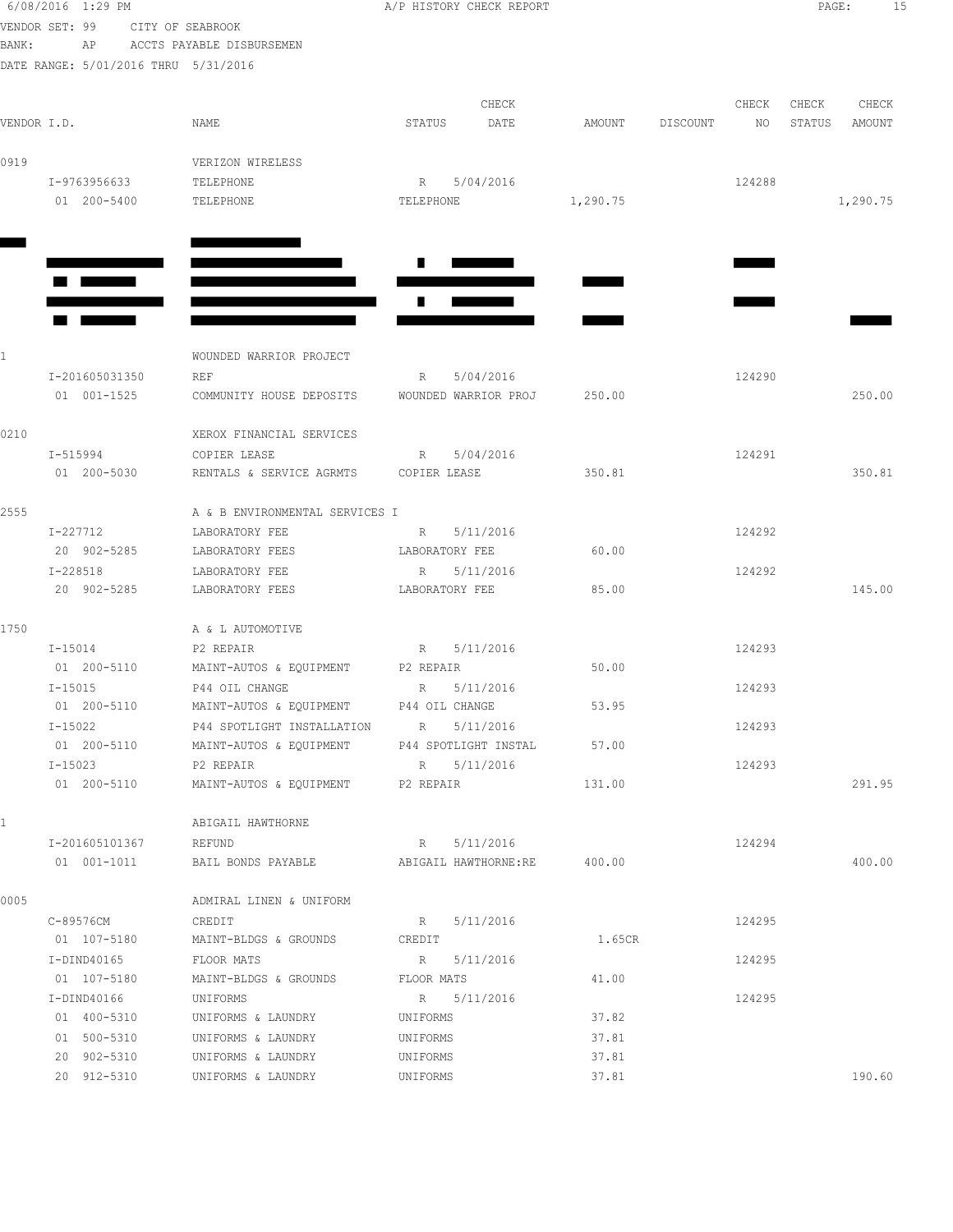|             | VENDOR SET: 99              | CITY OF SEABROOK                                         |              |                         |        |          |        |        |           |
|-------------|-----------------------------|----------------------------------------------------------|--------------|-------------------------|--------|----------|--------|--------|-----------|
| BANK:       |                             | AP ACCTS PAYABLE DISBURSEMEN                             |              |                         |        |          |        |        |           |
|             |                             | DATE RANGE: 5/01/2016 THRU 5/31/2016                     |              |                         |        |          |        |        |           |
|             |                             |                                                          |              |                         |        |          |        |        |           |
|             |                             |                                                          |              | CHECK                   |        |          | CHECK  | CHECK  | CHECK     |
| VENDOR I.D. |                             | NAME                                                     | STATUS       | DATE                    | AMOUNT | DISCOUNT | NO     | STATUS | AMOUNT    |
| 2620        |                             | SALLYPORT COMMERCIAL FINANCE L                           |              |                         |        |          |        |        |           |
|             | I-10097                     | AERATION BASIN CLEANING                                  | R            | 5/11/2016               |        |          | 124296 |        |           |
|             | 20 912-6100                 | SEWER SYSTEM-REPAIR/MAINT AERATION BASIN CLEAN 42,500.00 |              |                         |        |          |        |        | 42,500.00 |
|             |                             |                                                          |              |                         |        |          |        |        |           |
| 1           |                             | ANN MARIE GOLASINSKI                                     |              |                         |        |          |        |        |           |
|             | I-201605101366              | REFUND                                                   | R            | 5/11/2016               |        |          | 124297 |        |           |
|             | 01 001-1011                 | BAIL BONDS PAYABLE                                       |              | ANN MARIE GOLASINSKI    | 299.00 |          |        |        | 299.00    |
| 0836        |                             | APOLLO TIRE & WHEEL                                      |              |                         |        |          |        |        |           |
|             | I-201605101388              | TIRE MOUNT                                               | R            | 5/11/2016               |        |          | 124298 |        |           |
|             | 01 400-5110                 | MAINT-AUTOS & EQUIPMENT TIRE MOUNT                       |              |                         | 10.00  |          |        |        | 10.00     |
|             |                             |                                                          |              |                         |        |          |        |        |           |
| 1443        |                             | AΤ&Τ                                                     |              |                         |        |          |        |        |           |
|             | I-201605101365              | TELEPHONE                                                | R            | 5/11/2016               |        |          | 124299 |        |           |
|             | 41 410-5400                 | TELEPHONE                                                | TELEPHONE    |                         | 74.22  |          |        |        | 74.22     |
|             |                             |                                                          |              |                         |        |          |        |        |           |
| 0914        |                             | AUTO ZONE COMMERCIAL                                     |              |                         |        |          |        |        |           |
|             | I-1491644123                | RATCHET                                                  | $R_{\odot}$  | 5/11/2016               |        |          | 124300 |        |           |
|             | 20 902-4150                 | SMALL EQUIPMENT OR TOOLS                                 | RATCHET      |                         | 27.74  |          |        |        |           |
|             | I-1491644185                | PARTS                                                    | R            | 5/11/2016               |        |          | 124300 |        |           |
|             | 20 902-5110                 | MAINT-AUTOS & EQUIPMENT                                  | PARTS        |                         | 26.21  |          |        |        |           |
|             | I-1491656921                | PARTS                                                    | R            | 5/11/2016               |        |          | 124300 |        |           |
|             | 20 902-5110                 | MAINT-AUTOS & EQUIPMENT                                  | PARTS        |                         | 32.31  |          |        |        |           |
|             | I-1491659253<br>20 902-5110 | ANTIFREEZE<br>MAINT-AUTOS & EQUIPMENT                    | R            | 5/11/2016<br>ANTIFREEZE | 12.99  |          | 124300 |        |           |
|             | I-1491659889                | BATTERY                                                  |              | 5/11/2016               |        |          | 124300 |        |           |
|             | 20 902-5110                 | MAINT-AUTOS & EQUIPMENT                                  | R<br>BATTERY |                         | 93.99  |          |        |        |           |
|             | I-1491669160                | SUPPLIES                                                 | R            | 5/11/2016               |        |          | 124300 |        |           |
|             | 01 200-5110                 | MAINT-AUTOS & EQUIPMENT                                  | SUPPLIES     |                         | 11.47  |          |        |        | 204.71    |
|             |                             |                                                          |              |                         |        |          |        |        |           |
| 0958        |                             | BAY AREA DESIGN & LANDSCAPE                              |              |                         |        |          |        |        |           |
|             | I-57344N                    | NURSERY SUPPLIES                                         | R            | 5/11/2016               |        |          | 124301 |        |           |
|             | 41 410-4095                 | NURSERY SUPPLIES                                         |              | NURSERY SUPPLIES        | 96.00  |          |        |        |           |
|             | I-57417N                    | MULCH                                                    | R            | 5/11/2016               |        |          | 124301 |        |           |
|             | 41 410-4095                 | NURSERY SUPPLIES                                         | MULCH        |                         | 40.00  |          |        |        | 136.00    |
| 1019        |                             | BAY AREA FIRE & SAFETY INC                               |              |                         |        |          |        |        |           |
|             | I-27590                     | FIRE EXTINGUISHER INSPECTIONS R                          |              | 5/11/2016               |        |          | 124302 |        |           |
|             | 01 230-5180                 | MAINT BLDGS & GROUNDS                                    |              | FIRE EXTINGUISHER IN    | 172.70 |          |        |        |           |
|             | 01 400-5180                 | MAINT-BLDGS & GROUNDS                                    |              | FIRE EXTINGUISHER IN    | 172.70 |          |        |        |           |
|             | 01 500-5180                 | MAINT-BLDGS & GROUNDS                                    |              | FIRE EXTINGUISHER IN    | 172.70 |          |        |        |           |
|             | 20 902-5180                 | MAINT-BLDGS & GROUNDS                                    |              | FIRE EXTINGUISHER IN    | 172.70 |          |        |        |           |
|             | 20 912-5180                 | MAINT-BLDGS & GROUNDS                                    |              | FIRE EXTINGUISHER IN    | 172.70 |          |        |        | 863.50    |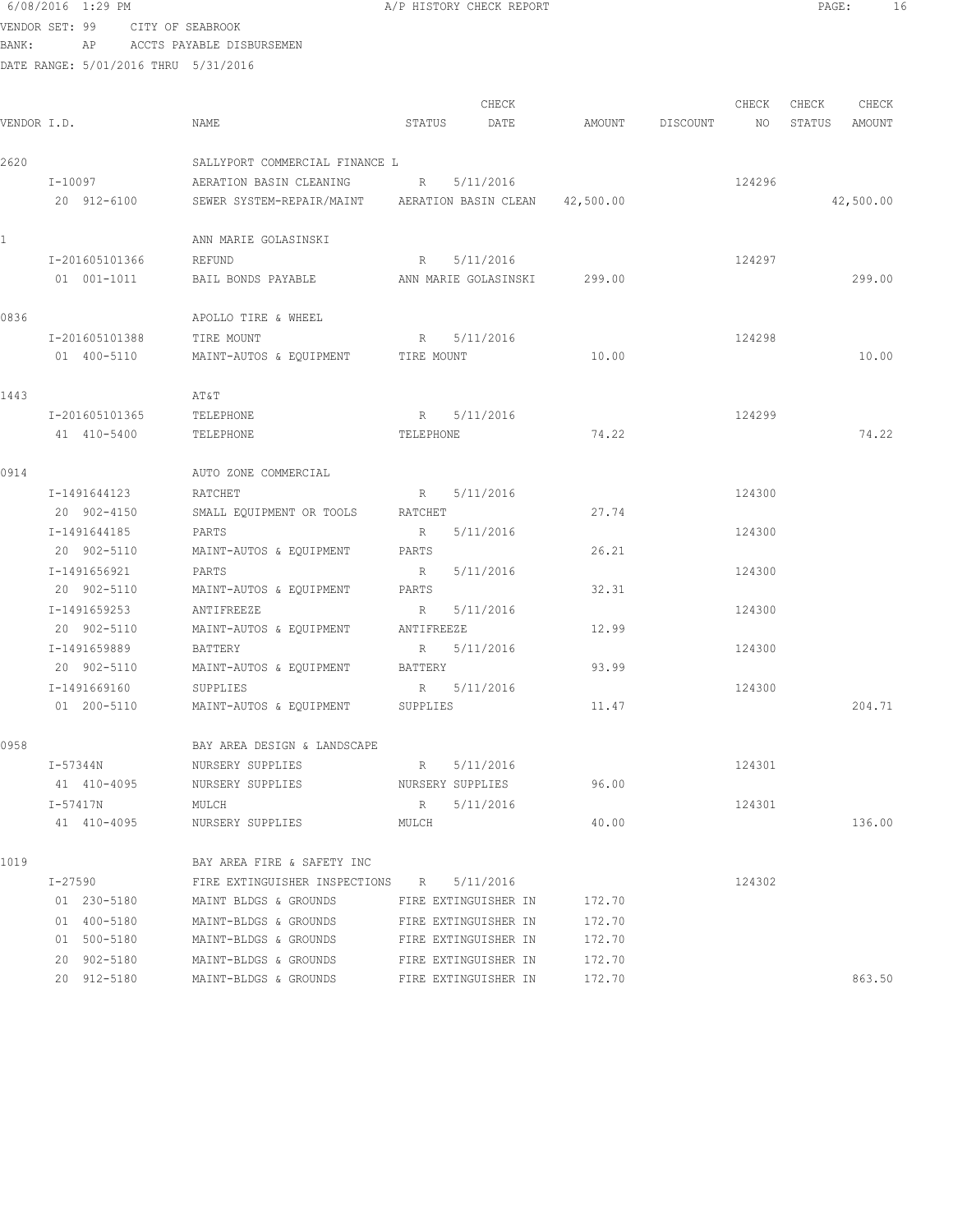| BANK:       |          | ΑP             | ACCTS PAYABLE DISBURSEMEN            |                     |                      |           |          |        |        |           |
|-------------|----------|----------------|--------------------------------------|---------------------|----------------------|-----------|----------|--------|--------|-----------|
|             |          |                | DATE RANGE: 5/01/2016 THRU 5/31/2016 |                     |                      |           |          |        |        |           |
|             |          |                |                                      |                     | CHECK                |           |          | CHECK  | CHECK  | CHECK     |
| VENDOR I.D. |          |                | NAME                                 | STATUS              | DATE                 | AMOUNT    | DISCOUNT | NO     | STATUS | AMOUNT    |
|             |          |                |                                      |                     |                      |           |          |        |        |           |
| 1064        |          |                | BAY AREA RENTALS INC                 |                     |                      |           |          |        |        |           |
|             | I-18727  |                | CONCRETE                             | R                   | 5/11/2016            |           |          | 124303 |        |           |
|             |          | 01 500-5140    | MAINT STREETS                        | CONCRETE            |                      | 512.85    |          |        |        | 512.85    |
| 0029        |          |                | BAY ELECTRIC SUPPLY                  |                     |                      |           |          |        |        |           |
|             |          | I-118703600    | ELECTRICAL SUPPLIES                  | R                   | 5/11/2016            |           |          | 124304 |        |           |
|             |          | 01 107-5180    | MAINT-BLDGS & GROUNDS                | ELECTRICAL SUPPLIES |                      | 59.35     |          |        |        | 59.35     |
| 1           |          |                | BESSY CASTRO                         |                     |                      |           |          |        |        |           |
|             |          | I-201605101368 | REFUND                               | R                   | 5/11/2016            |           |          | 124305 |        |           |
|             |          | 01 001-1011    | BAIL BONDS PAYABLE                   |                     | BESSY CASTRO: REFUND | 254.00    |          |        |        | 254.00    |
| 0056        |          |                | CITY OF PASADENA-WTR DEPT            |                     |                      |           |          |        |        |           |
|             |          | I-201605111389 | WATER                                | R                   | 5/11/2016            |           |          | 124306 |        |           |
|             |          | 20 902-5451    | PASADENA WATER SUPPLY                | WATER               |                      | 37,753.95 |          |        |        | 37,753.95 |
| 0057        |          |                | CITY OF SEABROOK                     |                     |                      |           |          |        |        |           |
|             |          | I-201605101372 | DUMPSTERS                            | R                   | 5/11/2016            |           |          | 124307 |        |           |
|             |          | 01 107-5410    | UTILITIES                            | DUMPSTERS           |                      | 378.71    |          |        |        |           |
|             |          | 01 400-5410    | UTILITIES                            | DUMPSTERS           |                      | 1,415.79  |          |        |        |           |
|             |          | 01 500-5410    | UTILITIES                            | DUMPSTERS           |                      | 48.85     |          |        |        |           |
|             |          | 20 902-5410    | UTILITIES                            | DUMPSTERS           |                      | 48.85     |          |        |        |           |
|             |          | 20 912-5410    | UTILITIES                            | DUMPSTERS           |                      | 172.69    |          |        |        | 2,064.89  |
| 1588        |          |                | COMCAST                              |                     |                      |           |          |        |        |           |
|             |          | I-201605101369 | CABLE SERVICE                        | R                   | 5/11/2016            |           |          | 124308 |        |           |
|             |          | 01 400-5030    | RENTALS & SERVICE AGRMTS             | CABLE SERVICE       |                      | 150.63    |          |        |        | 150.63    |
| 1588        |          |                | COMCAST                              |                     |                      |           |          |        |        |           |
|             |          | I-201605101370 | CABLE SERVICE                        | R                   | 5/11/2016            |           |          | 124309 |        |           |
|             |          | 20 912-5030    | RENTALS & SERVICE AGRMTS             | CABLE SERVICE       |                      | 90.40     |          |        |        | 90.40     |
| 1588        |          |                | COMCAST                              |                     |                      |           |          |        |        |           |
|             |          | I-201605101371 | CABLE SERVICE                        | R                   | 5/11/2016            |           |          | 124310 |        |           |
|             |          | 01 230-5030    | RENTALS & SERVICE AGRMTS             | CABLE SERVICE       |                      | 127.63    |          |        |        | 127.63    |
| 1232        |          |                | DISA INC.                            |                     |                      |           |          |        |        |           |
|             | I-983897 |                | DRUG TESTING                         | R                   | 5/11/2016            |           |          | 124311 |        |           |
|             |          | 01 107-3145    | DRUG TESTING                         | DRUG TESTING        |                      | 346.50    |          |        |        | 346.50    |
| 1943        |          |                | KIM DOUGLAS                          |                     |                      |           |          |        |        |           |
|             |          | I-201605101373 | TRAINING EXPENSE                     | R                   | 5/11/2016            |           |          | 124312 |        |           |
|             |          | 01 200-5300    | TRAINING & CONFERENCE                | TRAINING EXPENSE    |                      | 854.35    |          |        |        | 854.35    |

VENDOR SET: 99 CITY OF SEABROOK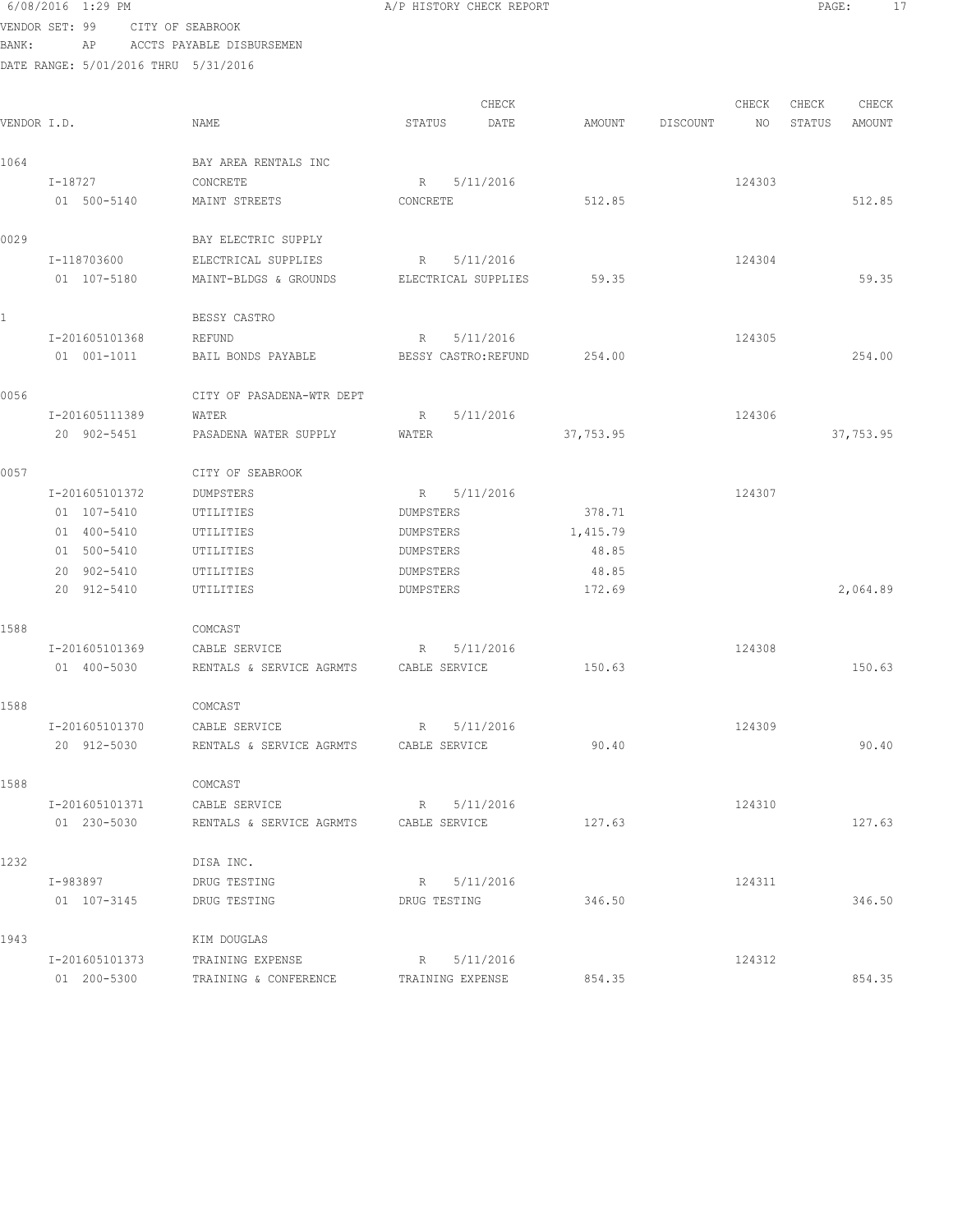#### 6/08/2016 1:29 PM **A/P HISTORY CHECK REPORT PAGE:** 18 VENDOR SET: 99 CITY OF SEABROOK

BANK: AP ACCTS PAYABLE DISBURSEMEN

|             |             |                                |          | CHECK               |        |          | CHECK  | CHECK  | CHECK    |
|-------------|-------------|--------------------------------|----------|---------------------|--------|----------|--------|--------|----------|
| VENDOR I.D. |             | NAME                           | STATUS   | DATE                | AMOUNT | DISCOUNT | NO     | STATUS | AMOUNT   |
| 0070        |             | EASTEX ENVIRONMENTAL LABORATOR |          |                     |        |          |        |        |          |
|             | I-C16E381   | LABORATORY FEE                 |          | R 5/11/2016         |        |          | 124313 |        |          |
|             | 20 912-5285 | LABORATORY FEES                |          | LABORATORY FEE      | 648.00 |          |        |        | 648.00   |
| 2268        |             | EDS LANDSCAPING LLC            |          |                     |        |          |        |        |          |
|             | I-17100     | MULCH                          | R        | 5/11/2016           |        |          | 124314 |        |          |
|             | 01 400-4095 | NURSERY SUPPLIES               | MULCH    |                     | 52.00  |          |        |        |          |
|             | I-17106     | MULCH                          | R        | 5/11/2016           |        |          | 124314 |        |          |
|             | 01 400-4095 | NURSERY SUPPLIES               | MULCH    |                     | 26.00  |          |        |        |          |
|             | I-252148    | SOD                            | R        | 5/11/2016           |        |          | 124314 |        |          |
|             | 20 902-5130 | MAINT-WATER SYSTEM MINOR       | SOD      |                     | 110.00 |          |        |        | 188.00   |
| 2007        |             | FIRST CHECK                    |          |                     |        |          |        |        |          |
|             | I-6728      | BACKGROUND SEARCHES            |          | R 5/11/2016         |        |          | 124315 |        |          |
|             | 01 107-3145 | DRUG TESTING                   |          | BACKGROUND SEARCHES | 284.00 |          |        |        | 284.00   |
| 1748        |             | FRY'S ELECTRONICS              |          |                     |        |          |        |        |          |
|             | I-6925967   | CABLE                          | R        | 5/11/2016           |        |          | 124316 |        |          |
|             | 01 103-4150 | SMALL TOOLS & EQUIPMENT        | CABLE    |                     | 159.97 |          |        |        |          |
|             | I-6938212   | SOFTWARE                       | R        | 5/11/2016           |        |          | 124316 |        |          |
|             | 50 501-5497 | C.I.D.                         | SOFTWARE |                     | 899.00 |          |        |        | 1,058.97 |
| 0081        |             | GALLS LLC                      |          |                     |        |          |        |        |          |
|             | I-005251044 | UNIFORMS                       |          | R 5/11/2016         |        |          | 124317 |        |          |
|             | 01 200-5310 | UNIFORMS & LAUNDRY             | UNIFORMS |                     | 121.50 |          |        |        |          |
|             | I-005251052 | UNIFORMS                       |          | R 5/11/2016         |        |          | 124317 |        |          |
|             | 01 200-5310 | UNIFORMS & LAUNDRY             | UNIFORMS |                     | 92.00  |          |        |        |          |
|             | I-005251054 | UNIFORMS                       |          | R 5/11/2016         |        |          | 124317 |        |          |
|             | 01 200-5310 | UNIFORMS & LAUNDRY             | UNIFORMS |                     | 45.00  |          |        |        |          |
|             | I-005251055 | UNIFORMS                       |          | R 5/11/2016         |        |          | 124317 |        |          |
|             | 01 200-5310 | UNIFORMS & LAUNDRY             |          | UNIFORMS            | 45.00  |          |        |        |          |
|             | I-005251056 | UNIFORMS                       |          | R 5/11/2016         |        |          | 124317 |        |          |
|             | 01 200-5310 | UNIFORMS & LAUNDRY             |          | UNIFORMS            | 45.00  |          |        |        |          |
|             | I-005251057 | UNIFORMS                       |          | R 5/11/2016         |        |          | 124317 |        |          |
|             | 01 200-5310 | UNIFORMS & LAUNDRY             | UNIFORMS |                     | 45.00  |          |        |        |          |
|             | I-005251062 | UNIFORMS                       |          | R 5/11/2016         |        |          | 124317 |        |          |
|             | 01 200-5310 | UNIFORMS & LAUNDRY             | UNIFORMS |                     | 101.00 |          |        |        |          |
|             | I-005251063 | UNIFORMS                       |          | R 5/11/2016         |        |          | 124317 |        |          |
|             | 01 200-5310 | UNIFORMS & LAUNDRY             | UNIFORMS |                     | 45.00  |          |        |        |          |
|             | I-005251064 | UNIFORMS                       |          | R 5/11/2016         |        |          | 124317 |        |          |
|             | 01 200-5310 | UNIFORMS & LAUNDRY             | UNIFORMS |                     | 45.00  |          |        |        |          |
|             | I-005251073 | UNIFORMS                       |          | R 5/11/2016         |        |          | 124317 |        |          |
|             | 01 200-5310 | UNIFORMS & LAUNDRY             | UNIFORMS |                     | 155.50 |          |        |        |          |
|             | I-005251074 | UNIFORMS                       |          | R 5/11/2016         |        |          | 124317 |        |          |
|             | 01 200-5310 | UNIFORMS & LAUNDRY             |          | UNIFORMS            | 367.00 |          |        |        |          |
|             | I-005251148 | UNIFORMS                       |          | R 5/11/2016         |        |          | 124317 |        |          |
|             | 01 200-5310 | UNIFORMS & LAUNDRY             | UNIFORMS |                     | 119.98 |          |        |        |          |
|             | I-005257612 | UNIFORMS                       |          | R 5/11/2016         |        |          | 124317 |        |          |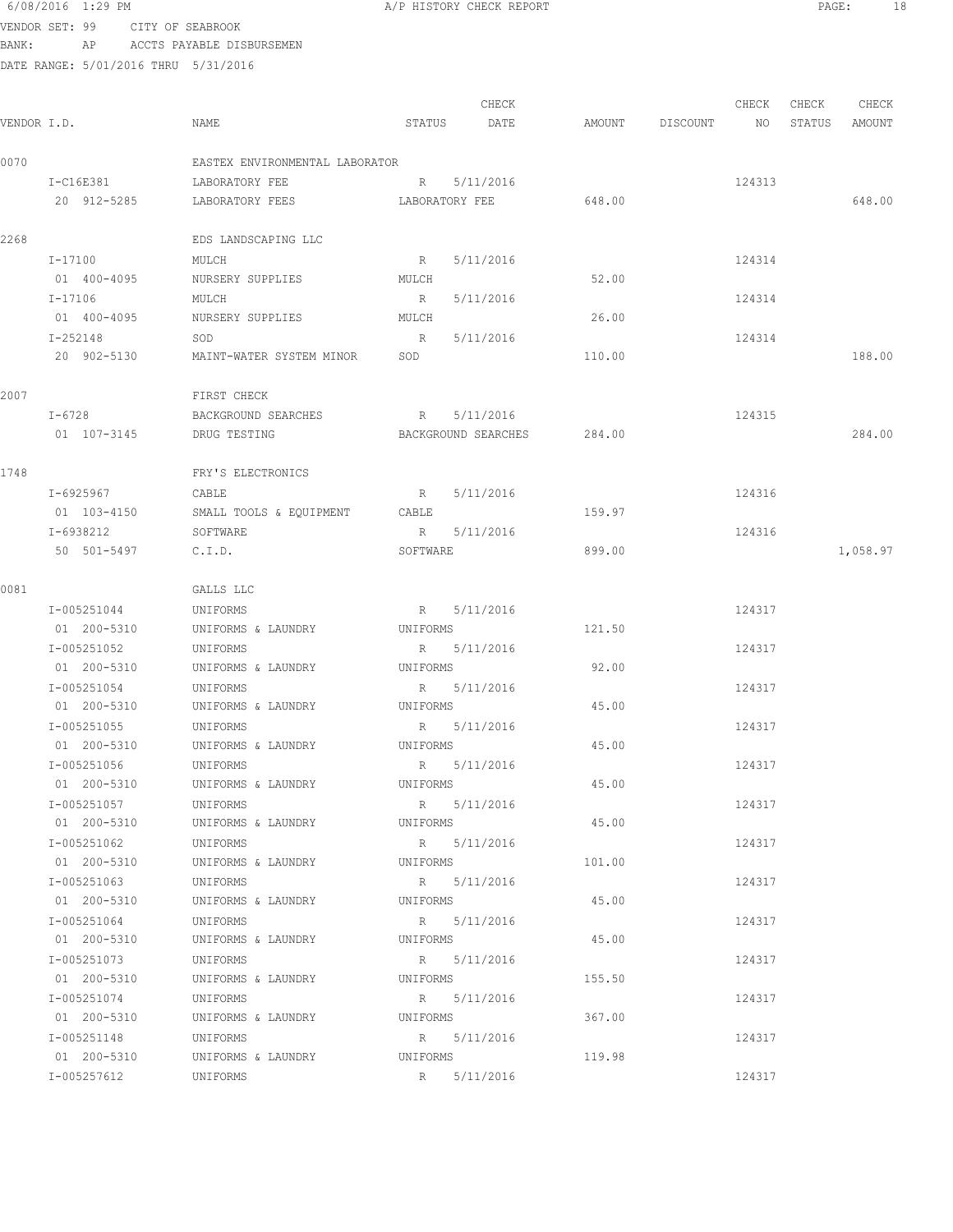VENDOR SET: 99 CITY OF SEABROOK BANK: AP ACCTS PAYABLE DISBURSEMEN

|             |              |                                           |          | CHECK            |          |             | CHECK  | CHECK  | CHECK    |
|-------------|--------------|-------------------------------------------|----------|------------------|----------|-------------|--------|--------|----------|
| VENDOR I.D. |              | NAME                                      | STATUS   | DATE             | AMOUNT   | DISCOUNT NO |        | STATUS | AMOUNT   |
| 0081        |              | GALLS LLC                                 | CONT     |                  |          |             |        |        |          |
|             | I-005257612  | UNIFORMS                                  |          | R 5/11/2016      |          |             | 124317 |        |          |
|             | 01 200-5310  | UNIFORMS & LAUNDRY                        | UNIFORMS |                  | 45.00    |             |        |        |          |
|             | I-005257613  | UNIFORMS                                  |          | R 5/11/2016      |          |             | 124317 |        |          |
|             | 01 200-5310  | UNIFORMS & LAUNDRY                        | UNIFORMS |                  | 45.00    |             |        |        |          |
|             | I-005270775  | UNIFORMS                                  | R        | 5/11/2016        |          |             | 124317 |        |          |
|             | 01 200-5310  | UNIFORMS & LAUNDRY                        | UNIFORMS |                  | 201.00   |             |        |        |          |
|             | I-005281550  | UNIFORMS                                  |          | R 5/11/2016      |          |             | 124317 |        |          |
|             | 01 200-5310  | UNIFORMS & LAUNDRY                        | UNIFORMS |                  | 268.00   |             |        |        |          |
|             | I-005281552  | UNIFORMS                                  |          | R 5/11/2016      |          |             | 124317 |        |          |
|             | 01 200-5310  | UNIFORMS & LAUNDRY                        | UNIFORMS |                  | 134.00   |             |        |        |          |
|             | I-005281553  | UNIFORMS                                  |          | R 5/11/2016      |          |             | 124317 |        |          |
|             | 01 200-5310  | UNIFORMS & LAUNDRY                        | UNIFORMS |                  | 268.00   |             |        |        |          |
|             | I-005281554  | UNIFORMS                                  |          | R 5/11/2016      |          |             | 124317 |        |          |
|             | 01 200-5310  | UNIFORMS & LAUNDRY                        | UNIFORMS |                  | 322.50   |             |        |        |          |
|             | I-005281555  | UNIFORMS                                  |          | R 5/11/2016      |          |             | 124317 |        |          |
|             | 01 200-5310  | UNIFORMS & LAUNDRY                        | UNIFORMS |                  | 201.00   |             |        |        |          |
|             | I-005281556  | UNIFORMS                                  |          | R 5/11/2016      |          |             | 124317 |        |          |
|             | 01 200-5310  | UNIFORMS & LAUNDRY                        |          | UNIFORMS         | 150.00   |             |        |        |          |
|             | I-005281557  | UNIFORMS                                  |          | R 5/11/2016      |          |             | 124317 |        |          |
|             | 01 200-5310  | UNIFORMS & LAUNDRY                        |          | UNIFORMS         | 150.00   |             |        |        |          |
|             | I-005281560  | UNIFORMS                                  |          | R 5/11/2016      |          |             | 124317 |        |          |
|             | 01 200-5310  | UNIFORMS & LAUNDRY                        | UNIFORMS |                  | 268.00   |             |        |        |          |
|             | I-005281561  | UNIFORMS                                  |          | R 5/11/2016      |          |             | 124317 |        |          |
|             | 01 200-5310  | UNIFORMS & LAUNDRY                        | UNIFORMS |                  | 268.00   |             |        |        |          |
|             | I-005281562  | UNIFORMS                                  |          | R 5/11/2016      |          |             | 124317 |        |          |
|             | 01 200-5310  | UNIFORMS & LAUNDRY                        | UNIFORMS |                  | 201.00   |             |        |        |          |
|             | I-005285846  | UNIFORMS                                  |          | R 5/11/2016      |          |             | 124317 |        |          |
|             | 01 200-4150  | SMALL TOOLS & EQUIP                       | UNIFORMS |                  | 13.85    |             |        |        | 3,762.33 |
| 2084        |              | GATES IN MOTION INC                       |          |                  |          |             |        |        |          |
|             | $I - 44095$  | GATE MAINTENANCE                          | R        | 5/11/2016        |          |             | 124322 |        |          |
|             | 20 912-5030  | RENTALS & SERVICE AGRMTS GATE MAINTENANCE |          |                  | 135.00   |             |        |        | 135.00   |
| 2566        |              | GOLD STAR PETROLEUM INC                   |          |                  |          |             |        |        |          |
|             | I-87236      | FUEL                                      | R        | 5/11/2016        |          |             | 124323 |        |          |
|             | 01 107-4050  | BULK PETROLEUM PURCHASES                  | FUEL     |                  | 3,551.81 |             |        |        | 3,551.81 |
| 0208        |              | W.W. GRAINGER, INC                        |          |                  |          |             |        |        |          |
|             | I-9099784044 | JET PUMP                                  |          | R 5/11/2016      |          |             | 124324 |        |          |
|             | 01 400-5180  | MAINT-BLDGS & GROUNDS                     | JET PUMP |                  | 466.65   |             |        |        |          |
|             | I-9102815389 | STOP PUSH BUTTON                          | R        | 5/11/2016        |          |             | 124324 |        |          |
|             | 01 400-5160  | MAINT-POOL & GROUNDS                      |          | STOP PUSH BUTTON | 66.26    |             |        |        | 532.91   |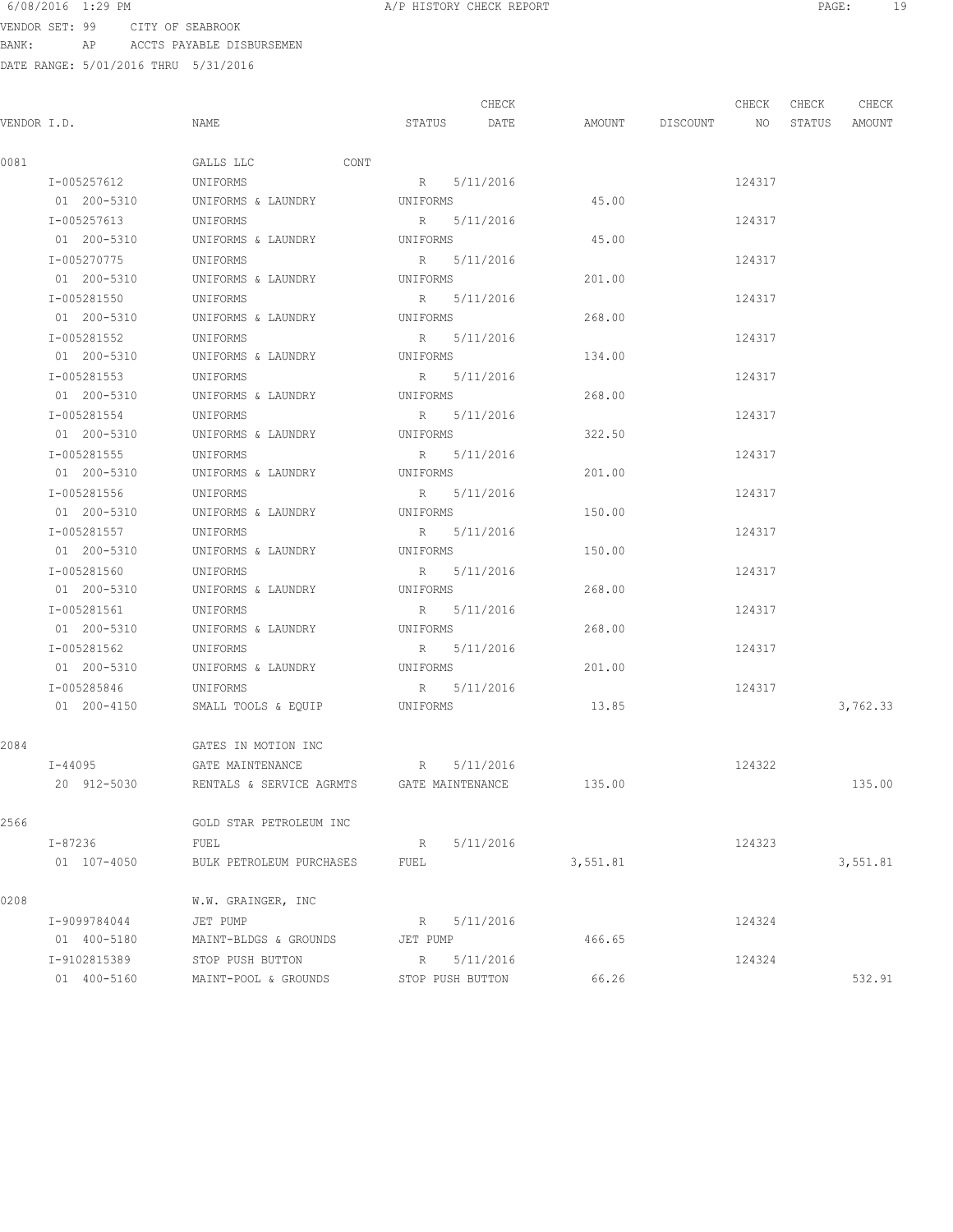|             | 6/08/2016 1:29 PM                    |                                             | A/P HISTORY CHECK REPORT |          |          |        | PAGE:  |          | 20 |
|-------------|--------------------------------------|---------------------------------------------|--------------------------|----------|----------|--------|--------|----------|----|
|             | VENDOR SET: 99                       | CITY OF SEABROOK                            |                          |          |          |        |        |          |    |
| BANK:       | AP                                   | ACCTS PAYABLE DISBURSEMEN                   |                          |          |          |        |        |          |    |
|             | DATE RANGE: 5/01/2016 THRU 5/31/2016 |                                             |                          |          |          |        |        |          |    |
|             |                                      |                                             |                          |          |          |        |        |          |    |
|             |                                      |                                             | CHECK                    |          |          | CHECK  | CHECK  | CHECK    |    |
| VENDOR I.D. |                                      | NAME                                        | STATUS<br>DATE           | AMOUNT   | DISCOUNT | NO     | STATUS | AMOUNT   |    |
|             |                                      |                                             |                          |          |          |        |        |          |    |
| 2596        |                                      | DEBRA HARPER                                |                          |          |          |        |        |          |    |
|             | I-201605101375                       | REIMBURSEMENT                               | R<br>5/11/2016           |          |          | 124325 |        |          |    |
|             | 01 400-4095                          | NURSERY SUPPLIES                            | REIMBURSEMENT            | 165.45   |          |        |        | 165.45   |    |
| 1192        |                                      | HARRIS COUNTY TREASURER                     |                          |          |          |        |        |          |    |
|             | I-17233                              | RADIO SERVICE                               | 5/11/2016<br>R           |          |          | 124326 |        |          |    |
|             | 01 200-5170                          | MAINT-RADIO EQUIPMENT                       | RADIO SERVICE            | 2,184.00 |          |        |        | 2,184.00 |    |
|             |                                      |                                             |                          |          |          |        |        |          |    |
| 1192        |                                      | HARRIS COUNTY TREASURER                     |                          |          |          |        |        |          |    |
|             | I-17303                              | RADIO SERVICE                               | 5/11/2016<br>R           |          |          | 124327 |        |          |    |
|             | 01 106-5170                          | MAINTENANCE - RADIOS                        | RADIO SERVICE            | 1,115.40 |          |        |        | 1,115.40 |    |
|             |                                      |                                             |                          |          |          |        |        |          |    |
| 0100        |                                      | HOME DEPOT CREDIT SERVICES                  |                          |          |          |        |        |          |    |
|             | I-201605101374                       | APR16 STATEMENT                             | 5/11/2016<br>R           |          |          | 124328 |        |          |    |
|             | 20 912-5120                          | MAINT-SEWER SYSTEM MINOR                    | APR16 STATEMENT          | 70.64    |          |        |        |          |    |
|             | 01 400-4090                          | POOL SUPPLIES                               | APR16 STATEMENT          | 44.62    |          |        |        |          |    |
|             | 01 230-5180                          | MAINT BLDGS & GROUNDS                       | APR16 STATEMENT          | 110.33   |          |        |        |          |    |
|             | 01 107-5180                          | MAINT-BLDGS & GROUNDS                       | APR16 STATEMENT          | 162.14   |          |        |        |          |    |
|             | 01 400-4150                          | SMALL EQUIPMENT OR TOOLS                    | APR16 STATEMENT          | 99.98    |          |        |        |          |    |
|             | 41 410-5180                          | MAINT-BLDG AND GROUNDS                      | APR16 STATEMENT          | 66.85    |          |        |        |          |    |
|             | 01 400-5180                          | MAINT-BLDGS & GROUNDS                       | APR16 STATEMENT          | 52.48    |          |        |        |          |    |
|             | 20 902-5130                          | MAINT-WATER SYSTEM MINOR                    | APR16 STATEMENT          | 39.60    |          |        |        | 646.64   |    |
|             |                                      |                                             |                          |          |          |        |        |          |    |
| 0864        | I-1812520416                         | HOUSTON COMMUNITY NEWSPAPERS<br>ADVERTISING | R 5/11/2016              |          |          | 124329 |        |          |    |
|             |                                      |                                             |                          |          |          |        |        |          |    |
|             | 01 107-5010                          | ADVERTISING                                 | ADVERTISING              | 675.60   |          |        |        | 675.60   |    |
|             |                                      | JAMES KENNEDY III                           |                          |          |          |        |        |          |    |
|             | I-201605101376                       | REFUND                                      | 5/11/2016<br>R           |          |          | 124330 |        |          |    |
|             | 01 001-1011                          | BAIL BONDS PAYABLE                          | JAMES KENNEDY III:RE     | 159.00   |          |        |        | 159.00   |    |
|             |                                      |                                             |                          |          |          |        |        |          |    |
|             |                                      | JOE MEDINA JR                               |                          |          |          |        |        |          |    |
|             | I-201605101363                       | REFUND                                      | 5/11/2016<br>R           |          |          | 124331 |        |          |    |
|             | $01 001 - 1011$                      | BAIL BONDS PAYABLE                          | JOE MEDINA JR:REFUND     | 400.00   |          |        |        | 400.00   |    |
| L           |                                      | KAREN CARTER                                |                          |          |          |        |        |          |    |
|             | I-201605101364                       | REFUND                                      | 5/11/2016<br>R           |          |          | 124332 |        |          |    |
|             | 01 001-1011                          | BAIL BONDS PAYABLE                          | KAREN CARTER: REFUND     | 400.00   |          |        |        | 400.00   |    |
| 1901        |                                      | LIBERTY LOCK SHOP                           |                          |          |          |        |        |          |    |
|             | I-8736                               | KEYS                                        | 5/11/2016<br>R           |          |          | 124333 |        |          |    |
|             | 01 200-4150                          | SMALL TOOLS & EQUIP                         | KEYS                     | 13.50    |          |        |        | 13.50    |    |
|             |                                      |                                             |                          |          |          |        |        |          |    |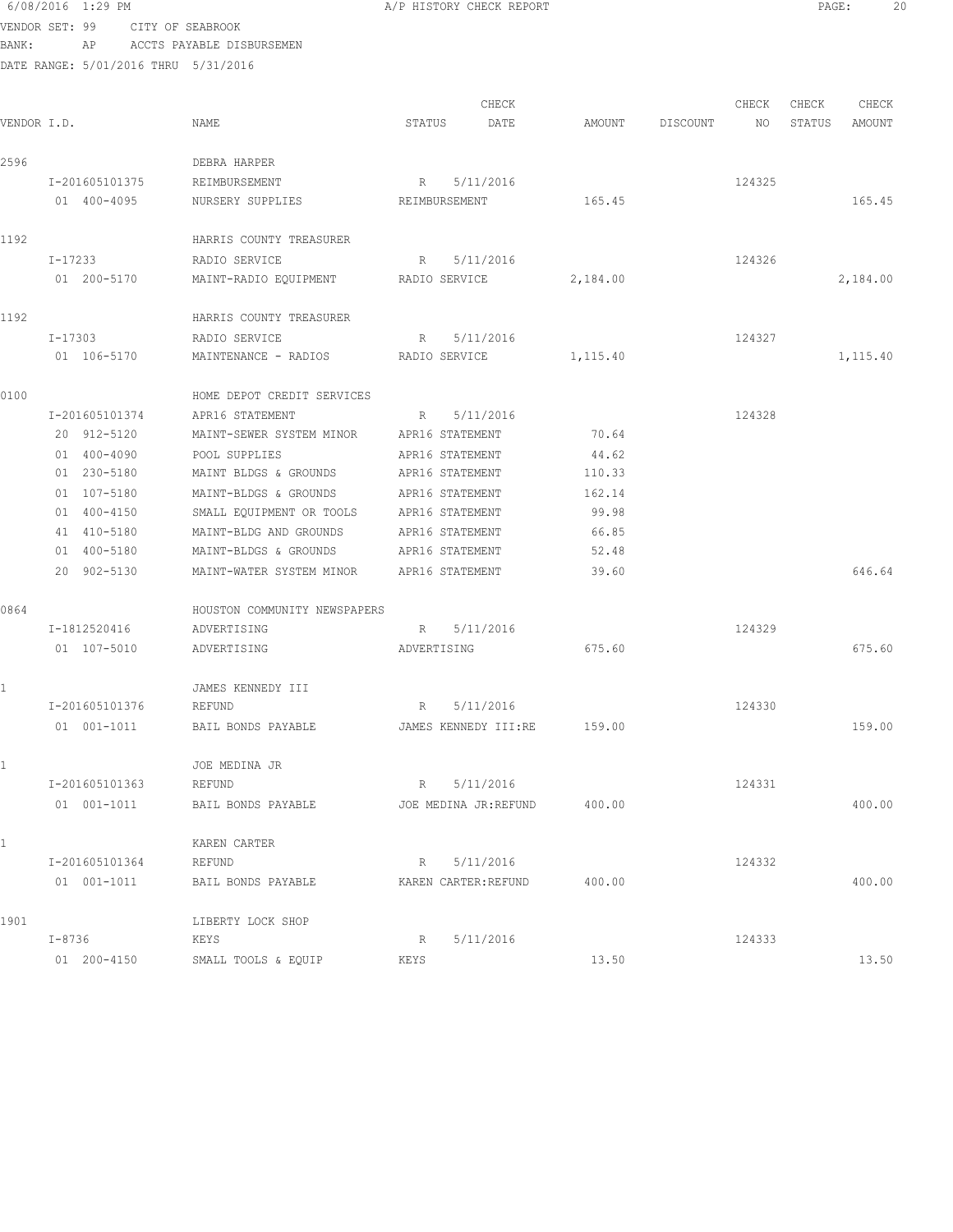6/08/2016 1:29 PM A/P HISTORY CHECK REPORT PAGE: 21 VENDOR SET: 99 CITY OF SEABROOK BANK: AP ACCTS PAYABLE DISBURSEMEN DATE RANGE: 5/01/2016 THRU 5/31/2016

CHECK CHECK CHECK CHECK .<br>In the other weakstates when the status of the contract of the extendio of the Status amount of the Mount of t<br>In the Status of the Status of the Status amount of the Status amount of the Status amount of the Status amou 0783 LOGIX COMMUNICATIONS I-201605101377 TELEPHONE R 5/11/2016 R 5/11/2016 01 107-5400 TELEPHONE TELEPHONE TELEPHONE 46.07 46.07 1 MARK FLYNN I-201605101379 REFUND R 5/11/2016 124335 01 001-1011 BAIL BONDS PAYABLE MARK FLYNN:REFUND 566.00 1 MARNIQUE MCGOUGH I-201605101380 REFUND R 5/11/2016 124336 01 001-1011 BAIL BONDS PAYABLE MARNIQUE McGOUGH:REF 325.00 325.00 325.00 2033 MCC INNOVATIONS I-00008663 IMAGED PAGES R 5/11/2016 R 5/11/2016 124337 01 107-5030 RENTALS & SERVICE AGRMTS IMAGED PAGES 79.00 79.00 79.00 0851 MEADOR STAFFING SERVICES INC I-65440 VICKIE WALKER R 5/11/2016 124338 01 102-3015 CONTRACT LABOR VICKIE WALKER 1,080.00 1,080.00 1,080.00 1 MICHAEL NEWELL JR I-201605101362 REFUND R 5/11/2016 124339 01 001-1011 BAIL BONDS PAYABLE MICHAEL NEWELL JR:RE 566.00 566.00 1 MIRANDA BELLE I-201605101378 REFUND R 5/11/2016 124340 01 001-1525 COMMUNITY HOUSE DEPOSITS MIRANDA BELLE:REFUND 200.00 200.00 2245 NATIONAL SIGN PLAZAS INC I-12105 PARK SIGN R 5/11/2016 124341 42 420-6020 EQUIPMENT PARK SIGN 2,250.00 2,250.00 0740 O'REILLY AUTO PARTS I-201605101381 APR16 STATEMENT R 5/11/2016 124342 01 500-5110 MAINT-AUTOS & EQUIP APR16 STATEMENT 495.99 01 400-5110 MAINT-AUTOS & EQUIPMENT APR16 STATEMENT 305.63 01 200-5110 MAINT-AUTOS & EQUIPMENT APR16 STATEMENT 42.45 20 902-5110 MAINT-AUTOS & EQUIPMENT APR16 STATEMENT 16.30 20 912-5110 MAINT-AUTOS & EQUIPMENT APR16 STATEMENT 8.81 869.18 0147 OFFICE DEPOT CARD PLAN I-836427205001 OFFICE SUPPLIES R 5/11/2016 R 5/11/2016 01 107-4010 OFFICE SUPPLIES OFFICE SUPPLIES 528.16 I-836427592001 OFFICE SUPPLIES R 5/11/2016 R 5/11/2016 01 107-4010 OFFICE SUPPLIES OFFICE SUPPLIES 20.58 I-836845372001 OFFICE SUPPLIES R 5/11/2016 124343 01 107-4010 OFFICE SUPPLIES OFFICE SUPPLIES 39.99 I-836845757001 OFFICE SUPPLIES R 5/11/2016 124343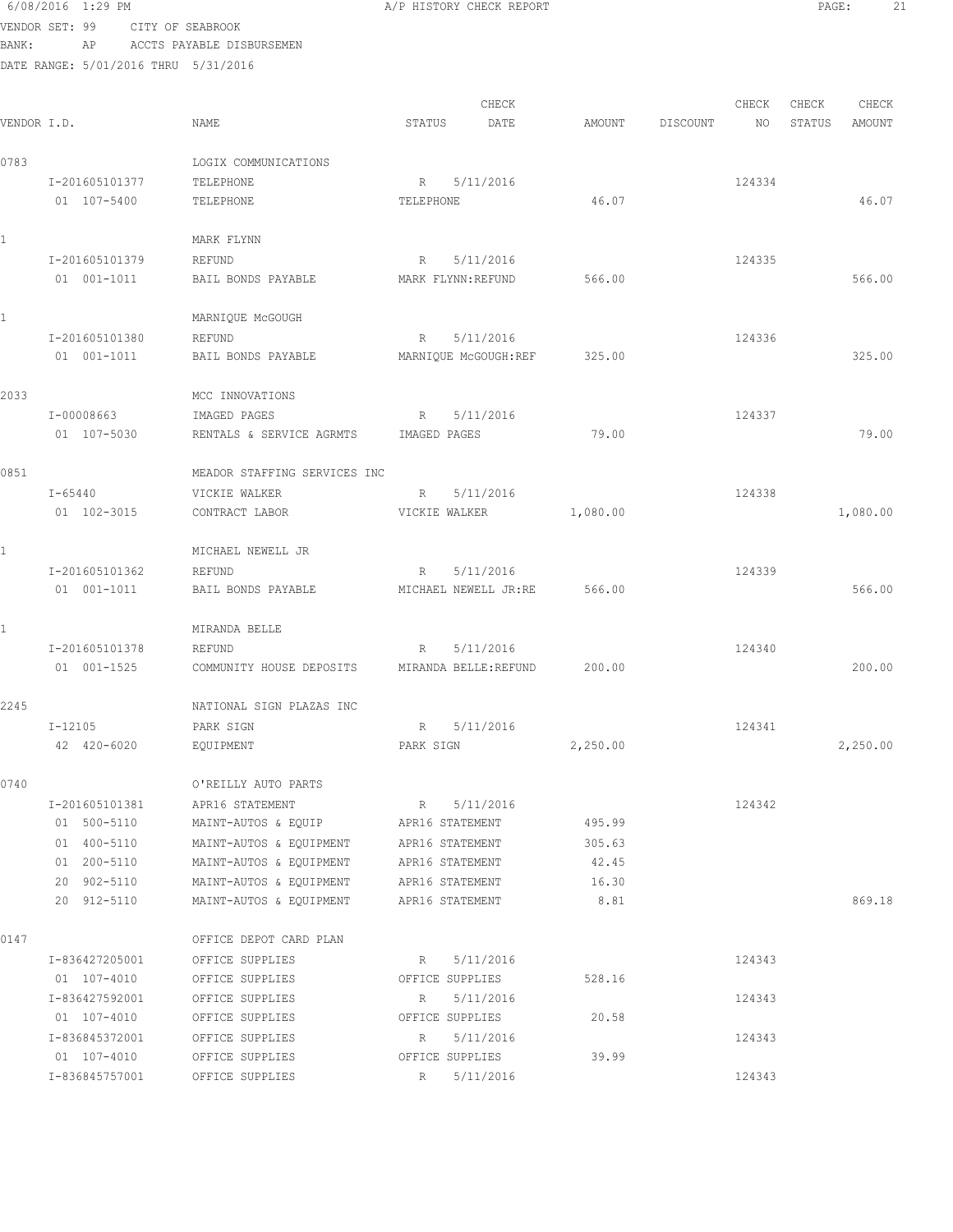| VENDOR SET: 99 |                               | CITY OF SEABROOK |                                                |                               |                |          |        |        |          |
|----------------|-------------------------------|------------------|------------------------------------------------|-------------------------------|----------------|----------|--------|--------|----------|
| BANK:          | AP                            |                  | ACCTS PAYABLE DISBURSEMEN                      |                               |                |          |        |        |          |
|                |                               |                  | DATE RANGE: 5/01/2016 THRU 5/31/2016           |                               |                |          |        |        |          |
|                |                               |                  |                                                |                               |                |          |        |        |          |
|                |                               |                  |                                                | CHECK                         |                |          | CHECK  | CHECK  | CHECK    |
| VENDOR I.D.    |                               |                  | NAME                                           | DATE<br>STATUS                | AMOUNT         | DISCOUNT | NO     | STATUS | AMOUNT   |
| 0147           |                               |                  | OFFICE DEPOT CARD PLANCONT                     |                               |                |          |        |        |          |
|                | I-836845757001                |                  | OFFICE SUPPLIES                                | 5/11/2016<br>R                |                |          | 124343 |        |          |
|                | 01 107-4010                   |                  | OFFICE SUPPLIES                                | OFFICE SUPPLIES               | 95.97          |          |        |        | 684.70   |
|                |                               |                  | PAUL MCCLANTOC                                 |                               |                |          |        |        |          |
|                | I-201605101382                |                  | REFUND                                         | 5/11/2016<br>R                |                |          | 124344 |        |          |
|                | 01 001-1011                   |                  | BAIL BONDS PAYABLE                             | PAUL MCCLANTOC:REFUN          | 400.00         |          |        |        | 400.00   |
|                |                               |                  |                                                |                               |                |          |        |        |          |
| 1537           |                               |                  | PURIFY                                         |                               |                |          |        |        |          |
|                | I-141295535699                |                  | SODIUM BISULFITE<br>CHEMICAL SUPPLIES          | 5/11/2016<br>R                |                |          | 124345 |        |          |
|                | 20 912-5280<br>I-141295535946 |                  |                                                | SODIUM BISULFITE<br>5/11/2016 | 1,529.00       |          |        |        |          |
|                | 20 912-5280                   |                  | BLEACH<br>CHEMICAL SUPPLIES                    | R<br><b>BLEACH</b>            | 2,852.00       |          | 124345 |        | 4,381.00 |
|                |                               |                  |                                                |                               |                |          |        |        |          |
| 1086           |                               |                  | QUALIFICATION TARGETS                          |                               |                |          |        |        |          |
|                | I-21601483                    |                  | TARGETS                                        | R<br>5/11/2016                |                |          | 124346 |        |          |
|                | 01 200-5311                   |                  | HANDGUN TRAINING EXPENSE                       | TARGETS                       | 166.17         |          |        |        | 166.17   |
| 1.             |                               |                  | RUSTY CHRISTIAN                                |                               |                |          |        |        |          |
|                | I-201605101383                |                  | REFUND                                         | 5/11/2016<br>R                |                |          | 124347 |        |          |
|                | 01 001-1011                   |                  | BAIL BONDS PAYABLE                             | RUSTY CHRISTIAN: REFU         | 205.00         |          |        |        | 205.00   |
| 0183           |                               |                  | SHERWIN WILLIAMS                               |                               |                |          |        |        |          |
|                | I-68741                       |                  | PAINT SUPPLIES                                 | 5/11/2016<br>R                |                |          | 124348 |        |          |
|                | 01 400-5180                   |                  | MAINT-BLDGS & GROUNDS                          | PAINT SUPPLIES                | 116.98         |          |        |        | 116.98   |
| 0743           |                               |                  | SPACE CITY ACE HARDWARE                        |                               |                |          |        |        |          |
|                | I-980739                      |                  | HARDWARE SUPPLIES                              | 5/11/2016<br>R                |                |          | 124349 |        |          |
|                | 01 230-4400                   |                  | MISC SUPPLIES                                  | HARDWARE SUPPLIES             | 11.62          |          |        |        | 11.62    |
| 2015           |                               |                  | SYSCO HOUSTON INC                              |                               |                |          |        |        |          |
|                | I-605031031                   |                  | SUPPLIES                                       | R 5/11/2016                   |                |          | 124350 |        |          |
|                | 01 400-4400                   |                  | MISC SUPPLIES                                  | SUPPLIES                      | 531.00         |          |        |        | 531.00   |
|                |                               |                  |                                                |                               |                |          |        |        |          |
| 0038           |                               |                  | TERMINIX INTERNATIONAL                         |                               |                |          |        |        |          |
|                | I-354563661                   |                  | PEST CONTROL                                   | 5/11/2016<br>R                |                |          | 124351 |        |          |
|                | 01 107-5180                   |                  | MAINT-BLDGS & GROUNDS                          | PEST CONTROL                  | 42.00          |          |        |        |          |
|                | 01 200-5180                   |                  | MAINT-BLDGS & GROUNDS                          | PEST CONTROL                  | 57.00          |          |        |        |          |
|                | 01 400-5180<br>01 210-5180    |                  | MAINT-BLDGS & GROUNDS<br>MAINT-BLDGS & GROUNDS | PEST CONTROL<br>PEST CONTROL  | 87.00<br>60.00 |          |        |        | 246.00   |
|                |                               |                  |                                                |                               |                |          |        |        |          |
|                |                               |                  | TIMOTHY BRISTER                                |                               |                |          |        |        |          |
|                | I-201605101384                |                  | REFUND                                         | 5/11/2016<br>R                |                |          | 124352 |        |          |
|                | 01 001-1525                   |                  | COMMUNITY HOUSE DEPOSITS                       | TIMOTHY BRISTER: REFU         | 200.00         |          |        |        | 200.00   |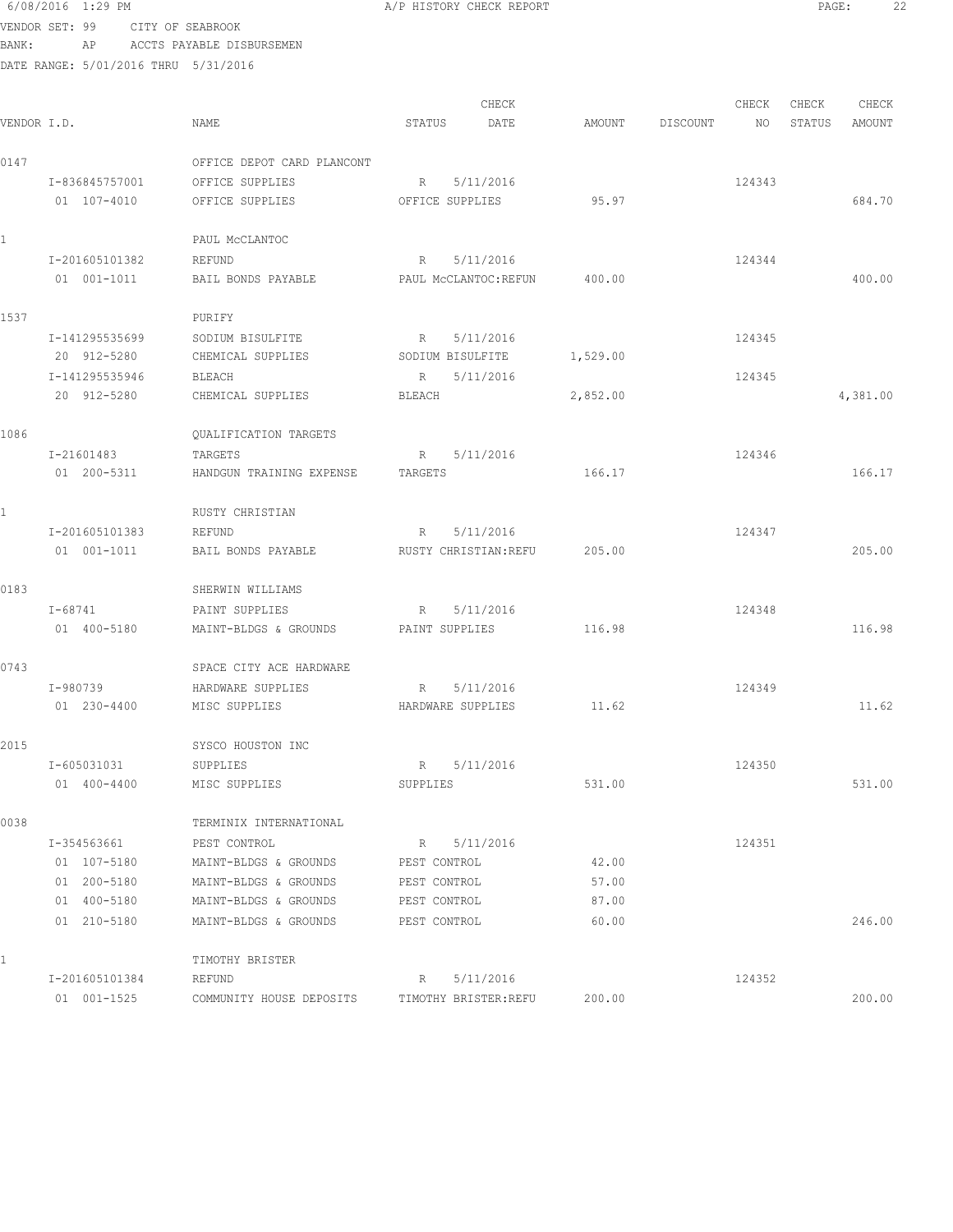|                |            | 6/08/2016 1:29 PM |                                      | A/P HISTORY CHECK REPORT |             |          |        | PAGE:  | -23        |  |
|----------------|------------|-------------------|--------------------------------------|--------------------------|-------------|----------|--------|--------|------------|--|
| VENDOR SET: 99 |            |                   | CITY OF SEABROOK                     |                          |             |          |        |        |            |  |
| BANK:          |            | AP                | ACCTS PAYABLE DISBURSEMEN            |                          |             |          |        |        |            |  |
|                |            |                   | DATE RANGE: 5/01/2016 THRU 5/31/2016 |                          |             |          |        |        |            |  |
|                |            |                   |                                      | CHECK                    |             |          | CHECK  | CHECK  | CHECK      |  |
| VENDOR I.D.    |            |                   | NAME                                 | STATUS<br>DATE           | AMOUNT      | DISCOUNT | NO     | STATUS | AMOUNT     |  |
| 2549           |            |                   | TIRES BY DESIGN                      |                          |             |          |        |        |            |  |
|                | $I - 3315$ |                   | TIRES                                | 5/11/2016<br>R           |             |          | 124353 |        |            |  |
|                |            | 20 902-5110       | MAINT-AUTOS & EQUIPMENT              | TIRES                    | 577.91      |          |        |        | 577.91     |  |
| 2254           |            |                   | TRANSUNION RISK AND ALTERNATIV       |                          |             |          |        |        |            |  |
|                |            | I-201605101385    | TELEPHONE                            | 5/11/2016<br>R           |             |          | 124354 |        |            |  |
|                |            | 50 501-5497       | C.I.D.                               | TELEPHONE                | 110.00      |          |        |        | 110.00     |  |
| 0919           |            |                   | VERIZON WIRELESS                     |                          |             |          |        |        |            |  |
|                |            | I-9764669503      | TELEPHONE                            | 5/11/2016<br>$R_{\perp}$ |             |          | 124355 |        |            |  |
|                |            | 01 100-5400       | TELEPHONE                            | TELEPHONE                | 103.00      |          |        |        |            |  |
|                |            | 01 102-5400       | TELEPHONE                            | TELEPHONE                | 164.50      |          |        |        |            |  |
|                |            | 15 150-5400       | TELEPHONE                            | TELEPHONE                | 37.99       |          |        |        |            |  |
|                |            | 01 103-5400       | TELEPHONE                            | TELEPHONE                | 160.99      |          |        |        |            |  |
|                |            | 01 107-5400       | TELEPHONE                            | TELEPHONE                | 37.99       |          |        |        |            |  |
|                |            | 01 700-5400       | TELEPHONE                            | TELEPHONE                | 91.94       |          |        |        |            |  |
|                |            | 01 001-0507       | DUE FROM EDC                         | TELEPHONE                | 50.83       |          |        |        |            |  |
|                |            | 01 400-5400       | TELEPHONE                            | TELEPHONE                | 51.50       |          |        |        |            |  |
|                |            | 01 500-5400       | TELEPHONE                            | TELEPHONE                | 120.76      |          |        |        |            |  |
|                |            | 01 600-5400       | TELEPHONE                            | TELEPHONE                | 89.49       |          |        |        |            |  |
|                |            | 20 902-5400       | TELEPHONE                            | TELEPHONE                | 186.73      |          |        |        |            |  |
|                |            | 20 912-5400       | TELEPHONE                            | TELEPHONE                | 128.99      |          |        |        | 1,224.71   |  |
| 2480           |            |                   | VORTEX USA INC                       |                          |             |          |        |        |            |  |
|                |            | I-22454           | MONROE FIELD SPLASHPAD               | R<br>5/11/2016           |             |          | 124357 |        |            |  |
|                |            | 34 341-6050       | BLDGS/RENOVATIONS                    | MONROE FIELD SPLASHP     | 89, 330. 33 |          |        |        | 89,330.33  |  |
| 1              |            |                   | W JAY DERRICK III                    |                          |             |          |        |        |            |  |
|                |            | I-201605101386    | REFUND                               | 5/11/2016<br>R           |             |          | 124358 |        |            |  |
|                |            | $01 001 - 1011$   | BAIL BONDS PAYABLE                   | W JAY DERRICK III:RE     | 1,043.00    |          |        |        | 1,043.00   |  |
| 0035           |            |                   | WASTE MANAGEMENT OF TEXAS INC        |                          |             |          |        |        |            |  |
|                |            | I-201605101387    | DUMPSTERS                            | R 5/11/2016              |             |          | 124359 |        |            |  |
|                |            | 20 922-5479       | COMMERCIAL SANIT SERVICE             | DUMPSTERS                | 67,573.50   |          |        |        |            |  |
|                |            | 20 922-7210       | FRANCHISE FEES                       | DUMPSTERS                | 21,952.41CR |          |        |        |            |  |
|                |            | 20 922-9535       | SANITATION BILLING FEES              | DUMPSTERS                | 11,707.94CR |          |        |        |            |  |
|                |            | 20 922-5469       | RESIDENTIAL SANIT SERVICE            | DUMPSTERS                | 78,775.84   |          |        |        |            |  |
|                |            | 20 922-5467       | RECYCLING CHARGES                    | DUMPSTERS                | 6,526.22    |          |        |        | 119,215.21 |  |
| 0210           |            |                   | XEROX FINANCIAL SERVICES             |                          |             |          |        |        |            |  |
|                | I-526782   |                   | XEROX COPIER LEASE                   | 5/11/2016<br>R           |             |          | 124360 |        |            |  |
|                |            | 01 107-5030       | RENTALS & SERVICE AGRMTS             | XEROX COPIER LEASE       | 707.76      |          |        |        | 707.76     |  |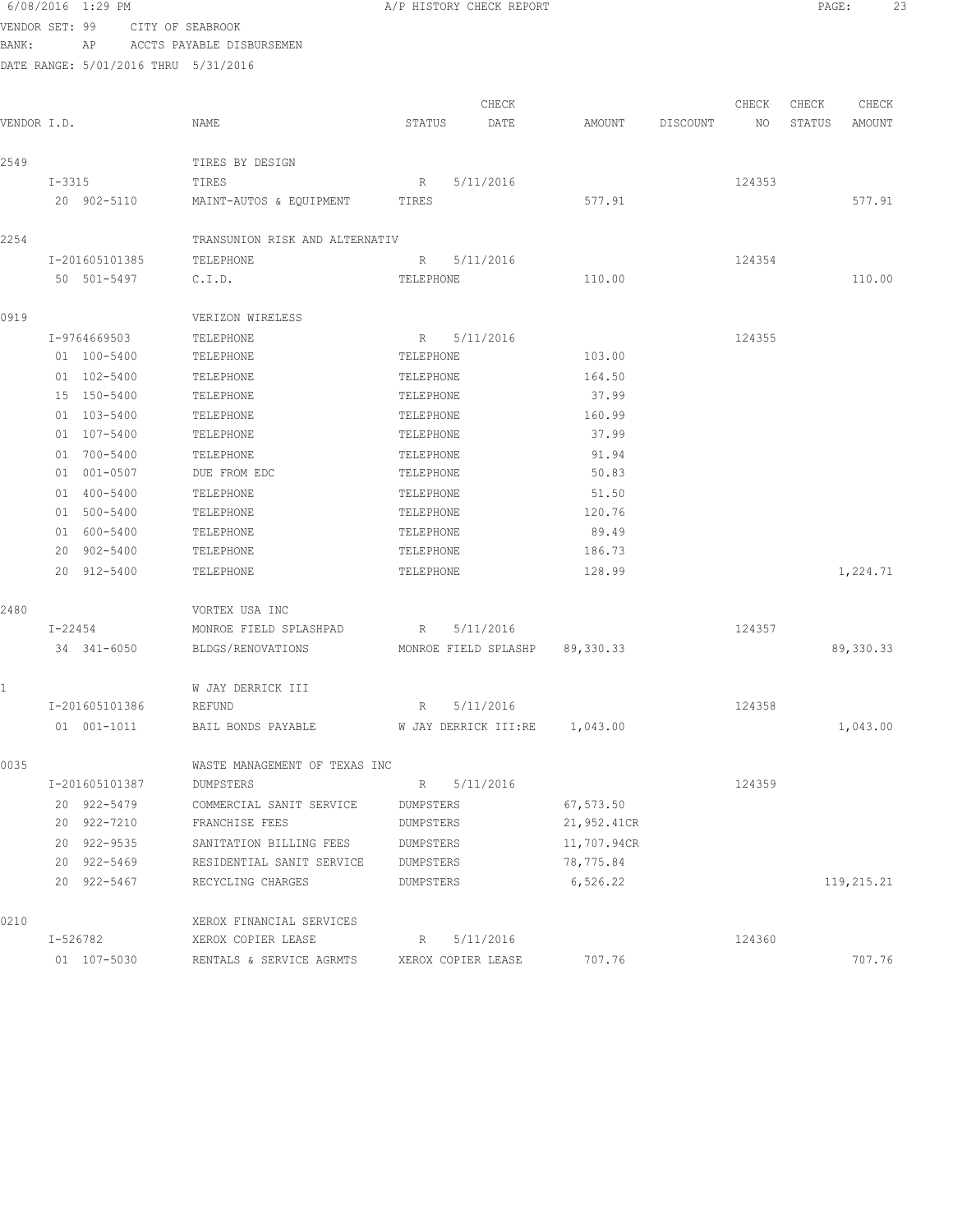VENDOR SET: 99 CITY OF SEABROOK BANK: AP ACCTS PAYABLE DISBURSEMEN

|             |                |                                         |                 | CHECK     |          |                    | CHECK  | CHECK  | CHECK  |
|-------------|----------------|-----------------------------------------|-----------------|-----------|----------|--------------------|--------|--------|--------|
| VENDOR I.D. |                | NAME                                    | STATUS          | DATE      |          | AMOUNT DISCOUNT NO |        | STATUS | AMOUNT |
| 1750        |                | A & L AUTOMOTIVE                        |                 |           |          |                    |        |        |        |
|             | $I - 14917$    | P15 OIL CHANGE                          | R 5/18/2016     |           |          |                    | 124362 |        |        |
|             | 01 200-5110    | MAINT-AUTOS & EQUIPMENT P15 OIL CHANGE  |                 |           | 29.95    |                    |        |        |        |
|             | I-15031        | P17 REPAIR                              | R 5/18/2016     |           |          |                    | 124362 |        |        |
|             | 01 200-5110    | MAINT-AUTOS & EQUIPMENT P17 REPAIR      |                 |           | 114.76   |                    |        |        |        |
|             | I-15032        | P17 REPAIR                              | R 5/18/2016     |           |          |                    | 124362 |        |        |
|             | 01 200-5110    | MAINT-AUTOS & EQUIPMENT P17 REPAIR      |                 |           | 35.00    |                    |        |        |        |
|             | $I - 15048$    | P6 INSPECTION                           | R 5/18/2016     |           |          |                    | 124362 |        |        |
|             | 01 200-5110    | MAINT-AUTOS & EQUIPMENT P6 INSPECTION   |                 |           | 37.50    |                    |        |        |        |
|             | I-15063        | P19 REPAIR                              | R 5/18/2016     |           |          |                    | 124362 |        |        |
|             | 01 200-5110    | MAINT-AUTOS & EQUIPMENT P19 REPAIR      |                 |           | 162.71   |                    |        |        | 379.92 |
| 0005        |                | ADMIRAL LINEN & UNIFORM                 |                 |           |          |                    |        |        |        |
|             | I-DIND41925    | FLOOR MATS                              | R 5/18/2016     |           |          |                    | 124363 |        |        |
|             | 01 107-5180    | MAINT-BLDGS & GROUNDS FLOOR MATS        |                 |           | 41.00    |                    |        |        |        |
|             | $I-DOLI26608$  | LAUNDRY SERVICE                         | R               | 5/18/2016 |          |                    | 124363 |        |        |
|             | 50 501-5340    | DETENTION SUPPLIES LAUNDRY SERVICE      |                 |           | 126.06   |                    |        |        |        |
|             | I-DOLI29295    | LAUNDRY SERVICE                         | R               | 5/18/2016 |          |                    | 124363 |        |        |
|             | 50 501-5340    | DETENTION SUPPLIES                      | LAUNDRY SERVICE |           | 120.86   |                    |        |        |        |
|             | I-DOLI31993    | LAUNDRY SERVICE                         | R               | 5/18/2016 |          |                    | 124363 |        |        |
|             | 50 501-5340    | DETENTION SUPPLIES                      | LAUNDRY SERVICE |           | 131.26   |                    |        |        |        |
|             | $I-DOLI34764$  | LAUNDRY SERVICE                         | R 5/18/2016     |           |          |                    | 124363 |        |        |
|             | 50 501-5340    | DETENTION SUPPLIES                      | LAUNDRY SERVICE |           | 126.06   |                    |        |        | 545.24 |
| 2067        |                | AMAZON                                  |                 |           |          |                    |        |        |        |
|             | I-201605181400 | APR16 STATEMENT                         | R 5/18/2016     |           |          |                    | 124364 |        |        |
|             | 01 200-4150    | SMALL TOOLS & EQUIP APR16 STATEMENT     |                 |           | 250.27   |                    |        |        |        |
|             | 01 103-4150    | SMALL TOOLS & EQUIPMENT APR16 STATEMENT |                 |           | 585.52   |                    |        |        | 835.79 |
| 0169        |                | ARC DOCUMENT SOLUTIONS                  |                 |           |          |                    |        |        |        |
|             | I-23241096     | PLOTTER LEASE                           | R 5/18/2016     |           |          |                    | 124365 |        |        |
|             | 01 600-5030    | RENTALS & SERVICE AGRMTS PLOTTER LEASE  |                 |           | 250.84   |                    |        |        | 250.84 |
| 0914        |                | AUTO ZONE COMMERCIAL                    |                 |           |          |                    |        |        |        |
|             | I-1491679331   | TIRE FOAM                               | R 5/18/2016     |           |          |                    | 124366 |        |        |
|             | 01 200-5110    | MAINT-AUTOS & EQUIPMENT TIRE FOAM       |                 |           | 6.82     |                    |        |        | 6.82   |
| 2438        |                | BUSINESS CARD J/A                       |                 |           |          |                    |        |        |        |
|             | I-201605181403 | APR16 STATEMENT                         | R 5/18/2016     |           |          |                    | 124367 |        |        |
|             | 01 700-5300    | TRAINING & CONFERENCE APR16 STATEMENT   |                 |           | 200.00   |                    |        |        | 200.00 |
| 2169        |                | BUSINESS CARD L/D                       |                 |           |          |                    |        |        |        |
|             | I-201605181402 | APR16 STATEMENT                         | R 5/18/2016     |           |          |                    | 124368 |        |        |
|             | 15 150-5010    | ADVERTISING                             | APR16 STATEMENT |           | 1,333.55 |                    |        |        |        |
|             | 01 001-0507    | DUE FROM EDC                            | APR16 STATEMENT |           | 34.64    |                    |        |        |        |
|             | 15 150-5020    | DUES & SUBSCRIPTIONS                    | APR16 STATEMENT |           | 170.00   |                    |        |        |        |
|             | 15 150-5300    | TRAVEL & CONFERENCE                     | APR16 STATEMENT |           | 1,605.00 |                    |        |        |        |
|             | 15 150-4010    | OFFICE SUPPLIES                         | APR16 STATEMENT |           | 146.09   |                    |        |        |        |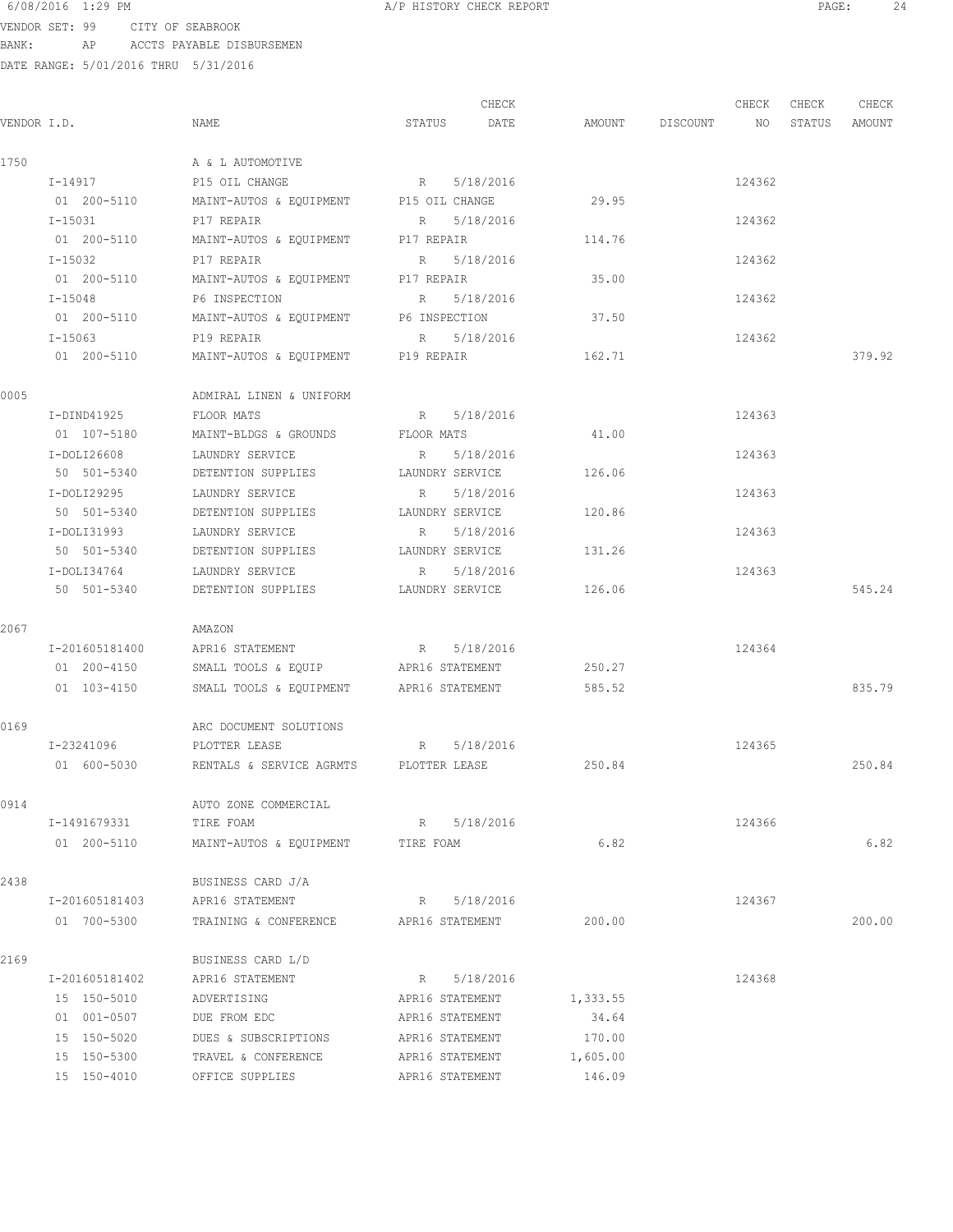## 6/08/2016 1:29 PM **A/P HISTORY CHECK REPORT PAGE:** 25 VENDOR SET: 99 CITY OF SEABROOK

BANK: AP ACCTS PAYABLE DISBURSEMEN

| VENDOR I.D. |                | NAME                          | STATUS                 | CHECK<br>DATE                  |          | AMOUNT DISCOUNT NO | CHECK  | CHECK | CHECK<br>STATUS AMOUNT |
|-------------|----------------|-------------------------------|------------------------|--------------------------------|----------|--------------------|--------|-------|------------------------|
|             |                |                               |                        |                                |          |                    |        |       |                        |
| 2169        |                | BUSINESS CARD L/D CONT        |                        |                                |          |                    |        |       |                        |
|             | I-201605181402 | APR16 STATEMENT               | R                      | 5/18/2016                      |          |                    | 124368 |       |                        |
|             | 15 150-5465    | MISCELLANEOUS                 | APR16 STATEMENT        |                                | 1.50     |                    |        |       | 3,290.78               |
| 2390        |                | BUSINESS CARD S/W             |                        |                                |          |                    |        |       |                        |
|             | I-201605181401 | APR16 STATEMENT               | R 5/18/2016            |                                |          |                    | 124369 |       |                        |
|             | 01 200-5300    | TRAINING & CONFERENCE         | APR16 STATEMENT        |                                | 379.46   |                    |        |       |                        |
|             | 01 200-5465    | MISC EXPENSE                  | APR16 STATEMENT        |                                | 171.90   |                    |        |       | 551.36                 |
| 1053        |                | CENTERPOINT ENERGY            |                        |                                |          |                    |        |       |                        |
|             | I-201605181405 | UTILITY                       | R 5/18/2016            |                                |          |                    | 124370 |       |                        |
|             | 01 107-5410    | UTILITIES                     | UTILITY                |                                | 16.57    |                    |        |       | 16.57                  |
| 1053        |                | CENTERPOINT ENERGY            |                        |                                |          |                    |        |       |                        |
|             | I-201605181406 | UTILITY                       | R 5/18/2016            |                                |          |                    | 124371 |       |                        |
|             | 01 107-5410    | UTILITIES                     | UTILITY                |                                | 22.51    |                    |        |       | 22.51                  |
| 1053        |                | CENTERPOINT ENERGY            |                        |                                |          |                    |        |       |                        |
|             | I-201605181407 | UTILITY                       | R 5/18/2016            |                                |          |                    | 124372 |       |                        |
|             | 20 902-5410    | UTILITIES                     | UTILITY                |                                | 21.62    |                    |        |       | 21.62                  |
| 1053        |                | CENTERPOINT ENERGY            |                        |                                |          |                    |        |       |                        |
|             | I-201605181408 | UTILITY                       | R 5/18/2016            |                                |          |                    | 124373 |       |                        |
|             | 20 902-5410    | UTILITIES                     | UTILITY                |                                | 17.65    |                    |        |       | 17.65                  |
| 1293        |                | COBB FENDLEY & ASSOC INC.     |                        |                                |          |                    |        |       |                        |
|             | I-253606       | GENERAL                       | R 5/18/2016            |                                |          |                    | 124374 |       |                        |
|             | 01 107-5215    | PROF FEES-ENGINEERING GENERAL |                        |                                | 6,713.56 |                    |        |       | 6,713.56               |
| 1293        |                | COBB FENDLEY & ASSOC INC.     |                        |                                |          |                    |        |       |                        |
|             | $I - 253610$   | HESTERS GULLY                 | R 5/18/2016            |                                |          |                    | 124375 |       |                        |
|             | 13 130-5215    | PROF FEES - ENGINEERING       | HESTERS GULLY 4,025.83 |                                |          |                    |        |       | 4,025.83               |
| 1293        |                | COBB FENDLEY & ASSOC INC.     |                        |                                |          |                    |        |       |                        |
|             | I-253636       | WATER PLANT RELOCATION        | R 5/18/2016            |                                |          |                    | 124376 |       |                        |
|             | 39 390-5215    | PROF FEES-ENGINEERING         |                        | WATER PLANT RELOCATI 25,089.14 |          |                    |        |       | 25,089.14              |
| 1588        |                | COMCAST                       |                        |                                |          |                    |        |       |                        |
|             | I-201605181404 | CABLE SERVICE                 | $R_{\perp}$            | 5/18/2016                      |          |                    | 124377 |       |                        |
|             | 01 200-5030    | RENTALS & SERVICE AGRMTS      | CABLE SERVICE          |                                | 256.76   |                    |        |       | 256.76                 |
| 1090        |                | CROWN TROPHY                  |                        |                                |          |                    |        |       |                        |
|             | I-1626236      | PLAQUE                        | R                      | 5/18/2016                      |          |                    | 124378 |       |                        |
|             | 01 200-5465    | MISC EXPENSE                  | PLAQUE                 |                                | 35.00    |                    |        |       | 35.00                  |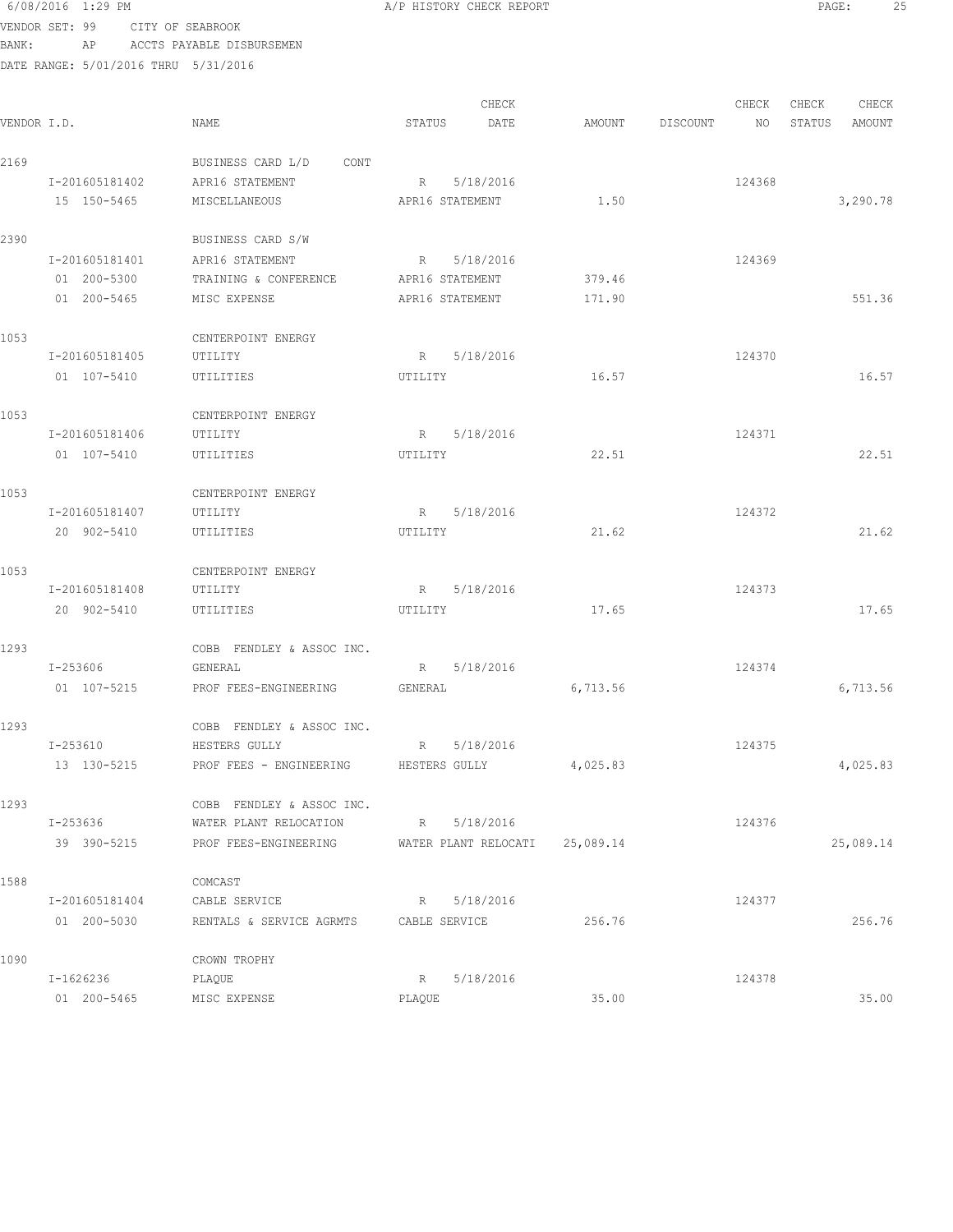## 6/08/2016 1:29 PM A/P HISTORY CHECK REPORT PAGE: 26 VENDOR SET: 99 CITY OF SEABROOK

| VERDOR DEL JJ – CIII VI DEREDIOOR    |    |  |                           |  |
|--------------------------------------|----|--|---------------------------|--|
| BANK :                               | AP |  | ACCTS PAYABLE DISBURSEMEN |  |
| DATE RANGE: 5/01/2016 THRU 5/31/2016 |    |  |                           |  |

|              |                   |                                                          |              | CHECK                         |        |                 | CHECK  | CHECK  | CHECK    |
|--------------|-------------------|----------------------------------------------------------|--------------|-------------------------------|--------|-----------------|--------|--------|----------|
| VENDOR I.D.  |                   | NAME                                                     | STATUS       | DATE                          |        | AMOUNT DISCOUNT | NO     | STATUS | AMOUNT   |
| $\mathbf{1}$ |                   | CUB SCOUT PACK 95                                        |              |                               |        |                 |        |        |          |
|              | I-201605181395    | REFUND                                                   | R            | 5/18/2016                     |        |                 | 124379 |        |          |
|              | 01 001-1525       | COMMUNITY HOUSE DEPOSITS CUB SCOUT PACK 95:RE 50.00      |              |                               |        |                 |        |        | 50.00    |
| 1709         |                   | DELTA DOCUMENT DESTRUCTION                               |              |                               |        |                 |        |        |          |
|              | I-27597           | DOCUMENT DESTRUCTION                                     | R 5/18/2016  |                               |        |                 | 124380 |        |          |
|              | 01 100-5465       | MISC EXPENDITURES                                        |              | DOCUMENT DESTRUCTION 191.00   |        |                 |        |        | 191.00   |
| 0081         |                   | GALLS LLC                                                |              |                               |        |                 |        |        |          |
|              | I-005311059       | UNIFORMS                                                 | R 5/18/2016  |                               |        |                 | 124381 |        |          |
|              | 01 200-5310       | UNIFORMS & LAUNDRY UNIFORMS                              |              |                               | 45.00  |                 |        |        |          |
|              | I-005311103       | UNIFORMS                                                 | R 5/18/2016  |                               |        |                 | 124381 |        |          |
|              | 01 200-5310       | UNIFORMS & LAUNDRY                                       | UNIFORMS     |                               | 43.00  |                 |        |        |          |
|              | I-005311104       | UNIFORMS                                                 | R 5/18/2016  |                               |        |                 | 124381 |        |          |
|              | 01 200-5310       | UNIFORMS & LAUNDRY                                       | UNIFORMS     |                               | 43.00  |                 |        |        |          |
|              | I-005332255       | SPIKE STRIPS                                             | R 5/18/2016  |                               |        |                 | 124381 |        |          |
|              | 01 200-4005       | SUPPLIES-POLICE OPERATION                                | SPIKE STRIPS |                               | 584.80 |                 |        |        |          |
|              | I-005378287       | UNIFORMS                                                 | R 5/18/2016  |                               |        |                 | 124381 |        |          |
|              | 01 200-5310       | UNIFORMS & LAUNDRY                                       | UNIFORMS     |                               | 165.00 |                 |        |        |          |
|              | I-005378372       | UNIFORMS                                                 | R 5/18/2016  |                               |        |                 | 124381 |        |          |
|              | 01 200-5310       | UNIFORMS & LAUNDRY                                       | UNIFORMS     |                               | 90.00  |                 |        |        |          |
|              | I-005384095       | <b>BADGES</b>                                            | R 5/18/2016  |                               |        |                 | 124381 |        |          |
|              | 01 200-5310       | UNIFORMS & LAUNDRY BADGES                                |              |                               | 387.50 |                 |        |        | 1,358.30 |
| 2476         |                   | HARRIS COUNTY TAX ASSESSOR-COL                           |              |                               |        |                 |        |        |          |
|              | I-201605181409    | AUTO REGISTRATION FEE                                    | R            | 5/18/2016                     |        |                 | 124383 |        |          |
|              | 01 500-5110       | MAINT-AUTOS & EQUIP AUTO REGISTRATION FE 16.75           |              |                               |        |                 |        |        | 16.75    |
| 2520         |                   | HSA BANK                                                 |              |                               |        |                 |        |        |          |
|              |                   | I-HS 201605171390 EMPLOYEE DEDUCTIONS TO HSA R 5/18/2016 |              |                               |        |                 | 124384 |        |          |
|              | 01 001-1023       | HSA PAYABLE                                              |              | EMPLOYEE DEDUCTIONS 87.00     |        |                 |        |        | 87.00    |
| 0105         |                   | ICMA RETIREMENT TRUST-457                                |              |                               |        |                 |        |        |          |
|              | I-ICM201605171390 | EMPLOYEE DEDUCTS- PLAN 303302 R                          |              | 5/18/2016                     |        |                 | 124385 |        |          |
|              | 01 001-1031       | ICMA INSURANCE DEDUCTS                                   |              | EMPLOYEE DEDUCTS- PL 3,754.45 |        |                 |        |        | 3,754.45 |
|              |                   | IGNACIO RAMIREZ                                          |              |                               |        |                 |        |        |          |
|              | I-201605181397    | REFUND                                                   | R            | 5/18/2016                     |        |                 | 124386 |        |          |
|              | 01 001-1011       | BAIL BONDS PAYABLE                                       |              | IGNACIO RAMIREZ:REFU          | 788.00 |                 |        |        | 788.00   |
| 0727         |                   | DAVID IMBRIE                                             |              |                               |        |                 |        |        |          |
|              | I-201605181410    | 3RD GRADE FIELD TRIP EXPENSE R 5/18/2016                 |              |                               |        |                 | 124387 |        |          |
|              | 50 501-5490       | CRIME PREVENTION DIV EXP 3RD GRADE FIELD TRIP            |              |                               | 46.98  |                 |        |        | 46.98    |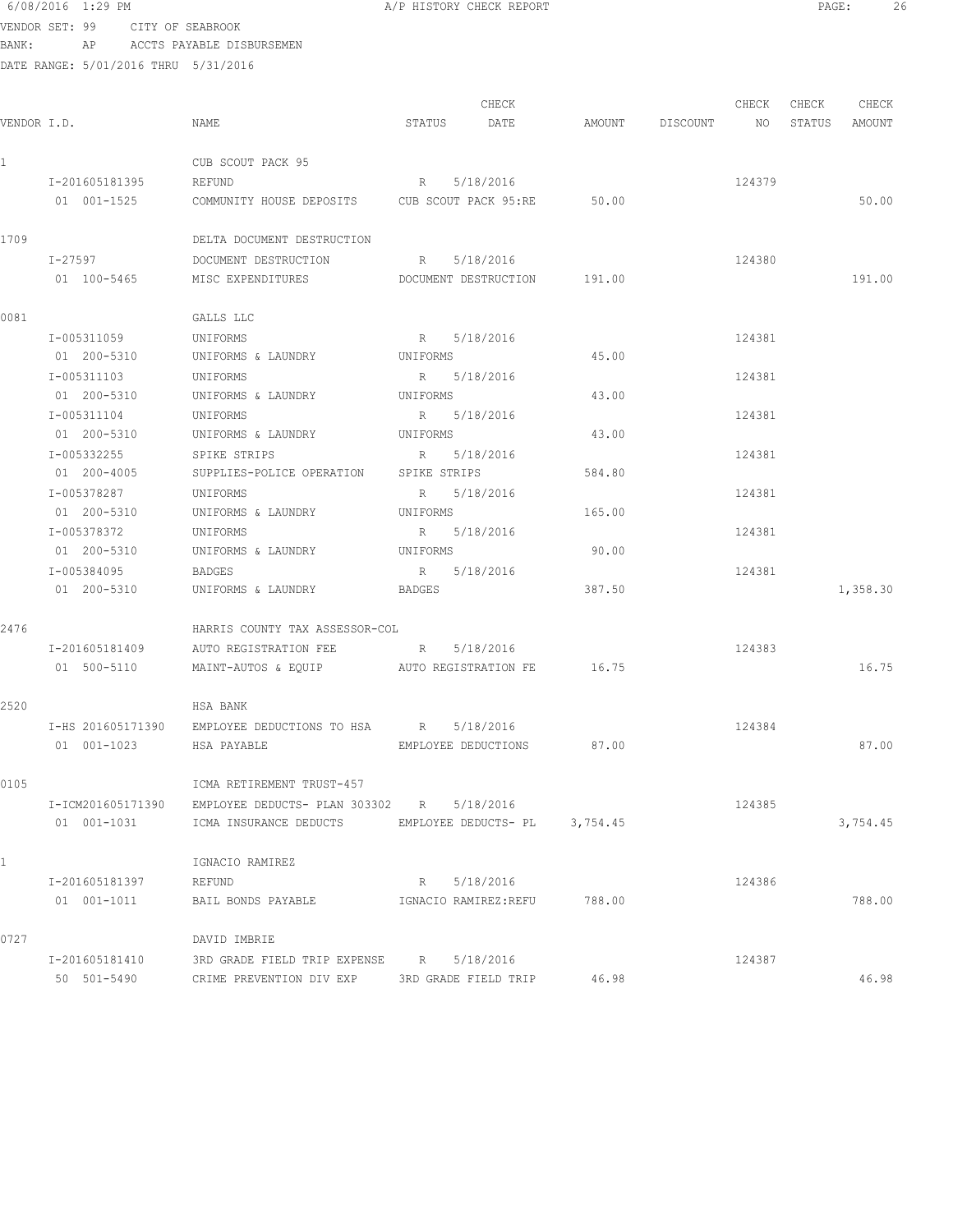6/08/2016 1:29 PM A/P HISTORY CHECK REPORT PAGE: 27 VENDOR SET: 99 CITY OF SEABROOK BANK: AP ACCTS PAYABLE DISBURSEMEN DATE RANGE: 5/01/2016 THRU 5/31/2016 CHECK CHECK CHECK CHECK CHECK CHECK CHECK CHECK CHECK CHECK CHECK CHECK CHECK CHECK CHECK CHECK CHECK CHECK CHECK CHECK CHECK CHECK CHECK CHECK CHECK CHECK CHECK CHECK CHECK CHECK CHECK CHECK CHECK CHECK CHECK CHECK CHECK VENDOR I.D. NAME STATUS DATE AMOUNT DISCOUNT NO STATUS AMOUNT 1 JENNIFER GILL I-201605181394 REFUND R 5/18/2016 R 5/18/2016 01 001-1525 COMMUNITY HOUSE DEPOSITS JENNIFER GILL:REFUND 100.00 100.00 1 JESSE WOODS I-201605181398 REFUND R 5/18/2016 124389 01 001-1011 BAIL BONDS PAYABLE JESSE WOODS:REFUND 275.00 1 JESSICA MARTINEZ I-201605181396 REFUND R 5/18/2016 R 5/18/2016 01 001-1011 BAIL BONDS PAYABLE JESSICA MARTINEZ:REF 79.00 79.00 1901 LIBERTY LOCK SHOP I-8744 FILE CABINET KEYS R 5/18/2016 124391 01 200-4010 OFFICE SUPPLIES FILE CABINET KEYS 150.00 I-8745 KEYS R 5/18/2016 124391

| <b>PAGE</b><br>×<br>۰. |  |
|------------------------|--|
|                        |  |

 01 200-5465 MISC EXPENSE KEYS 3.00 153.00 0783 LOGIX COMMUNICATIONS I-201605181411 TELEPHONE R 5/18/2016 R 5/18/2016 01 107-5400 TELEPHONE TELEPHONE TELEPHONE 548.80 1 MARK LANDECK I-201605181399 REFUND R 5/18/2016 124393 01 001-1011 BAIL BONDS PAYABLE MARK LANDECK:REFUND 566.00 2491 McCREARY VESELKA BRAGG & ALLEN I-121605 COLLECTIONS R 5/18/2016 124394 01 001-1202 DUE TO COLLECTION COLLECTIONS 863.50 I-124407 COLLECTIONS R 5/18/2016 124394 01 001-1202 DUE TO COLLECTION COLLECTIONS 3,243.78 4,107.28 0449 McREE FORD I-807789 P17 REPAIR R 5/18/2016 R 5/18/2016 01 200-5110 MAINT-AUTOS & EQUIPMENT P17 REPAIR 207.74 207.74 0851 MEADOR STAFFING SERVICES INC I-65740 VICKIE WALKER R R 5/18/2016 R 5/18/2016 01 102-3015 CONTRACT LABOR VICKIE WALKER 1,080.00 1,080.00 1,080.00 0147 OFFICE DEPOT CARD PLAN I-1927999780 OFFICE SUPPLIES R 5/18/2016 R 5/18/2016 01 200-4010 OFFICE SUPPLIES OFFICE SUPPLIES 29.98

I-1932692343 OFFICE SUPPLIES R 5/18/2016 124397

I-836710022001 OFFICE SUPPLIES R 5/18/2016 124397

I-836710144001 OFFICE SUPPLIES R 5/18/2016 124397

01 200-4010 OFFICE SUPPLIES OFFICE SUPPLIES 75.58

01 200-4010 OFFICE SUPPLIES OFFICE SUPPLIES 255.38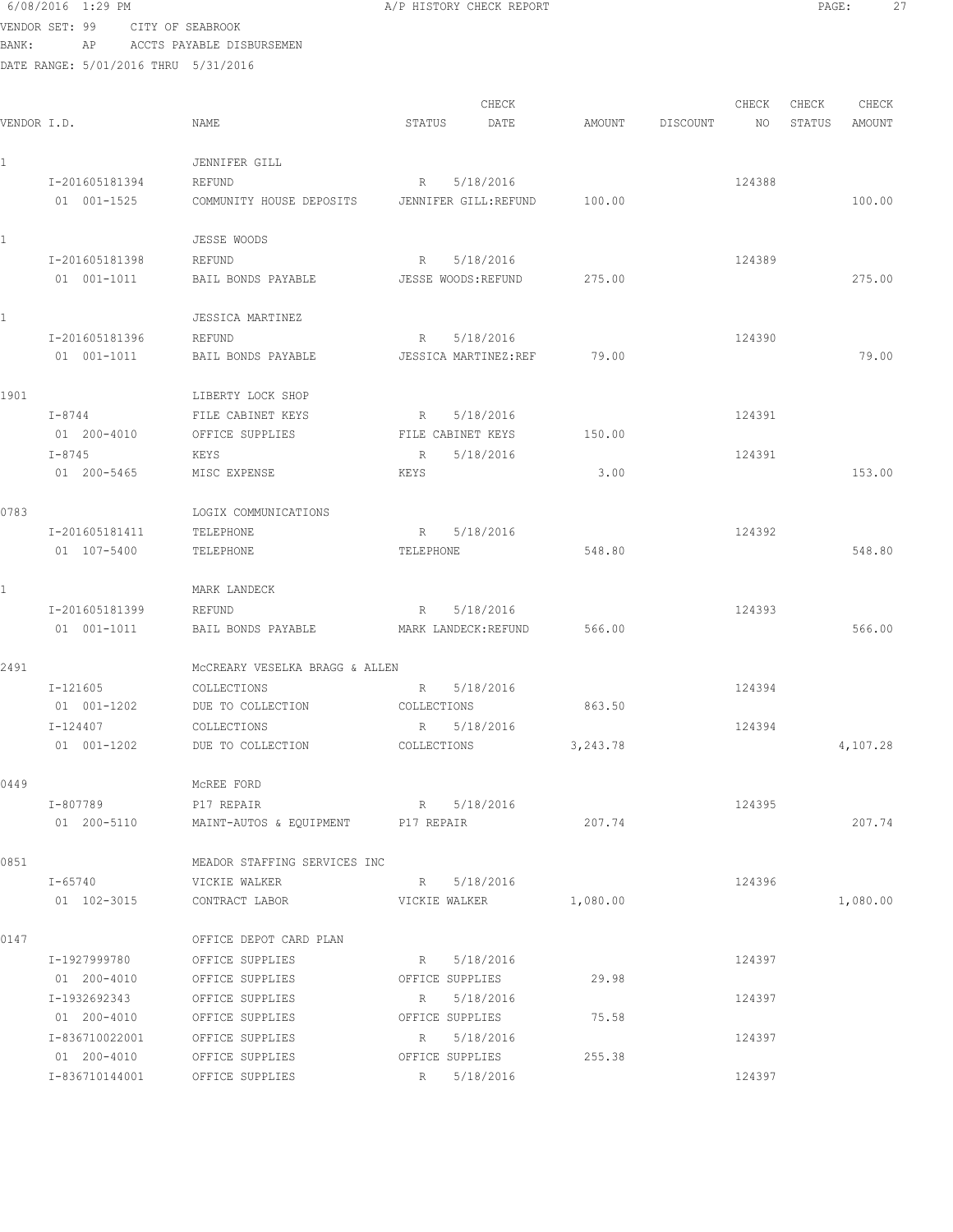VENDOR SET: 99 CITY OF SEABROOK BANK: AP ACCTS PAYABLE DISBURSEMEN

|             |                |                                                     |         | CHECK                        |           |                    | CHECK  | CHECK  | CHECK     |
|-------------|----------------|-----------------------------------------------------|---------|------------------------------|-----------|--------------------|--------|--------|-----------|
| VENDOR I.D. |                | NAME                                                | STATUS  | DATE                         |           | AMOUNT DISCOUNT NO |        | STATUS | AMOUNT    |
| 0147        |                | OFFICE DEPOT CARD PLANCONT                          |         |                              |           |                    |        |        |           |
|             | I-836710144001 | OFFICE SUPPLIES                                     |         | R 5/18/2016                  |           |                    | 124397 |        |           |
|             | 01 200-4010    | OFFICE SUPPLIES                                     |         | OFFICE SUPPLIES              | 21.56     |                    |        |        |           |
|             | I-836710145001 | OFFICE SUPPLIES                                     | R       | 5/18/2016                    |           |                    | 124397 |        |           |
|             | 01 200-4010    | OFFICE SUPPLIES                                     |         | OFFICE SUPPLIES              | 34.19     |                    |        |        |           |
|             | I-836710146001 | OFFICE SUPPLIES                                     |         | R 5/18/2016                  |           |                    | 124397 |        |           |
|             | 01 200-4010    | OFFICE SUPPLIES                                     |         | OFFICE SUPPLIES              | 38.85     |                    |        |        |           |
|             | I-836710147001 | OFFICE SUPPLIES                                     |         | R 5/18/2016                  |           |                    | 124397 |        |           |
|             | 01 200-4010    | OFFICE SUPPLIES                                     |         | OFFICE SUPPLIES              | 5.59      |                    |        |        |           |
|             | I-837635299001 | OFFICE SUPPLIES                                     |         | R 5/18/2016                  |           |                    | 124397 |        |           |
|             | 01 107-4010    | OFFICE SUPPLIES                                     |         | OFFICE SUPPLIES              | 263.66    |                    |        |        |           |
|             | I-837635299002 | OFFICE SUPPLIES                                     | R       | 5/18/2016                    |           |                    | 124397 |        |           |
|             | 01 107-4010    | OFFICE SUPPLIES                                     |         | OFFICE SUPPLIES              | 28.17     |                    |        |        |           |
|             | I-837635508001 | OFFICE SUPPLIES                                     | R       | 5/18/2016                    |           |                    | 124397 |        |           |
|             | 01 107-4010    | OFFICE SUPPLIES                                     |         | OFFICE SUPPLIES              | 28.18     |                    |        |        |           |
|             | I-837635509001 | OFFICE SUPPLIES                                     | R       | 5/18/2016                    |           |                    | 124397 |        |           |
|             | 01 107-4010    | OFFICE SUPPLIES                                     |         | OFFICE SUPPLIES              | 19.74     |                    |        |        |           |
|             | I-838442644001 | OFFICE SUPPLIES                                     | R       | 5/18/2016                    |           |                    | 124397 |        |           |
|             | 01 107-4010    | OFFICE SUPPLIES                                     |         | OFFICE SUPPLIES              | 86.73     |                    |        |        | 887.61    |
| 2593        |                | OVERHEAD DOOR COMPANY OF HOUST                      |         |                              |           |                    |        |        |           |
|             | $I-C24159$     | SALLYPORT DOOR REPLACEMENT R 5/18/2016 Reissue      |         |                              |           |                    | 124400 |        |           |
|             | 01 200-5180    | MAINT-BLDGS & GROUNDS SALLYPORT DOOR REPLA 4,796.78 |         |                              |           |                    |        |        | 4,796.78  |
| 2445        |                | PHONOSCOPE LIGHT WAVE INC                           |         |                              |           |                    |        |        |           |
|             | I-RC00030144   | ETHERNET                                            |         | R 5/18/2016                  |           |                    | 124401 |        |           |
|             | 01 200-5030    | RENTALS & SERVICE AGRMTS ETHERNET                   |         |                              | 657.57    |                    |        |        | 657.57    |
| 1922        |                | PUBLIC AGENCY TRAINING COUNCIL                      |         |                              |           |                    |        |        |           |
|             | I-206598       | TRAINING                                            |         | R 5/18/2016                  |           |                    | 124402 |        |           |
|             | 01 200-5300    | TRAINING & CONFERENCE TRAINING                      |         |                              | 525.00    |                    |        |        | 525.00    |
| 2621        |                | RICHMOND PRINTING LLC                               |         |                              |           |                    |        |        |           |
|             | I-12396        | EMERGENCY BROCHURES                                 |         | R 5/18/2016                  |           |                    | 124403 |        |           |
|             | 14 140-5465    | MISC EXPENSE                                        |         | EMERGENCY BROCHURES 2,195.36 |           |                    |        |        | 2,195.36  |
| 1101        |                | ROSS BANKS MAY CRON & CAVIN                         |         |                              |           |                    |        |        |           |
|             | I-133720       | GENERAL                                             |         | R 5/18/2016                  |           |                    | 124404 |        |           |
|             | 01 107-5220    | PROF FEES-LEGAL                                     | GENERAL |                              | 14,000.00 |                    |        |        | 14,000.00 |
| 0227        |                | SAM'S CLUB/GECRB                                    |         |                              |           |                    |        |        |           |
|             | I-201605181412 | APR16 STATEMENT                                     |         | R 5/18/2016                  |           |                    | 124405 |        |           |
|             | 41 410-4150    | SMALL TOOLS & EQUIP APR16 STATEMENT                 |         |                              | 410.68    |                    |        |        |           |
|             | 01 400-4400    | MISC SUPPLIES                                       |         | APR16 STATEMENT              | 47.07     |                    |        |        |           |
|             | 01 200-5465    | MISC EXPENSE                                        |         | APR16 STATEMENT              | 5.97      |                    |        |        |           |
|             | 50 501-5340    | DETENTION SUPPLIES                                  |         | APR16 STATEMENT              | 189.62    |                    |        |        | 653.34    |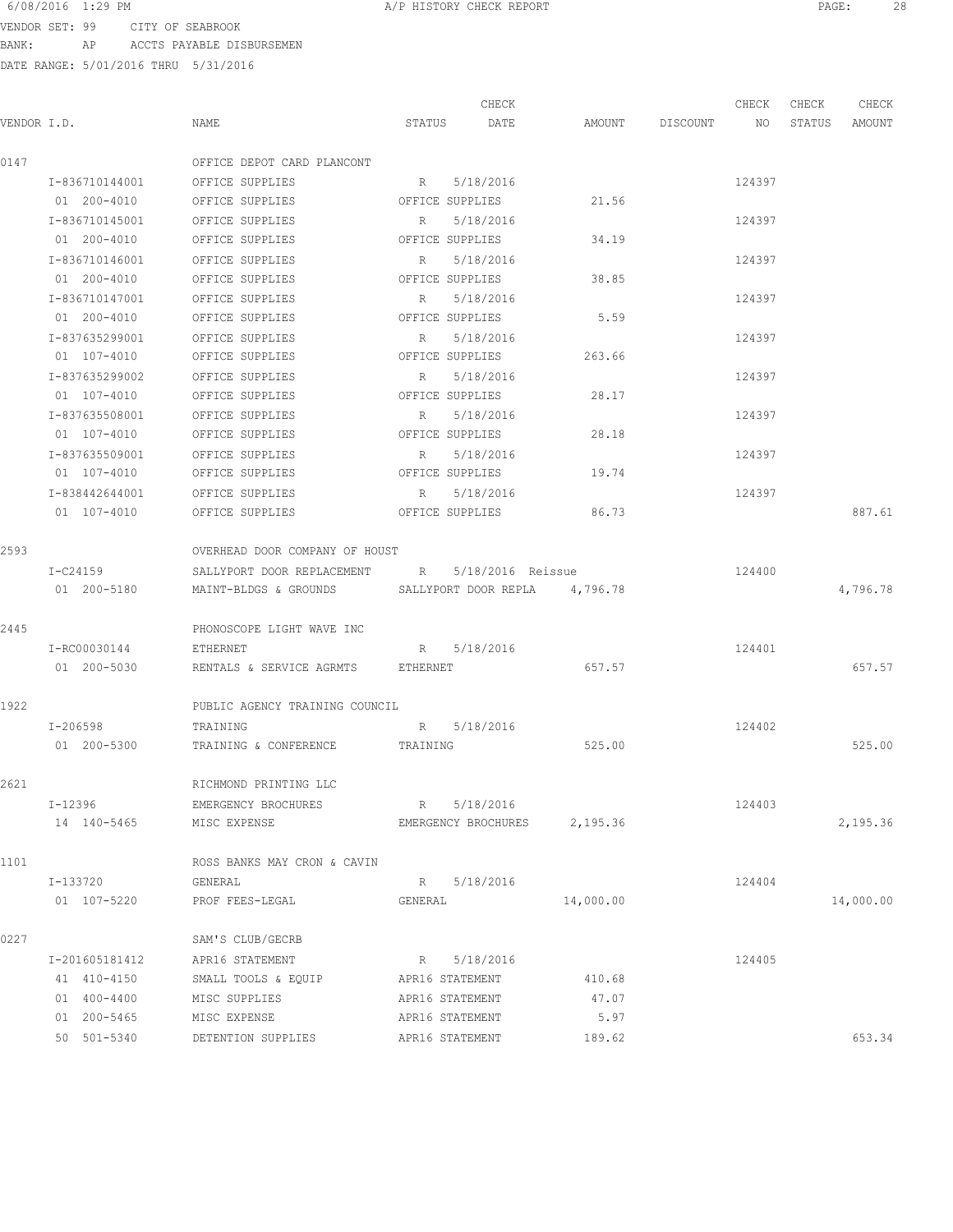|             | 6/08/2016 1:29 PM                                                                                                                                                                                                                    |             |                                          |                 | A/P HISTORY CHECK REPORT            |        |          |        | PAGE:  |        | 29 |
|-------------|--------------------------------------------------------------------------------------------------------------------------------------------------------------------------------------------------------------------------------------|-------------|------------------------------------------|-----------------|-------------------------------------|--------|----------|--------|--------|--------|----|
|             | VENDOR SET: 99                                                                                                                                                                                                                       |             | CITY OF SEABROOK                         |                 |                                     |        |          |        |        |        |    |
| BANK:       | AP                                                                                                                                                                                                                                   |             | ACCTS PAYABLE DISBURSEMEN                |                 |                                     |        |          |        |        |        |    |
|             |                                                                                                                                                                                                                                      |             | DATE RANGE: 5/01/2016 THRU 5/31/2016     |                 |                                     |        |          |        |        |        |    |
|             |                                                                                                                                                                                                                                      |             |                                          |                 |                                     |        |          |        |        |        |    |
|             |                                                                                                                                                                                                                                      |             |                                          |                 | CHECK                               |        |          | CHECK  | CHECK  | CHECK  |    |
| VENDOR I.D. |                                                                                                                                                                                                                                      |             | NAME                                     | STATUS          | DATE                                | AMOUNT | DISCOUNT | NO     | STATUS | AMOUNT |    |
| 0743        |                                                                                                                                                                                                                                      |             | SPACE CITY ACE HARDWARE                  |                 |                                     |        |          |        |        |        |    |
|             | I-980738                                                                                                                                                                                                                             |             | KEYS                                     | R               | 5/18/2016                           |        |          | 124406 |        |        |    |
|             | 20 902-4400                                                                                                                                                                                                                          |             | MISC SUPPLIES                            | KEYS            |                                     | 27.70  |          |        |        | 27.70  |    |
|             |                                                                                                                                                                                                                                      |             |                                          |                 |                                     |        |          |        |        |        |    |
| 0854        |                                                                                                                                                                                                                                      |             | STAR BUSINESS PRODUCTS                   |                 |                                     |        |          |        |        |        |    |
|             | I-29678                                                                                                                                                                                                                              |             | BLANK BUSINESS CARDS                     | R               | 5/18/2016                           |        |          | 124407 |        |        |    |
|             | 01 200-4010                                                                                                                                                                                                                          |             | OFFICE SUPPLIES                          |                 | BLANK BUSINESS CARDS                | 79.00  |          |        |        | 79.00  |    |
| 2015        |                                                                                                                                                                                                                                      |             | SYSCO HOUSTON INC                        |                 |                                     |        |          |        |        |        |    |
|             | I-605031032                                                                                                                                                                                                                          |             | SUPPLIES                                 |                 | R 5/18/2016                         |        |          | 124408 |        |        |    |
|             | 01 200-4010                                                                                                                                                                                                                          |             | OFFICE SUPPLIES                          | SUPPLIES        |                                     | 252.75 |          |        |        | 252.75 |    |
|             |                                                                                                                                                                                                                                      |             |                                          |                 |                                     |        |          |        |        |        |    |
|             |                                                                                                                                                                                                                                      |             |                                          |                 |                                     |        |          |        |        |        |    |
|             |                                                                                                                                                                                                                                      |             | $\equiv$                                 | <b>Contract</b> |                                     |        |          |        |        |        |    |
|             | <u> a la serie de la provincia de la provincia de la provincia de la provincia de la provincia de la provincia d</u>                                                                                                                 |             |                                          |                 |                                     |        |          |        |        |        |    |
|             | <u>Martin Communication and the second second in the second second second in the second second second in the second second second in the second second second in the second second second in the second second second in the sec</u> |             |                                          |                 |                                     |        |          |        |        | 467.95 |    |
| 0217        |                                                                                                                                                                                                                                      |             | TX MUNICIPAL POLICE ASSN                 |                 |                                     |        |          |        |        |        |    |
|             | I-TPA201605171390                                                                                                                                                                                                                    |             | EMPLOYEE DEDUCTIONS                      | $R$ and $R$     | 5/18/2016                           |        |          | 124410 |        |        |    |
|             | 01 001-1032                                                                                                                                                                                                                          |             | OTHER PAYROLL DEDUCTIONS                 |                 | EMPLOYEE DEDUCTIONS                 | 258.40 |          |        |        | 258.40 |    |
|             |                                                                                                                                                                                                                                      |             |                                          |                 |                                     |        |          |        |        |        |    |
| 1426        |                                                                                                                                                                                                                                      |             | TYLER TECHNOLOGIES - INCODE DI           |                 |                                     |        |          |        |        |        |    |
|             | I-025157472                                                                                                                                                                                                                          |             | UTILITY MAINTENANCE FEE                  | R               | 5/18/2016                           |        |          | 124411 |        |        |    |
|             | 20 905-5030                                                                                                                                                                                                                          |             | RENTALS & SERVICE AGRMTS                 |                 | UTILITY MAINTENANCE                 | 190.00 |          | 124411 |        |        |    |
|             | I-025157473<br>01 700-5030                                                                                                                                                                                                           |             | COURT MAINTENANCE FEE                    |                 | R 5/18/2016<br>COURT MAINTENANCE FE | 150.00 |          |        |        | 340.00 |    |
|             |                                                                                                                                                                                                                                      |             | RENTALS & SERVICE AGRMTS                 |                 |                                     |        |          |        |        |        |    |
| 2622        |                                                                                                                                                                                                                                      |             | ULINE                                    |                 |                                     |        |          |        |        |        |    |
|             | I-76582233                                                                                                                                                                                                                           |             | STORAGE CABINET                          | $R \sim$        | 5/18/2016                           |        |          | 124412 |        |        |    |
|             |                                                                                                                                                                                                                                      | 01 200-5311 | HANDGUN TRAINING EXPENSE STORAGE CABINET |                 |                                     | 835.63 |          |        |        | 835.63 |    |
| 2291        |                                                                                                                                                                                                                                      |             | ULTRAMAX AMMUNITION                      |                 |                                     |        |          |        |        |        |    |
|             | I-158665                                                                                                                                                                                                                             |             | AMMO                                     | R               | 5/18/2016                           |        |          | 124413 |        |        |    |
|             | 01 200-5311                                                                                                                                                                                                                          |             | HANDGUN TRAINING EXPENSE                 | AMMO            |                                     | 359.70 |          |        |        | 359.70 |    |
|             |                                                                                                                                                                                                                                      |             |                                          |                 |                                     |        |          |        |        |        |    |
| 0919        |                                                                                                                                                                                                                                      |             | VERIZON WIRELESS                         |                 |                                     |        |          |        |        |        |    |
|             | I-9764600742                                                                                                                                                                                                                         |             | TELEPHONE                                |                 | R 5/18/2016                         |        |          | 124414 |        |        |    |
|             | 01 106-5405                                                                                                                                                                                                                          |             | PHONE NETWORK NOTIFICATION SYSTELEPHONE  |                 |                                     | 20.85  |          |        |        |        |    |
|             | 01 400-5400                                                                                                                                                                                                                          |             | TELEPHONE                                | TELEPHONE       |                                     | 114.87 |          |        |        | 135.72 |    |
| 0919        |                                                                                                                                                                                                                                      |             | VERIZON WIRELESS                         |                 |                                     |        |          |        |        |        |    |
|             | I-9764670822                                                                                                                                                                                                                         |             | TELEPHONE                                |                 | R 5/18/2016                         |        |          | 124415 |        |        |    |
|             | 01 106-5405                                                                                                                                                                                                                          |             | PHONE NETWORK NOTIFICATION SYSTELEPHONE  |                 |                                     | 37.99  |          |        |        | 37.99  |    |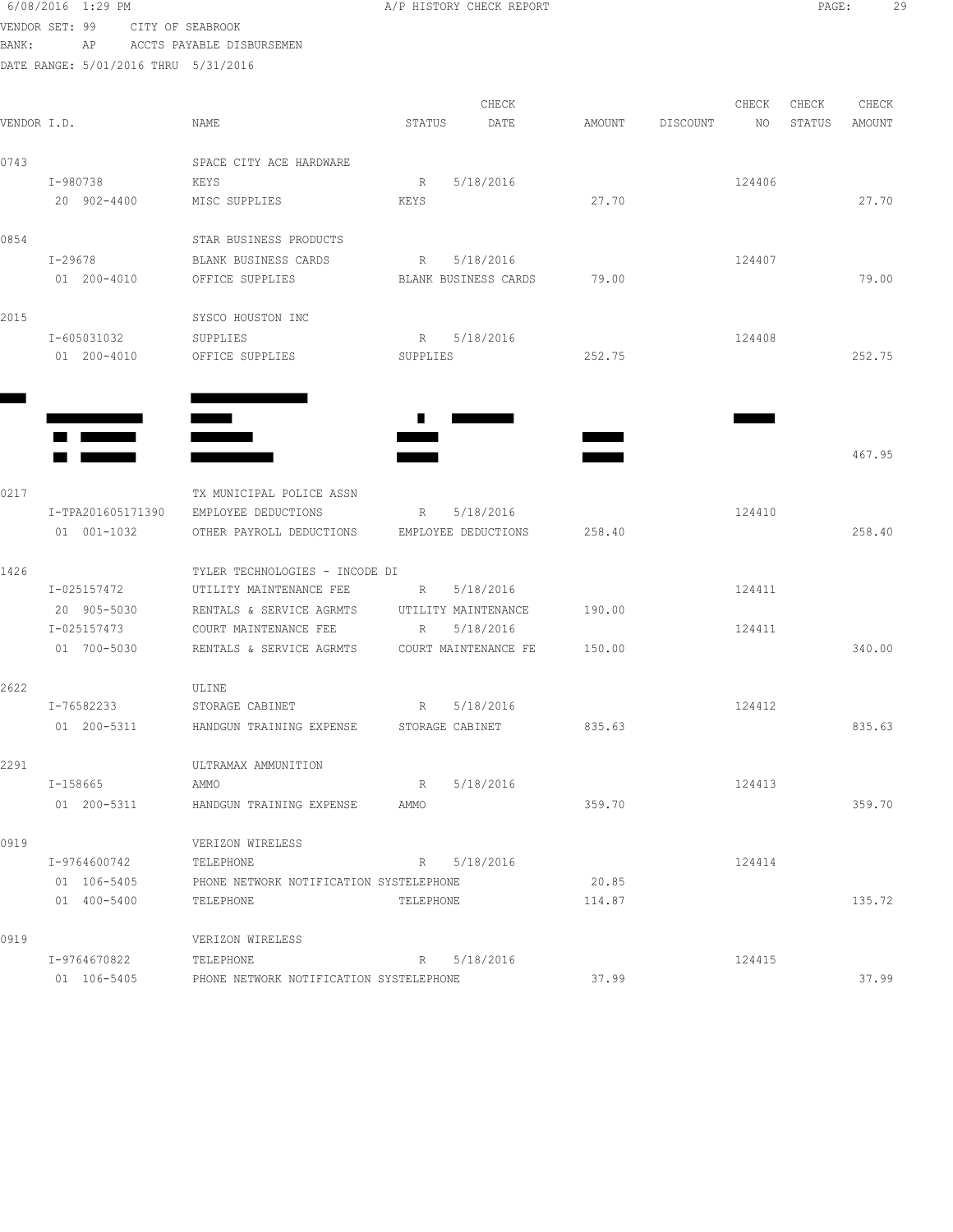| 6/08/2016 1:29 PM |    |                           |  |
|-------------------|----|---------------------------|--|
| VENDOR SET: 99    |    | CITY OF SEABROOK          |  |
| BANK:             | AP | ACCTS PAYABLE DISBURSEMEN |  |

A/P HISTORY CHECK REPORT PAGE: 30

| VENDOR I.D. |                | NAME                                          | CHECK<br>STATUS<br>DATE  | AMOUNT   | CHECK<br>DISCOUNT<br>NO | CHECK<br>CHECK<br>STATUS<br>AMOUNT |
|-------------|----------------|-----------------------------------------------|--------------------------|----------|-------------------------|------------------------------------|
|             | a kara         |                                               | Ш                        |          |                         |                                    |
|             |                |                                               | ш                        |          |                         | 976.15                             |
| 2377        |                | MARIO'S FLYING PIZZA                          |                          |          |                         |                                    |
|             | I-201605241413 | MAYOR' LUNCHEON                               | 5/24/2016<br>$R_{\odot}$ |          | 124417                  |                                    |
|             | 01 100-5465    | MISC EXPENDITURES                             | MAYOR' LUNCHEON          | 108.90   |                         | 108.90                             |
| 1750        |                | A & L AUTOMOTIVE                              |                          |          |                         |                                    |
|             | I-14643        | 2014 DODGE OIL CHANGE                         | 5/25/2016<br>$R_{\perp}$ |          | 124418                  |                                    |
|             | 01 200-5110    | MAINT-AUTOS & EQUIPMENT 2014 DODGE OIL CHANG  |                          | 37.90    |                         |                                    |
|             | I-14850        | P19 OIL CHANGE                                | 5/25/2016<br>R           |          | 124418                  |                                    |
|             | 01 200-5110    | MAINT-AUTOS & EQUIPMENT                       | P19 OIL CHANGE           | 28.95    |                         |                                    |
|             | $I - 15107$    | P24 REPAIR                                    | 5/25/2016<br>R           |          | 124418                  |                                    |
|             | 01 200-5110    | MAINT-AUTOS & EQUIPMENT                       | P24 REPAIR               | 528.21   |                         |                                    |
|             | I-15114        | P28 OIL CHANGE                                | 5/25/2016<br>R           |          | 124418                  |                                    |
|             | 01 200-5110    | MAINT-AUTOS & EQUIPMENT                       | P28 OIL CHANGE           | 27.00    |                         |                                    |
|             | I-15120        | P2 REPAIR                                     | 5/25/2016<br>R           |          | 124418                  |                                    |
|             | 01 200-5110    | MAINT-AUTOS & EQUIPMENT                       | P2 REPAIR                | 244.94   |                         | 867.00                             |
| 2602        |                | A-1 DESIGN AND REMODELING                     |                          |          |                         |                                    |
|             | I-201605241420 | LOBBY RECEPTION CABINETS                      | 5/25/2016<br>R           |          | 124419                  |                                    |
|             | 01 107-6050    | FACILITIES                                    | LOBBY RECEPTION CABI     | 860.62   |                         |                                    |
|             | 77 770-6050    | FACILITIES                                    | LOBBY RECEPTION CABI     | 2,139.38 |                         | 3,000.00                           |
| 0005        |                | ADMIRAL LINEN & UNIFORM                       |                          |          |                         |                                    |
|             | I-DIND43672    | FLOOR MATS                                    | 5/25/2016<br>R           |          | 124420                  |                                    |
|             | 01 107-5180    | MAINT-BLDGS & GROUNDS                         | FLOOR MATS               | 41.00    |                         |                                    |
|             | I-DIND43673    | UNIFORMS                                      | 5/25/2016<br>R           |          | 124420                  |                                    |
|             | 01 400-5310    | UNIFORMS & LAUNDRY                            | UNIFORMS                 | 42.62    |                         |                                    |
|             | 01 500-5310    | UNIFORMS & LAUNDRY                            | UNIFORMS                 | 42.62    |                         |                                    |
|             | 20 902-5310    | UNIFORMS & LAUNDRY                            | UNIFORMS                 | 42.61    |                         |                                    |
|             | 20 912-5310    | UNIFORMS & LAUNDRY                            | UNIFORMS                 | 42.61    |                         | 211.46                             |
| 2053        |                | ADT SECURITY SERVICES INC                     |                          |          |                         |                                    |
|             | I-201605241421 | SECURITY SERVICE                              | R 5/25/2016              |          | 124421                  |                                    |
|             | 41 410-5030    | RENTALS & SERVICE AGREEMENTS SECURITY SERVICE |                          | 128.97   |                         | 128.97                             |
| 0006        |                | AFLAC                                         |                          |          |                         |                                    |
|             | I-466325       | MAY PREMIUM                                   | 5/25/2016<br>$R_{\perp}$ |          | 124422                  |                                    |
|             | 01 001-1030    | AFLAC INSURANCE DEDUCTS                       | MAY PREMIUM              | 1,713.48 |                         | 1,713.48                           |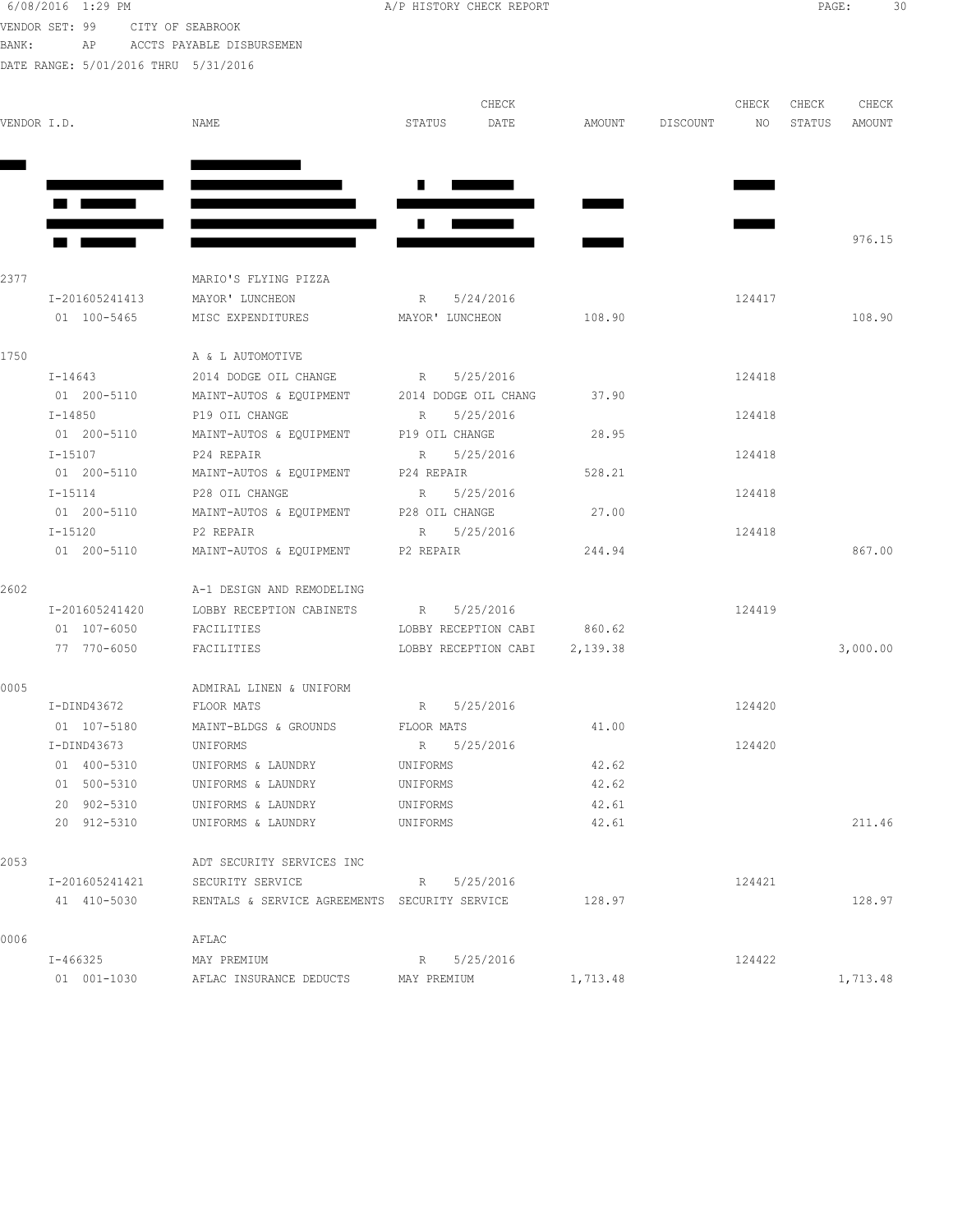| VENDOR SET: 99 |         |                | CITY OF SEABROOK |                                      |                   |                               |         |          |        |        |          |
|----------------|---------|----------------|------------------|--------------------------------------|-------------------|-------------------------------|---------|----------|--------|--------|----------|
| BANK:          |         | ΑP             |                  | ACCTS PAYABLE DISBURSEMEN            |                   |                               |         |          |        |        |          |
|                |         |                |                  | DATE RANGE: 5/01/2016 THRU 5/31/2016 |                   |                               |         |          |        |        |          |
|                |         |                |                  |                                      |                   | CHECK                         |         |          | CHECK  | CHECK  | CHECK    |
| VENDOR I.D.    |         |                |                  | NAME                                 | STATUS            | DATE                          | AMOUNT  | DISCOUNT | NO     | STATUS | AMOUNT   |
| 1609           |         |                |                  | JESSICA M ANCIRA                     |                   |                               |         |          |        |        |          |
|                |         | I-201605251432 |                  | MILEAGE TO CORPUS                    |                   | R 5/25/2016                   |         |          | 124423 |        |          |
|                |         | 01 700-5300    |                  | TRAINING & CONFERENCE                | MILEAGE TO CORPUS |                               | 386.02  |          |        |        | 386.02   |
| 2613           |         |                |                  | APOLLO READY MIX                     |                   |                               |         |          |        |        |          |
|                |         | I-APSB002      |                  | CONCRETE                             | R                 | 5/25/2016                     |         |          | 124424 |        |          |
|                |         | 01 500-5140    |                  | MAINT STREETS                        | CONCRETE          |                               | 867.50  |          |        |        | 867.50   |
| 1443           |         |                |                  | AT&T                                 |                   |                               |         |          |        |        |          |
|                |         | I-201605241415 |                  | TELEPHONE                            | R                 | 5/25/2016                     |         |          | 124425 |        |          |
|                |         | 01 210-5400    |                  | TELEPHONE                            | TELEPHONE         |                               | 95.07   |          |        |        | 95.07    |
| 1443           |         |                |                  | AT&T                                 |                   |                               |         |          |        |        |          |
|                |         | I-201605241416 |                  | TELEPHONE                            | R                 | 5/25/2016                     |         |          | 124426 |        |          |
|                |         | 01 500-5400    |                  | TELEPHONE                            | TELEPHONE         |                               | 40.85   |          |        |        |          |
|                |         | 20 902-5400    |                  | TELEPHONE                            | TELEPHONE         |                               | 40.86   |          |        |        |          |
|                |         | 20 912-5400    |                  | TELEPHONE                            | TELEPHONE         |                               | 40.86   |          |        |        |          |
|                |         | 01 210-5400    |                  | TELEPHONE                            | TELEPHONE         |                               | 24.76CR |          |        |        | 97.81    |
| 1443           |         |                |                  | AT&T                                 |                   |                               |         |          |        |        |          |
|                |         | I-201605241417 |                  | TELEPHONE                            |                   | R 5/25/2016                   |         |          | 124427 |        |          |
|                |         | 01 400-5400    |                  | TELEPHONE                            | TELEPHONE         |                               | 293.82  |          |        |        | 293.82   |
| 1443           |         |                |                  | AT&T                                 |                   |                               |         |          |        |        |          |
|                |         | I-201605241418 |                  | TELEPHONE                            |                   | R 5/25/2016                   |         |          | 124428 |        |          |
|                |         | 01 230-5400    |                  | TELEPHONE                            | TELEPHONE         |                               | 163.17  |          |        |        | 163.17   |
| 1443           |         |                |                  | AT&T                                 |                   |                               |         |          |        |        |          |
|                |         | I-201605241419 |                  | TELEPHONE                            | R                 | 5/25/2016                     |         |          | 124429 |        |          |
|                |         |                | 01 230-5400      | TELEPHONE                            | TELEPHONE         |                               | 65.68   |          |        |        | 65.68    |
| 1064           |         |                |                  | BAY AREA RENTALS INC                 |                   |                               |         |          |        |        |          |
|                |         | I-18509        |                  | CONCRETE                             | R 5/25/2016       |                               |         |          | 124430 |        |          |
|                |         | 01 500-5140    |                  | MAINT STREETS                        | CONCRETE          |                               | 171.95  |          |        |        |          |
|                | I-18895 |                |                  | CONCRETE                             | R 5/25/2016       |                               |         |          | 124430 |        |          |
|                |         |                | 01 500-5140      | MAINT STREETS                        | CONCRETE          |                               | 190.95  |          |        |        | 362.90   |
| 1085           |         |                |                  | BAY AREA TRANSPORTATION PARTNE       |                   |                               |         |          |        |        |          |
|                |         | I-6081         |                  | 2016/17 MEMBERSHIP FEE               | R 5/25/2016       |                               |         |          | 124431 |        |          |
|                |         | 01 001-0710    |                  | PREPAID EXPENSE                      |                   | 2016/17 MEMBERSHIP F 2,500.00 |         |          |        |        | 2,500.00 |
| 0029           |         |                |                  | BAY ELECTRIC SUPPLY                  |                   |                               |         |          |        |        |          |
|                |         | I-118711200    |                  | FLUOR LAMPS                          |                   | R 5/25/2016                   |         |          | 124432 |        |          |
|                |         |                | 01 107-5180      | MAINT-BLDGS & GROUNDS FLUOR LAMPS    |                   |                               | 75.00   |          |        |        | 75.00    |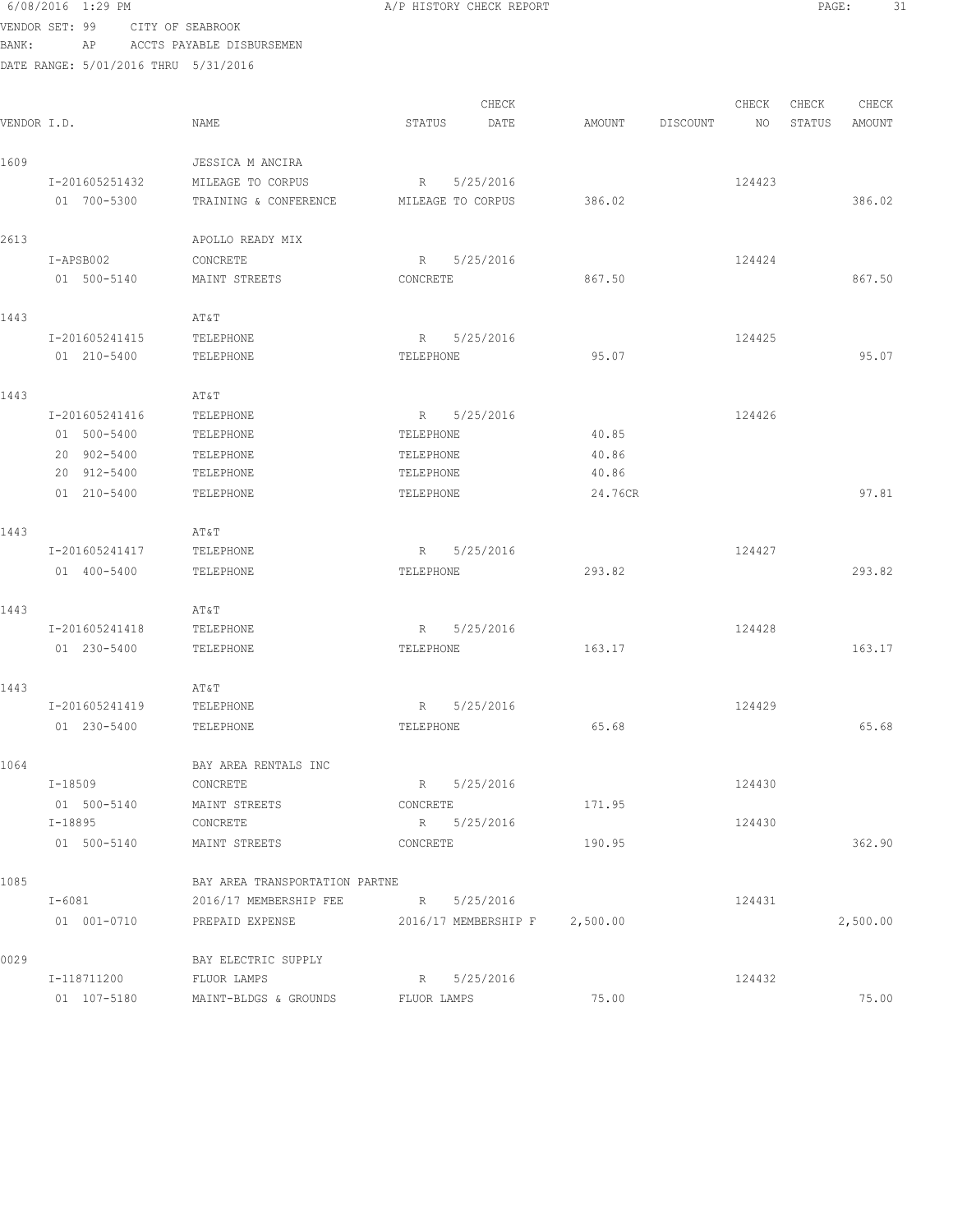|             | VENDOR SET: 99                       | CITY OF SEABROOK                                    |                |                     |        |          |        |        |                 |
|-------------|--------------------------------------|-----------------------------------------------------|----------------|---------------------|--------|----------|--------|--------|-----------------|
| BANK:       | AP                                   | ACCTS PAYABLE DISBURSEMEN                           |                |                     |        |          |        |        |                 |
|             | DATE RANGE: 5/01/2016 THRU 5/31/2016 |                                                     |                |                     |        |          |        |        |                 |
|             |                                      |                                                     |                |                     |        |          |        |        |                 |
|             |                                      |                                                     | STATUS         | CHECK               |        |          | CHECK  | CHECK  | CHECK<br>AMOUNT |
| VENDOR I.D. |                                      | NAME                                                |                | DATE                | AMOUNT | DISCOUNT | NO     | STATUS |                 |
| 1701        |                                      | BAYTOWN SAND AND CLAY                               |                |                     |        |          |        |        |                 |
|             | I-70821                              | SAND                                                | R              | 5/25/2016           |        |          | 124433 |        |                 |
|             | 20 902-5130                          | MAINT-WATER SYSTEM MINOR                            | SAND           |                     | 450.00 |          |        |        | 450.00          |
|             |                                      |                                                     |                |                     |        |          |        |        |                 |
| 1053        |                                      | CENTERPOINT ENERGY                                  |                |                     |        |          |        |        |                 |
|             | I-201605241422                       | UTILITY                                             |                | R 5/25/2016         |        |          | 124434 |        |                 |
|             | 20 902-5410                          | UTILITIES                                           | UTILITY        |                     | 27.27  |          |        |        | 27.27           |
|             |                                      |                                                     |                |                     |        |          |        |        |                 |
| 1053        |                                      | CENTERPOINT ENERGY                                  |                |                     |        |          |        |        |                 |
|             | I-201605241423<br>01 500-5410        | UTILITY<br>UTILITIES                                | UTILITY        | R 5/25/2016         | 5.53   |          | 124435 |        |                 |
|             | 20 902-5410                          | UTILITIES                                           | UTILITY        |                     | 5.52   |          |        |        |                 |
|             | 20 912-5410                          | UTILITIES                                           | UTILITY        |                     | 5.52   |          |        |        | 16.57           |
|             |                                      |                                                     |                |                     |        |          |        |        |                 |
| 1053        |                                      | CENTERPOINT ENERGY                                  |                |                     |        |          |        |        |                 |
|             | I-201605241424                       | UTILITY                                             | R              | 5/25/2016           |        |          | 124436 |        |                 |
|             | 20 902-5410                          | UTILITIES                                           | UTILITY        |                     | 45.38  |          |        |        | 45.38           |
| 1053        |                                      | CENTERPOINT ENERGY                                  |                |                     |        |          |        |        |                 |
|             | I-201605241425                       | UTILITY                                             | R              | 5/25/2016           |        |          | 124437 |        |                 |
|             | 01 400-5410                          | UTILITIES                                           | UTILITY        |                     | 20.35  |          |        |        | 20.35           |
|             |                                      |                                                     |                |                     |        |          |        |        |                 |
| 1053        |                                      | CENTERPOINT ENERGY                                  |                |                     |        |          |        |        |                 |
|             | I-201605241426                       | UTILITY                                             |                | R 5/25/2016         |        |          | 124438 |        |                 |
|             | 01 230-5410                          | UTILITIES                                           | UTILITY        |                     | 58.21  |          |        |        | 58.21           |
| 1053        |                                      | CENTERPOINT ENERGY                                  |                |                     |        |          |        |        |                 |
|             | I-201605241427                       | UTILITY                                             |                | R 5/25/2016         |        |          | 124439 |        |                 |
|             | 01 400-5410                          | UTILITIES                                           | UTILITY        |                     | 19.27  |          |        |        | 19.27           |
|             |                                      |                                                     |                |                     |        |          |        |        |                 |
| 1025        |                                      | CENTURY ASPHALT MATERIALS                           |                |                     |        |          |        |        |                 |
|             | I-35971                              | HOT MIX                                             |                | R 5/25/2016         |        |          | 124440 |        |                 |
|             | 01 500-5140                          | MAINT STREETS                                       | HOT MIX        |                     | 589.28 |          |        |        | 589.28          |
| 2558        |                                      | CONDURRE SECURITY SYSTEMS                           |                |                     |        |          |        |        |                 |
|             | I-59282                              | FIRE ALARM MONITORING                               |                | R 5/25/2016         |        |          | 124441 |        |                 |
|             | 01 230-5030                          | RENTALS & SERVICE AGRMTS FIRE ALARM MONITORIN 65.00 |                |                     |        |          |        |        | 65.00           |
|             |                                      |                                                     |                |                     |        |          |        |        |                 |
| 1090        |                                      | CROWN TROPHY                                        |                |                     |        |          |        |        |                 |
|             | $I - 1626578$                        | COUNCIL NAME PLATES                                 | R 5/25/2016    |                     |        |          | 124442 |        |                 |
|             |                                      | 01 100-5465 MISC EXPENDITURES                       |                | COUNCIL NAME PLATES | 50.00  |          |        |        | 50.00           |
| 1867        |                                      | DENTON NAVARRO                                      |                |                     |        |          |        |        |                 |
|             | I-21497                              | LEGAL SERVICES                                      |                | R 5/25/2016         |        |          | 124443 |        |                 |
|             | 01 200-5210                          | CIVIL SERVICE EXP                                   | LEGAL SERVICES |                     | 38.49  |          |        |        | 38.49           |
|             |                                      |                                                     |                |                     |        |          |        |        |                 |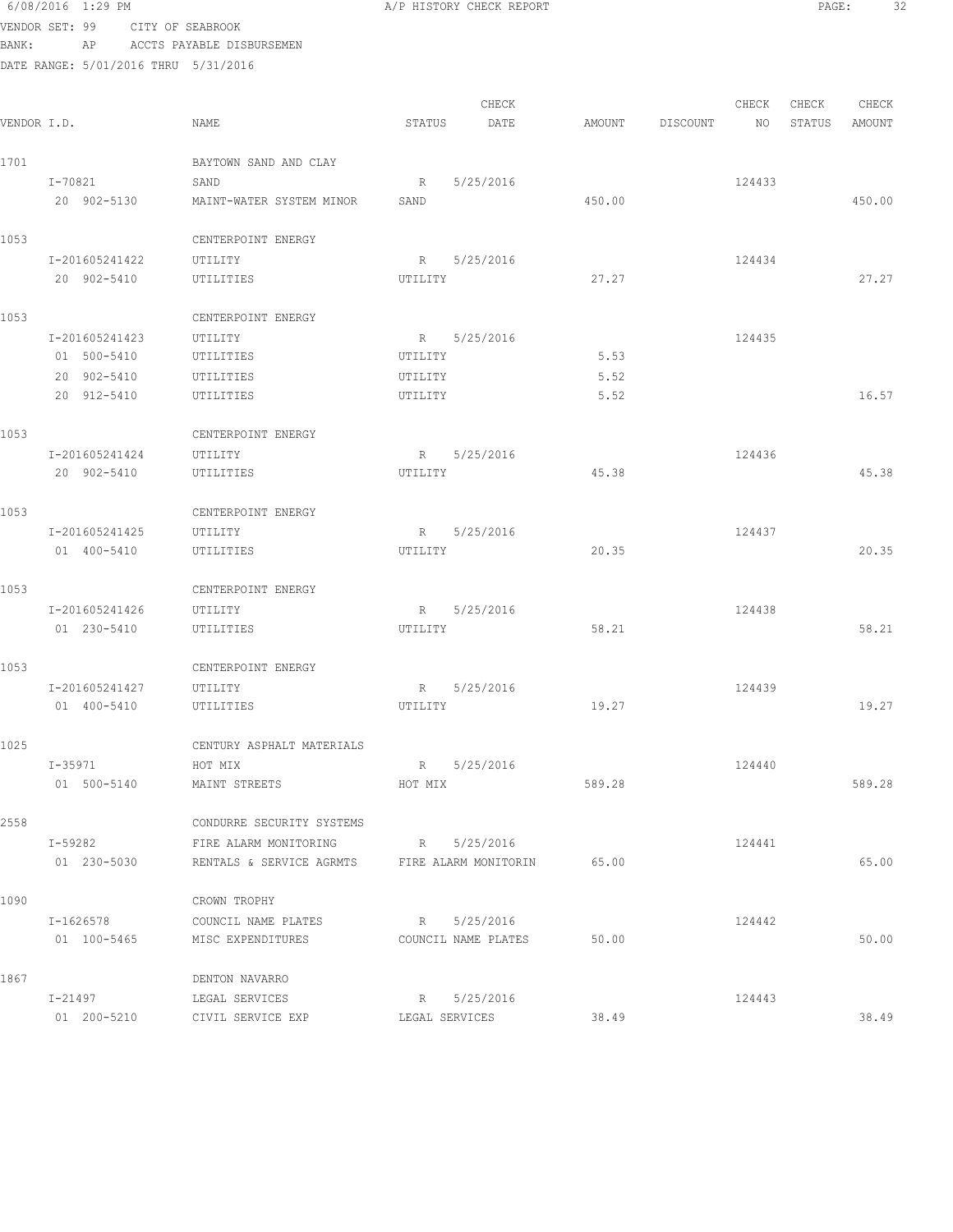### 6/08/2016 1:29 PM **A/P HISTORY CHECK REPORT PAGE:** 33 VENDOR SET: 99 CITY OF SEABROOK

BANK: AP ACCTS PAYABLE DISBURSEMEN

| VENDOR I.D. |                | NAME                                        | CHECK<br>STATUS<br>DATE      | AMOUNT    | DISCOUNT | CHECK<br>NO | CHECK<br>STATUS | CHECK<br>AMOUNT |
|-------------|----------------|---------------------------------------------|------------------------------|-----------|----------|-------------|-----------------|-----------------|
| 2116        |                | DEPT OF INFORMATION RESOURCES               |                              |           |          |             |                 |                 |
|             | I-16040951N    | TELEPHONE                                   | 5/25/2016<br>R               |           |          | 124444      |                 |                 |
|             | 01 200-5400    | TELEPHONE                                   | TELEPHONE                    | 296.54    |          |             |                 | 296.54          |
| 1232        |                | DISA INC.                                   |                              |           |          |             |                 |                 |
|             | I-990147       | DRUG TESTING                                | 5/25/2016<br>R               |           |          | 124445      |                 |                 |
|             | 01 107-3145    | DRUG TESTING                                | DRUG TESTING                 | 148.50    |          |             |                 | 148.50          |
| 1463        |                | DSHS CENTRAL LAB MC2004                     |                              |           |          |             |                 |                 |
|             | I-201605241428 | LABORATORY FEE                              | R<br>5/25/2016               |           |          | 124446      |                 |                 |
|             | 20 902-5285    | LABORATORY FEES                             | LABORATORY FEE               | 423.89    |          |             |                 | 423.89          |
| 0068        |                | DXI INDUSTRIES, INC                         |                              |           |          |             |                 |                 |
|             | I-DE0500248916 | CYLINDER DEMURRAGE                          | R 5/25/2016                  |           |          | 124447      |                 |                 |
|             | 20 902-5030    | RENTALS & SERVICE AGRMTS CYLINDER DEMURRAGE |                              | 80.00     |          |             |                 | 80.00           |
| 0941        |                | DXP ENTERPRISES INC                         |                              |           |          |             |                 |                 |
|             | I-8786167      | WEDGE                                       | 5/25/2016<br>R               |           |          | 124448      |                 |                 |
|             | 20 912-5120    | MAINT-SEWER SYSTEM MINOR                    | WEDGE                        | 23.94     |          |             |                 | 23.94           |
| 0081        |                | GALLS LLC                                   |                              |           |          |             |                 |                 |
|             | I-005355127    | UNIFORMS                                    | R 5/25/2016                  |           |          | 124449      |                 |                 |
|             | 01 200-5310    | UNIFORMS & LAUNDRY                          | UNIFORMS                     | 225.00    |          |             |                 |                 |
|             | I-005369396    | UNIFORMS                                    | R 5/25/2016                  |           |          | 124449      |                 |                 |
|             | 01 200-5310    | UNIFORMS & LAUNDRY                          | UNIFORMS                     | 155.00    |          |             |                 |                 |
|             | I-005369397    | UNIFORMS                                    | R 5/25/2016                  |           |          | 124449      |                 |                 |
|             | 01 200-5310    | UNIFORMS & LAUNDRY                          | UNIFORMS                     | 77.50     |          |             |                 | 457.50          |
| 0666        |                | HARRIS CO APPRAISAL DIST                    |                              |           |          |             |                 |                 |
|             | I-PSI16000965  | 3RD QTR ASSESSMENT                          | 5/25/2016<br>$R_{\rm c}$     |           |          | 124450      |                 |                 |
|             | 01 107-5445    | CENTRAL APPRAISAL FEE                       | 3RD OTR ASSESSMENT           | 11,837.00 |          |             |                 | 11,837.00       |
| 1192        |                | HARRIS COUNTY TREASURER                     |                              |           |          |             |                 |                 |
|             | I-SETC002148   | WARRANTS                                    | R 5/25/2016                  |           |          | 124451      |                 |                 |
|             | 01 700-5431    | WARRANT INFORMATION SERV                    | WARRANTS                     | 22.80     |          |             |                 | 22.80           |
| 0246        |                | HUBER'S PLUMBING CO INC                     |                              |           |          |             |                 |                 |
|             | I-20338        | JAIL DRAINS                                 | R 5/25/2016                  |           |          | 124452      |                 |                 |
|             | 50 501-5340    | DETENTION SUPPLIES                          | JAIL DRAINS                  | 281.00    |          |             |                 | 281.00          |
| 0672        |                | JO/NEL ENTERPRISES                          |                              |           |          |             |                 |                 |
|             | $I - 51016$    | UNIFORMS                                    | 5/25/2016<br>$R_{\parallel}$ |           |          | 124453      |                 |                 |
|             | 01 600-5310    | UNIFORMS & LAUNDRY                          | UNIFORMS                     | 247.00    |          |             |                 | 247.00          |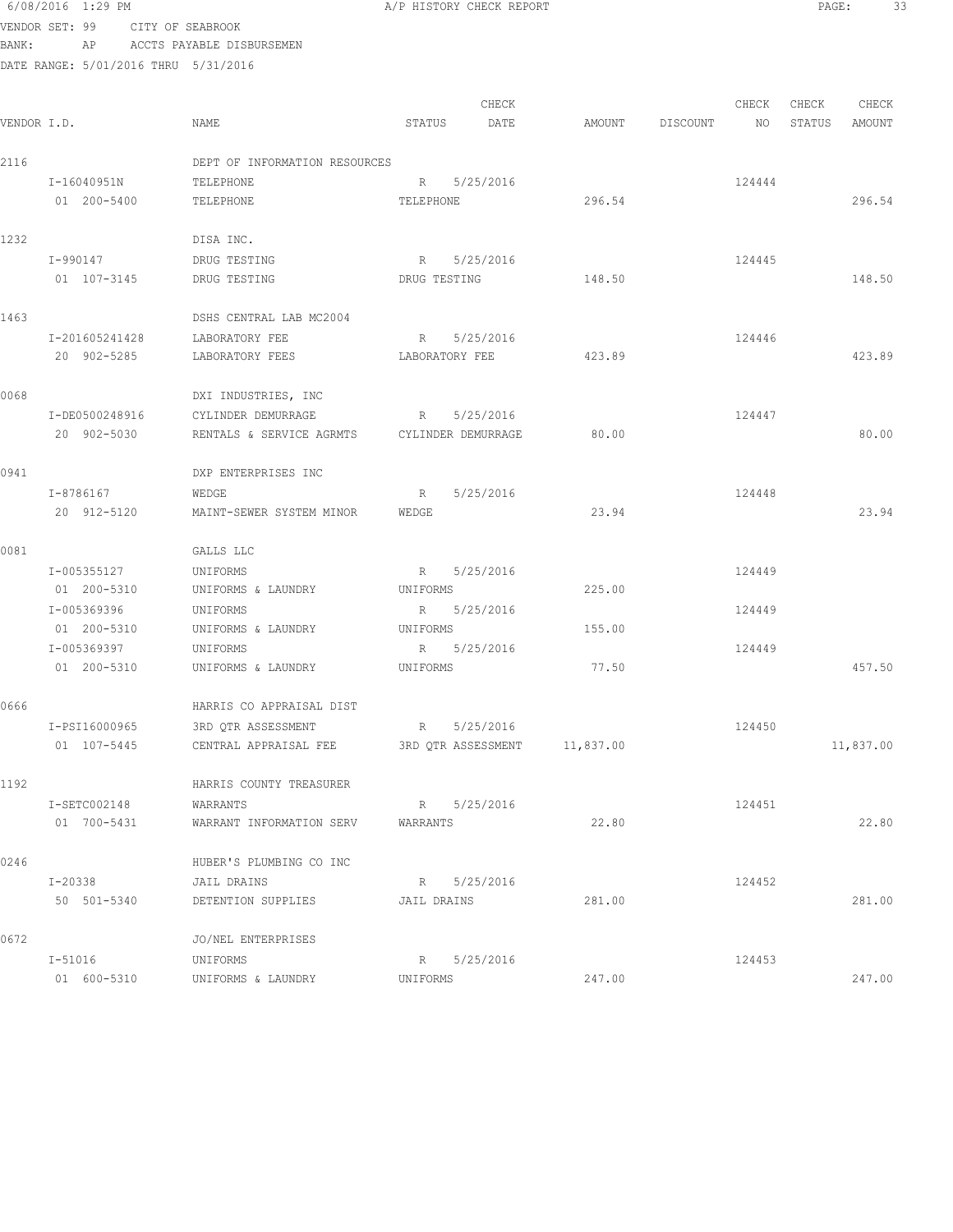VENDOR SET: 99 CITY OF SEABROOK BANK: AP ACCTS PAYABLE DISBURSEMEN

DATE RANGE: 5/01/2016 THRU 5/31/2016

CHECK CHECK CHECK CHECK CHECK CHECK CHECK CHECK CHECK CHECK CHECK CHECK CHECK CHECK CHECK CHECK CHECK CHECK CHECK CHECK CHECK CHECK CHECK CHECK CHECK CHECK CHECK CHECK CHECK CHECK CHECK CHECK CHECK CHECK CHECK CHECK CHECK VENDOR I.D. NAME STATUS DATE AMOUNT DISCOUNT NO STATUS AMOUNT 0880 LESLIE'S POOL SUPPLIES I-433355949 POOL SUPPLIES R 5/25/2016 R 124454 01 400-5160 MAINT-POOL & GROUNDS POOL SUPPLIES 72.74 I-433355950 CLEANING MITT R 5/25/2016 R 5/25/2016 124454 01 400-5160 MAINT-POOL & GROUNDS CLEANING MITT 14.99 I-433356036 POWER POWDER R 5/25/2016 R 5/25/2016 20 912-5280 CHEMICAL SUPPLIES POWER POWDER 389.48 477.21 0556 MAAS NURSERY I-I2208776 GRASS R 5/25/2016 124455 20 902-5130 MAINT-WATER SYSTEM MINOR GRASS 27.30 I-I2208780 GRASS R 5/25/2016 124455 20 902-5130 MAINT-WATER SYSTEM MINOR GRASS 31.50 I-I2208787 GRASS R 5/25/2016 124455 20 902-5130 MAINT-WATER SYSTEM MINOR GRASS 84.00 142.80 0130 MARBURGER'S I-H6331 WADERS & HIP BOOTS R 5/25/2016 124456 20 902-5130 MAINT-WATER SYSTEM MINOR WADERS & HIP BOOTS 359.96 359.96 0851 MEADOR STAFFING SERVICES INC I-66044 VICKIE WALKER R 5/25/2016 124457 01 102-3015 CONTRACT LABOR VICKIE WALKER 1,080.00 1,080.00 1,080.00 0147 OFFICE DEPOT CARD PLAN I-1933059516 OFFICE SUPPLIES R 5/25/2016 124458 01 200-4010 OFFICE SUPPLIES OFFICE SUPPLIES 97.49 I-1933902003 OFFICE SUPPLIES R 5/25/2016 124458 01 200-4010 OFFICE SUPPLIES OFFICE SUPPLIES 3.60 I-839476258001 OFFICE SUPPLIES R 5/25/2016 124458 01 107-4010 OFFICE SUPPLIES OFFICE SUPPLIES 178.00 I-839476391001 OFFICE SUPPLIES R 5/25/2016 124458 01 107-4010 OFFICE SUPPLIES OFFICE SUPPLIES 113.20 I-839476392001 OFFICE SUPPLIES R 5/25/2016 124458 01 107-4010 OFFICE SUPPLIES OFFICE SUPPLIES 11.99 I-839507087001 OFFICE SUPPLIES R 5/25/2016 124458 01 107-4010 OFFICE SUPPLIES OFFICE SUPPLIES 67.61 67.61 1382 PASADENA TRAILER & TRUCK ACCES I-282630 TRAILER R 5/25/2016 R 5/25/2016 14 140-6020 EQUIPMENT TRAILER 2,411.50 2,411.50 2445 PHONOSCOPE LIGHT WAVE INC I-RC00029586 INTERNET SERVICE R 5/25/2016 124460 01 107-5030 RENTALS & SERVICE AGRMTS INTERNET SERVICE 520.00 I-RC00030295 INTERNET SERVICE R 5/25/2016 124460 01 107-5030 RENTALS & SERVICE AGRMTS INTERNET SERVICE 520.00 1,040.00 1,040.00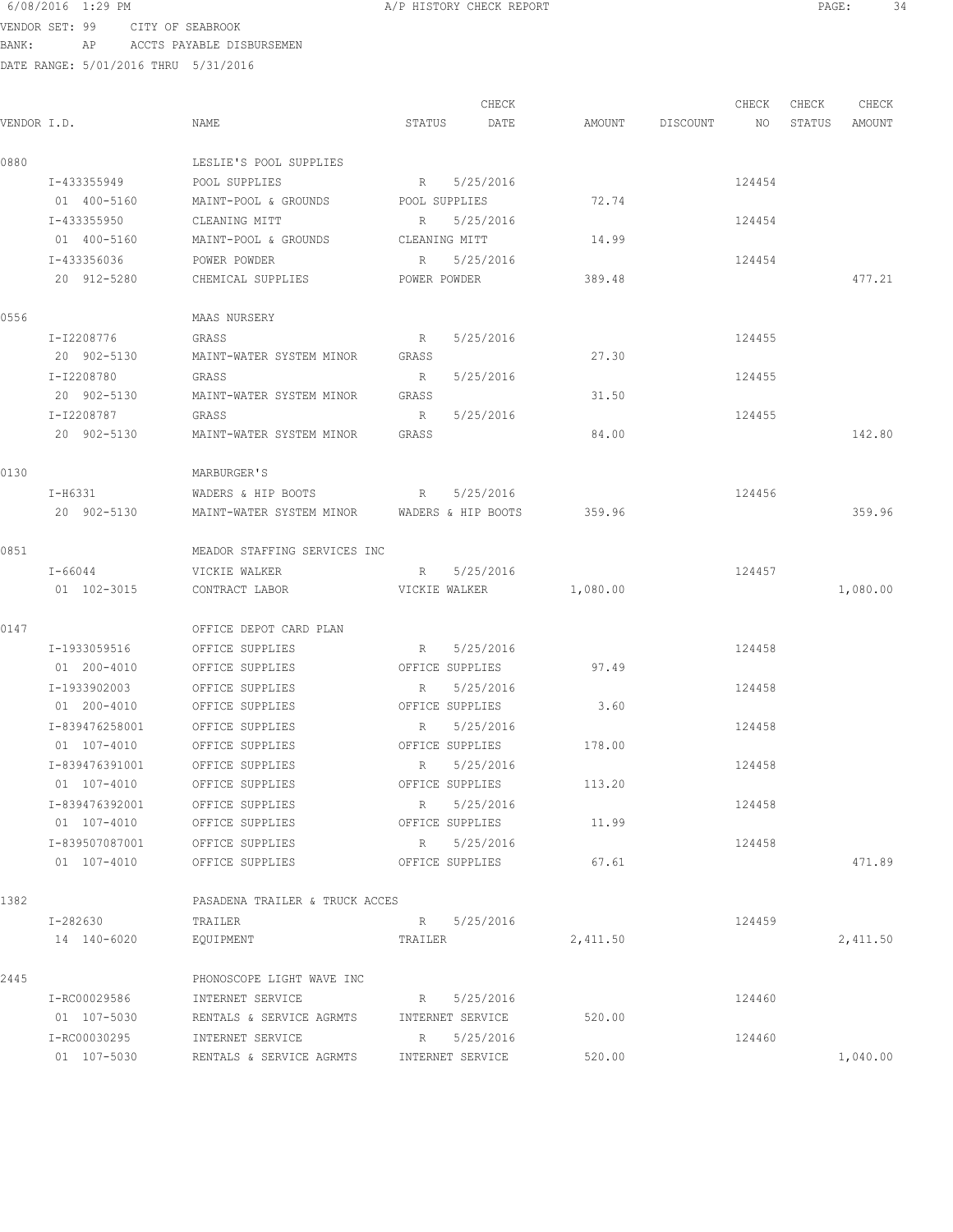# VENDOR SET: 99 CITY OF SEABROOK

BANK: AP ACCTS PAYABLE DISBURSEMEN

DATE RANGE: 5/01/2016 THRU 5/31/2016

| 6/08/2016 1:29 PM |                  | A/P HISTORY CHECK REPORT | PAGE | $\sim$ $-$<br>- |
|-------------------|------------------|--------------------------|------|-----------------|
| JENDOR SET: 99    | CITY OF SEARROOK |                          |      |                 |

CHECK CHECK CHECK CHECK VENDOR I.D. NAME STATUS DATE AMOUNT DISCOUNT NO STATUS AMOUNT 0155 PITNEY BOWES I-3300399894 POSTAGE METER LEASE R 5/25/2016 R 5/25/2016 01 200-5030 RENTALS & SERVICE AGRMTS POSTAGE METER LEASE 108.00 108.00 108.00 0159 PROJECT SURVEILLANCE INC I-888993 OBSERVATION SERVICES R 5/25/2016 124462 01 107-5211 PROF FEES - INSPECTIONS OBSERVATION SERVICES 206.50 I-888994 OBSERVATION SERVICES R 5/25/2016 124462 01 107-5211 PROF FEES - INSPECTIONS OBSERVATION SERVICES 177.00 383.50 1922 PUBLIC AGENCY TRAINING COUNCIL I-206515 SCHWARTZ TRAINING FEE R 5/25/2016 124463 01 200-5300 TRAINING & CONFERENCE SCHWARTZ TRAINING FE 295.00 295.00 0749 PURCHASE POWER I-201605241429 POSTAGE FOR METER R 5/25/2016 R 5/25/2016 124464 01 200-4011 POSTAGE **POSTAGE POSTAGE POSTAGE FOR METER** 171.75 171.75 171.75 1289 READY REFRESH I-06E0121950364 BOTTLED WATER R 5/25/2016 R 5/25/2016 01 107-5465 MISC EXPENSE BOTTLED WATER 115.83 115.83 1289 READY REFRESH I-16E0115909111 BOTTLED WATER R 5/25/2016 R 5/25/2016 01 200-4010 OFFICE SUPPLIES BOTTLED WATER 127.97 127.97 127.97 1761 ELAINE SALLES I-201605241430 PETTY CASH REIMBURSEMENT R 5/25/2016 124467 01 400-5180 MAINT-BLDGS & GROUNDS PETTY CASH REIMBURSE 3.22 01 400-5465 MISC EXPENSE PETTY CASH REIMBURSE 21.97 01 600-5465 MISC EXPENDITURES PETTY CASH REIMBURSE 34.94 20 905-5300 TRAINING & CONFERENCE PETTY CASH REIMBURSE 14.22 01 500-5110 MAINT-AUTOS & EQUIP PETTY CASH REIMBURSE 76.56 150.91 0743 SPACE CITY ACE HARDWARE I-980734 SUPPLIES R 5/25/2016 124468 01 400-5165 MAINT-RECREATION EQUIP SUPPLIES 20.25 I-980742 SUPPLIES R 5/25/2016 124468 01 400-5165 MAINT-RECREATION EQUIP SUPPLIES 56.63 I-980746 SUPPLIES R 5/25/2016 124468 20 902-4400 MISC SUPPLIES SUPPLIES 11.85 I-980747 SUPPLIES R 5/25/2016<br>
01 107-5180 MAINT-BLDGS & GROUNDS SUPPLIES 20.27 01 107-5180 MAINT-BLDGS & GROUNDS SUPPLIES 20.27 109.00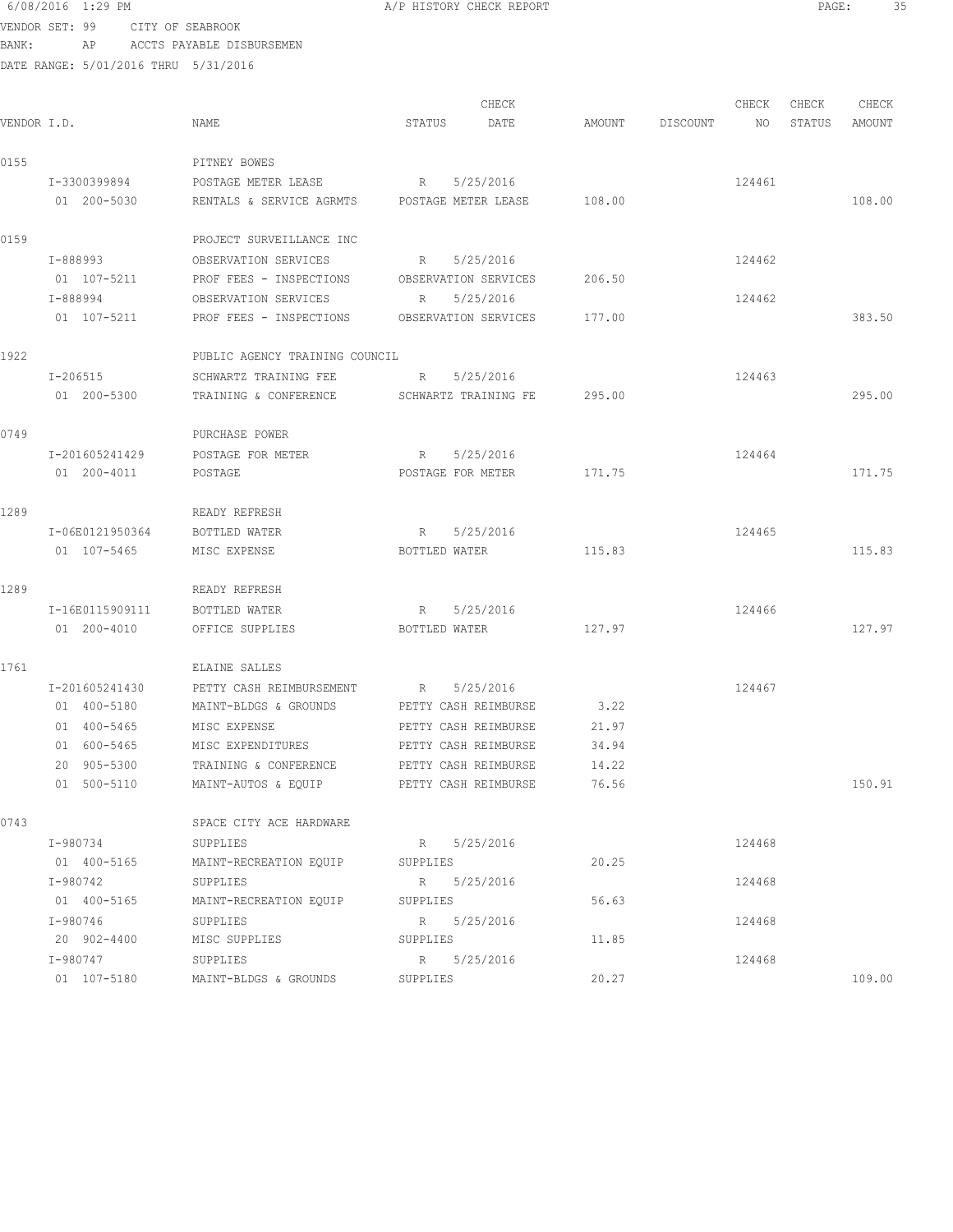|             | 6/08/2016 1:29 PM                    |                                       | A/P HISTORY CHECK REPORT |           |                 |        | PAGE:  | 36        |  |
|-------------|--------------------------------------|---------------------------------------|--------------------------|-----------|-----------------|--------|--------|-----------|--|
|             | VENDOR SET: 99 CITY OF SEABROOK      |                                       |                          |           |                 |        |        |           |  |
| BANK:       |                                      | AP ACCTS PAYABLE DISBURSEMEN          |                          |           |                 |        |        |           |  |
|             | DATE RANGE: 5/01/2016 THRU 5/31/2016 |                                       |                          |           |                 |        |        |           |  |
|             |                                      |                                       |                          |           |                 |        |        |           |  |
|             |                                      |                                       | CHECK                    |           |                 | CHECK  | CHECK  | CHECK     |  |
| VENDOR I.D. |                                      | NAME                                  | STATUS<br>DATE           |           | AMOUNT DISCOUNT | NO     | STATUS | AMOUNT    |  |
|             |                                      |                                       |                          |           |                 |        |        |           |  |
| 1387        |                                      | SPARKLETTS & SIERRA SPRINGS           |                          |           |                 |        |        |           |  |
|             | I-14182004051416                     | COFFEE SUPPLIES                       | 5/25/2016<br>R           |           |                 | 124469 |        |           |  |
|             | 01 200-4010                          | OFFICE SUPPLIES                       | COFFEE SUPPLIES          | 192.67    |                 |        |        | 192.67    |  |
| 1681        |                                      | STAPLES CONTRACT & COMMERCIAL         |                          |           |                 |        |        |           |  |
|             | I-3300555287                         | SUPPLIES                              | 5/25/2016<br>R           |           |                 | 124470 |        |           |  |
|             | 01 400-5180                          | MAINT-BLDGS & GROUNDS                 | SUPPLIES                 | 276.03    |                 |        |        | 276.03    |  |
|             |                                      |                                       |                          |           |                 |        |        |           |  |
| 1485        |                                      | TEXAS FLOODPLAIN MGMT ASSOC           |                          |           |                 |        |        |           |  |
|             | I-201605241431                       | APPLICATION FEE                       | R 5/25/2016              |           |                 | 124471 |        |           |  |
|             | 01 106-5300                          | TRAINING & CONFERENCE APPLICATION FEE |                          | 150.00    |                 |        |        | 150.00    |  |
| 0200        |                                      | TEXAS MUNICIPAL                       |                          |           |                 |        |        |           |  |
|             | I-TMR201605031321                    | CITY & EMPLOYEE PORTIONS              | 5/25/2016<br>$R$ and $R$ |           |                 | 124472 |        |           |  |
|             | 01 001-1028                          | RETIREMENT PAYABLE                    | CITY & EMPLOYEE PORT     | 15,070.18 |                 |        |        |           |  |
|             | 01 100-3110                          | RETIREMENT                            | CITY & EMPLOYEE PORT     | 780.83    |                 |        |        |           |  |
|             | 01 102-3110                          | RETIREMENT                            | CITY & EMPLOYEE PORT     | 3,606.51  |                 |        |        |           |  |
|             | 01 103-3110                          | RETIREMENT                            | CITY & EMPLOYEE PORT     | 903.72    |                 |        |        |           |  |
|             | 01 106-3110                          | RETIREMENT                            | CITY & EMPLOYEE PORT     | 443.93    |                 |        |        |           |  |
|             | 01 200-3110                          | RETIREMENT                            | CITY & EMPLOYEE PORT     | 10,975.63 |                 |        |        |           |  |
|             | 01 210-3110                          | RETIREMENT                            | CITY & EMPLOYEE PORT     | 321.27    |                 |        |        |           |  |
|             | 01 400-3110                          | RETIREMENT                            | CITY & EMPLOYEE PORT     | 1,379.15  |                 |        |        |           |  |
|             | 01 500-3110                          | RETIREMENT                            | CITY & EMPLOYEE PORT     | 2,255.95  |                 |        |        |           |  |
|             | 01 600-3110                          | RETIREMENT                            | CITY & EMPLOYEE PORT     | 1,706.38  |                 |        |        |           |  |
|             | 01 700-3110                          | RETIREMENT                            | CITY & EMPLOYEE PORT     | 986.92    |                 |        |        |           |  |
|             | 15 150-3110                          | RETIREMENT                            | CITY & EMPLOYEE PORT     | 362.16    |                 |        |        |           |  |
|             | 20 902-3110                          | RETIREMENT                            | CITY & EMPLOYEE PORT     | 2,141.59  |                 |        |        |           |  |
|             | 20 905-3110                          | RETIREMENT                            | CITY & EMPLOYEE PORT     | 715.92    |                 |        |        |           |  |
|             | 20 912-3110                          | RETIREMENT                            | CITY & EMPLOYEE PORT     | 1,589.32  |                 |        |        |           |  |
|             | 50 501-3110                          | RETIREMENT                            | CITY & EMPLOYEE PORT     | 1,734.25  |                 |        |        |           |  |
|             | I-TMR201605171390                    | CITY & EMPLOYEE PORTIONS              | R<br>5/25/2016           |           |                 | 124472 |        |           |  |
|             | 01 001-1028                          | RETIREMENT PAYABLE                    | CITY & EMPLOYEE PORT     | 15,241.40 |                 |        |        |           |  |
|             | 01 100-3110                          | RETIREMENT                            | CITY & EMPLOYEE PORT     | 780.83    |                 |        |        |           |  |
|             | 01 102-3110                          | RETIREMENT                            | CITY & EMPLOYEE PORT     | 3,618.89  |                 |        |        |           |  |
|             | 01 103-3110                          | RETIREMENT                            | CITY & EMPLOYEE PORT     | 903.72    |                 |        |        |           |  |
|             | 01 106-3110                          | RETIREMENT                            | CITY & EMPLOYEE PORT     | 443.93    |                 |        |        |           |  |
|             | 01 200-3110                          | RETIREMENT                            | CITY & EMPLOYEE PORT     | 10,876.23 |                 |        |        |           |  |
|             | 01 210-3110                          | RETIREMENT                            | CITY & EMPLOYEE PORT     | 452.98    |                 |        |        |           |  |
|             | 01 400-3110                          | RETIREMENT                            | CITY & EMPLOYEE PORT     | 1,397.72  |                 |        |        |           |  |
|             | 01 500-3110                          | RETIREMENT                            | CITY & EMPLOYEE PORT     | 2,378.31  |                 |        |        |           |  |
|             | 01 600-3110                          | RETIREMENT                            | CITY & EMPLOYEE PORT     | 1,665.97  |                 |        |        |           |  |
|             | 01 700-3110                          | RETIREMENT                            | CITY & EMPLOYEE PORT     | 978.99    |                 |        |        |           |  |
|             | 15 150-3110                          | RETIREMENT                            | CITY & EMPLOYEE PORT     | 358.96    |                 |        |        |           |  |
|             | 20 902-3110                          | RETIREMENT                            | CITY & EMPLOYEE PORT     | 2,072.54  |                 |        |        |           |  |
|             | 20 905-3110                          | RETIREMENT                            | CITY & EMPLOYEE PORT     | 715.47    |                 |        |        |           |  |
|             | 20 912-3110                          | RETIREMENT                            | CITY & EMPLOYEE PORT     | 1,726.92  |                 |        |        |           |  |
|             | 50 501-3110                          | RETIREMENT                            | CITY & EMPLOYEE PORT     | 1,871.87  |                 |        |        | 90,458.44 |  |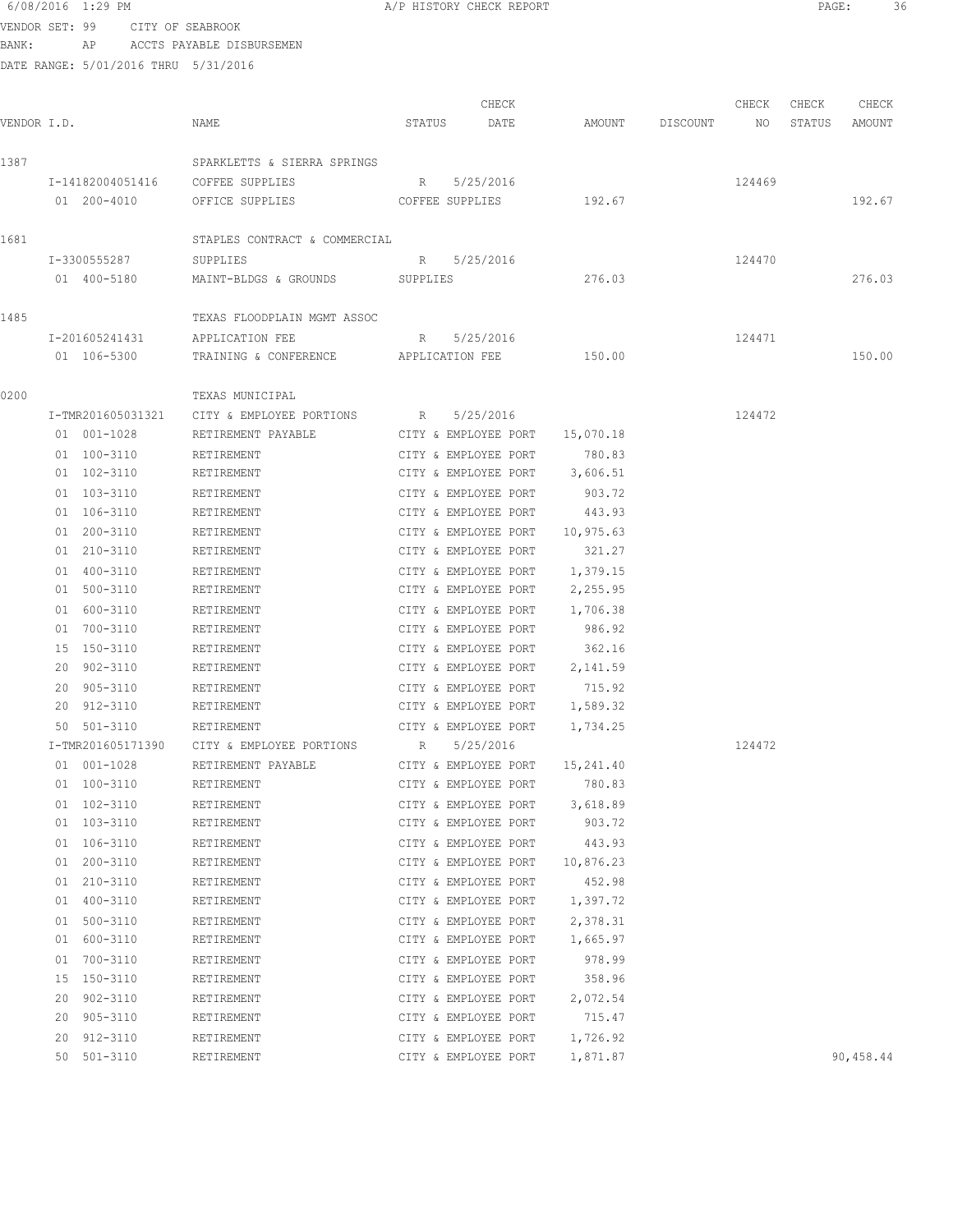### 6/08/2016 1:29 PM **A/P HISTORY CHECK REPORT PAGE:** 37 VENDOR SET: 99 CITY OF SEABROOK

BANK: AP ACCTS PAYABLE DISBURSEMEN

| VENDOR I.D.  |                | NAME                          | STATUS               | CHECK<br>DATE                 | AMOUNT    | DISCOUNT | CHECK<br>NO | CHECK<br>STATUS | CHECK<br>AMOUNT |
|--------------|----------------|-------------------------------|----------------------|-------------------------------|-----------|----------|-------------|-----------------|-----------------|
| 0210         |                | XEROX FINANCIAL SERVICES      |                      |                               |           |          |             |                 |                 |
|              | I-538222       | COPIER LEASE                  | R                    | 5/25/2016                     |           |          | 124475      |                 |                 |
|              | 01 200-5030    | RENTALS & SERVICE AGRMTS      | COPIER LEASE         |                               | 374.65    |          |             |                 | 374.65          |
| 0003         |                | AAA FLEXIBLE PIPE CLEANING CO |                      |                               |           |          |             |                 |                 |
|              | I-201604171    | B-10 COMB UNIT RENTAL         | R                    | 5/25/2016                     |           |          | 124476      |                 |                 |
|              | 20 912-5459    | CLEAN TV/SEWER SYSTEM         |                      | B-10 COMB UNIT RENTA 3,196.00 |           |          |             |                 | 3,196.00        |
| $\mathbf{1}$ |                | BOBBIE SMITH                  |                      |                               |           |          |             |                 |                 |
|              | I-201605251436 | REFUND                        | R                    | 5/25/2016                     |           |          | 124477      |                 |                 |
|              | 01 001-1011    | BAIL BONDS PAYABLE            | BOBBIE SMITH: REFUND |                               | 725.00    |          |             |                 | 725.00          |
| 2623         |                | C & R WASTEWATER LLC          |                      |                               |           |          |             |                 |                 |
|              | $I-45$         | SLUDGE DISPOSAL               | R                    | 5/25/2016                     |           |          | 124478      |                 |                 |
|              | 20 912-5455    | SLUDGE DISPOSAL               | SLUDGE DISPOSAL      |                               | 9,008.30  |          |             |                 | 9,008.30        |
| 1293         |                | COBB FENDLEY & ASSOC INC.     |                      |                               |           |          |             |                 |                 |
|              | I-253619       | DELABROOK PAVING              | R                    | 5/25/2016                     |           |          | 124479      |                 |                 |
|              | 01 500-5215    | PROF FEES - ENGR              | DELABROOK PAVING     |                               | 12,650.00 |          |             |                 | 12,650.00       |
| 1293         |                | COBB FENDLEY & ASSOC INC.     |                      |                               |           |          |             |                 |                 |
|              | I-253653       | WATER LINE IMPROVEMENTS       | R                    | 5/25/2016                     |           |          | 124480      |                 |                 |
|              | 20 902-5215    | PROF FEES-ENGINEERING         |                      | WATER LINE IMPROVEME          | 10,100.00 |          |             |                 | 10,100.00       |
| 1            |                | GENA BAUTISTA                 |                      |                               |           |          |             |                 |                 |
|              | I-201605251433 | REFUND                        | R                    | 5/25/2016                     |           |          | 124481      |                 |                 |
|              | 01 001-1011    | BAIL BONDS PAYABLE            |                      | GENA BAUTISTA: REFUND         | 570.00    |          |             |                 | 570.00          |
| 2566         |                | GOLD STAR PETROLEUM INC       |                      |                               |           |          |             |                 |                 |
|              | I-87359        | FUEL                          | R                    | 5/25/2016                     |           |          | 124482      |                 |                 |
|              | 01 107-4050    | BULK PETROLEUM PURCHASES      | FUEL                 |                               | 4,953.71  |          |             |                 | 4,953.71        |
| 1457         |                | HYDRANT.COM                   |                      |                               |           |          |             |                 |                 |
|              | I-05191601     | HYDRANT INSPECTIONS           | R                    | 5/25/2016                     |           |          | 124483      |                 |                 |
|              | 20 902-5477    | INSPECTIONS                   |                      | HYDRANT INSPECTIONS           | 14,990.00 |          |             |                 | 14,990.00       |
| $\mathbf 1$  |                | MARIA MEZA                    |                      |                               |           |          |             |                 |                 |
|              | I-201605251434 | REFUND                        | R                    | 5/25/2016                     |           |          | 124484      |                 |                 |
|              | 01 001-1011    | BAIL BONDS PAYABLE            |                      | MARIA MEZA: REFUND            | 991.00    |          |             |                 | 991.00          |
| 1            |                | PHILLIP LAMP                  |                      |                               |           |          |             |                 |                 |
|              | I-201605251435 | REFUND                        | R                    | 5/25/2016                     |           |          | 124485      |                 |                 |
|              | 01 001-1011    | BAIL BONDS PAYABLE            |                      | PHILLIP LAMP:REFUND           | 250.00    |          |             |                 | 250.00          |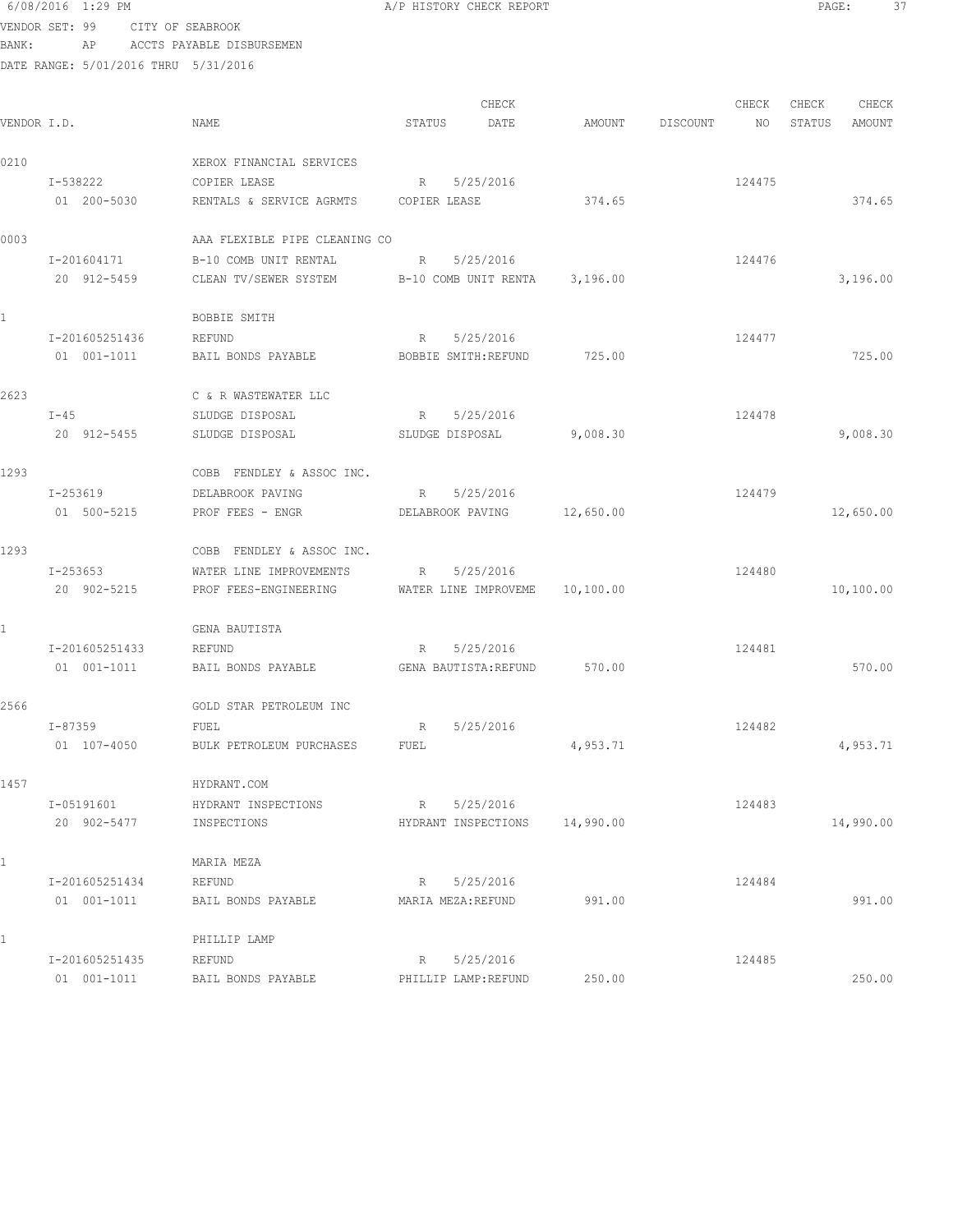#### 6/08/2016 1:29 PM **A/P HISTORY CHECK REPORT PAGE:** 38 VENDOR SET: 99 CITY OF SEABROOK

BANK: AP ACCTS PAYABLE DISBURSEMEN

| VENDOR I.D. |                | NAME                                                     | STATUS                         | CHECK<br>DATE |          | AMOUNT DISCOUNT | CHECK<br>NO | CHECK<br>STATUS | CHECK<br>AMOUNT |
|-------------|----------------|----------------------------------------------------------|--------------------------------|---------------|----------|-----------------|-------------|-----------------|-----------------|
|             |                |                                                          |                                |               |          |                 |             |                 |                 |
| 2417        |                | ECO PRODUCTS INTERNATIONAL                               |                                |               |          |                 |             |                 |                 |
|             | I-201605261437 | PARK BENCHES                                             | 5/26/2016<br>R                 |               |          |                 | 124486      |                 |                 |
|             | 42 420-5180    | BLDG & GRNDS- MAINT                                      | PARK BENCHES                   |               | 2,814.00 |                 |             |                 |                 |
|             | 01 400-5180    | MAINT-BLDGS & GROUNDS PARK BENCHES                       |                                |               | 1,506.00 |                 |             |                 | 4,320.00        |
| 2236        |                | STAN STANART HARRIS COUNTY CLE                           |                                |               |          |                 |             |                 |                 |
|             | I-201605261438 | BRANDLEY PROPERTY FINAL JDGMNT R                         | 5/26/2016                      |               |          |                 | 124487      |                 |                 |
|             | 13 130-6070    | LAND ACQUISITIONS BRANDLEY PROPERTY FI 69,000.00         |                                |               |          |                 |             |                 | 69,000.00       |
| 0043        |                | BOSONE INC                                               |                                |               |          |                 |             |                 |                 |
|             | I-74842        | WRECKER SERVICE                                          | E 5/04/2016                    |               |          |                 | 999999      |                 |                 |
|             | 01 200-5110    | MAINT-AUTOS & EQUIPMENT WRECKER SERVICE                  |                                |               | 115.00   |                 |             |                 | 115.00          |
| 0060        |                | CLEAR LAKE EMERGENCY MED CORPS                           |                                |               |          |                 |             |                 |                 |
|             | I-201605031326 | APR16 AMBULANCE CONTRACT                                 | 5/04/2016<br>E                 |               |          |                 | 999999      |                 |                 |
|             | 01 107-5230    | CONTRACT-AMBULANCE SERV                                  | APR16 AMBULANCE CONT 17,845.58 |               |          |                 |             |                 | 17,845.58       |
| 0060        |                | CLEAR LAKE EMERGENCY MED CORPS                           |                                |               |          |                 |             |                 |                 |
|             | I-201605101361 | MAY16 AMBULANCE CONTRACT FEE                             | 5/11/2016<br>E                 |               |          |                 | 999999      |                 |                 |
|             | 01 107-5230    | CONTRACT-AMBULANCE SERV MAY16 AMBULANCE CONT 17,845.58   |                                |               |          |                 |             |                 | 17,845.58       |
| 0088        |                | GULF COAST WASTE DISPOSAL AUTH                           |                                |               |          |                 |             |                 |                 |
|             | I-058275       | LABORATORY FEE                                           | 5/04/2016<br>E                 |               |          |                 | 999999      |                 |                 |
|             | 20 912-5285    | LABORATORY FEES                                          | LABORATORY FEE                 |               | 738.32   |                 |             |                 | 738.32          |
| 0109        |                | IRON MOUNTAIN                                            |                                |               |          |                 |             |                 |                 |
|             | I-MNA8209      | RECORDS RETENTION<br>and the state of the state of the B | 5/11/2016                      |               |          |                 | 999999      |                 |                 |
|             | 01 700-5030    | RENTALS & SERVICE AGRMTS RECORDS RETENTION               |                                |               | 80.60    |                 |             |                 |                 |
|             | I-MNB8388      | RECORDS RETENTION                                        | 5/11/2016<br>Е                 |               |          |                 | 999999      |                 |                 |
|             | 01 107-5030    | RENTALS & SERVICE AGRMTS RECORDS RETENTION               |                                |               | 282.86   |                 |             |                 |                 |
|             | I-MNF9428      | RECORDS RETENTION                                        | 5/11/2016<br>E                 |               |          |                 | 999999      |                 |                 |
|             | 01 107-5030    | RENTALS & SERVICE AGRMTS                                 | RECORDS RETENTION              |               | 286.20   |                 |             |                 | 649.66          |
| 0109        |                | IRON MOUNTAIN                                            |                                |               |          |                 |             |                 |                 |
|             | I-MNR3879      | RECORDS RETENTION                                        | E 5/18/2016                    |               |          |                 | 999999      |                 |                 |
|             | 01 200-5030    | RENTALS & SERVICE AGRMTS RECORDS RETENTION               |                                |               | 62.35    |                 |             |                 | 62.35           |
| 0338        |                | FLUID METER SALES & SERVICE IN                           |                                |               |          |                 |             |                 |                 |
|             | I-28915        | WATER METER CERTIFICATION                                | E 5/04/2016                    |               |          |                 | 999999      |                 |                 |
|             | 20 902-5030    | RENTALS & SERVICE AGRMTS WATER METER CERTIFIC            |                                |               | 570.00   |                 |             |                 | 570.00          |
| 0338        |                | FLUID METER SALES & SERVICE IN                           |                                |               |          |                 |             |                 |                 |
|             | I-29194        | METER CERTIFICATION                                      | 5/25/2016<br>E                 |               |          |                 | 999999      |                 |                 |
|             | 20 902-5130    | MAINT-WATER SYSTEM MINOR                                 | METER CERTIFICATION            |               | 4,320.00 |                 |             |                 | 4,320.00        |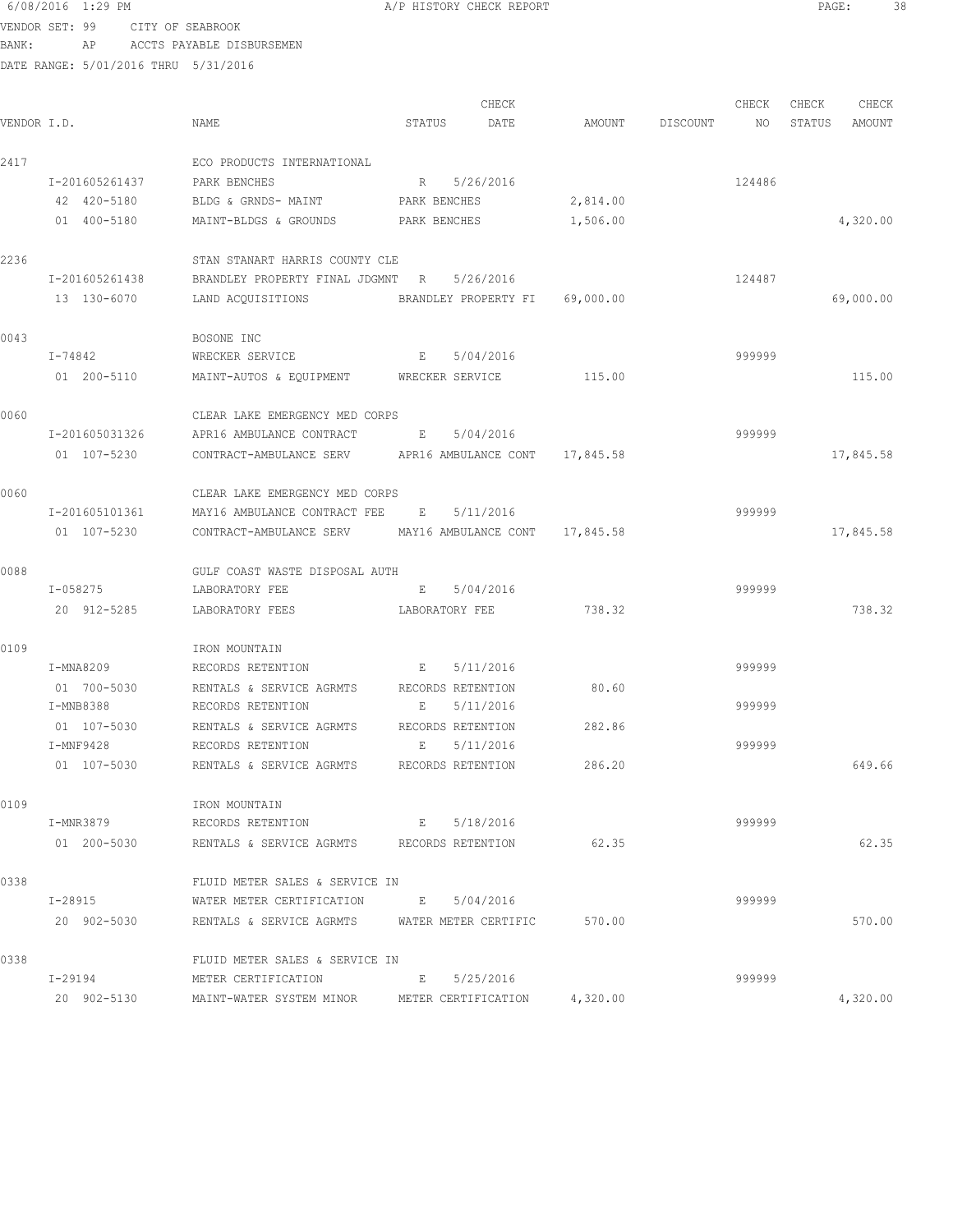| VENDOR SET: 99 |                | CITY OF SEABROOK |                                                                           |              |                             |          |                    |        |        |          |
|----------------|----------------|------------------|---------------------------------------------------------------------------|--------------|-----------------------------|----------|--------------------|--------|--------|----------|
| BANK:          |                |                  | AP ACCTS PAYABLE DISBURSEMEN                                              |              |                             |          |                    |        |        |          |
|                |                |                  | DATE RANGE: 5/01/2016 THRU 5/31/2016                                      |              |                             |          |                    |        |        |          |
|                |                |                  |                                                                           |              | CHECK                       |          |                    | CHECK  | CHECK  | CHECK    |
| VENDOR I.D.    |                |                  | NAME                                                                      | STATUS       | DATE                        |          | AMOUNT DISCOUNT NO |        | STATUS | AMOUNT   |
| 0417           |                |                  | LAPORTE TIRE CENTER, INC                                                  |              |                             |          |                    |        |        |          |
|                | I-250171       |                  | P44 TIRES                                                                 |              | E 5/04/2016                 |          |                    | 999999 |        |          |
|                | 01 200-5110    |                  | MAINT-AUTOS & EQUIPMENT P44 TIRES                                         |              |                             | 163.22   |                    |        |        | 163.22   |
| 0417           |                |                  | LAPORTE TIRE CENTER, INC                                                  |              |                             |          |                    |        |        |          |
|                | I-250729       |                  | P8 TIRES                                                                  | E            | 5/18/2016                   |          |                    | 999999 |        |          |
|                | 01 200-5110    |                  | MAINT-AUTOS & EQUIPMENT P8 TIRES                                          |              |                             | 714.20   |                    |        |        | 714.20   |
| 0438           |                |                  | SEABROOK POLICE OFFICERS ASSOC                                            |              |                             |          |                    |        |        |          |
|                |                |                  | I-SPA201605031321 EMPLOYEE DEDUCTIONS<br><b>Expanding Contract Except</b> |              | 5/04/2016                   |          |                    | 999999 |        |          |
|                |                | 01 001-1032      | OTHER PAYROLL DEDUCTIONS EMPLOYEE DEDUCTIONS                              |              |                             | 125.00   |                    |        |        | 125.00   |
| 0438           |                |                  | SEABROOK POLICE OFFICERS ASSOC                                            |              |                             |          |                    |        |        |          |
|                |                |                  | I-SPA201605171390 EMPLOYEE DEDUCTIONS                                     | $\mathbb{E}$ | 5/18/2016                   |          |                    | 999999 |        |          |
|                | 01 001-1032    |                  | OTHER PAYROLL DEDUCTIONS EMPLOYEE DEDUCTIONS                              |              |                             | 125.00   |                    |        |        | 125.00   |
| 0490           |                |                  | MID-AMERICAN RESEARCH                                                     |              |                             |          |                    |        |        |          |
|                | I-0579530IN    |                  | SUPER ENZYME                                                              |              | E 5/25/2016                 |          |                    | 999999 |        |          |
|                | 20 912-5280    |                  | CHEMICAL SUPPLIES SUPER ENZYME                                            |              |                             | 383.40   |                    |        |        | 383.40   |
| 0776           |                |                  | USA BLUEBOOK C# 312524                                                    |              |                             |          |                    |        |        |          |
|                | I-940672       |                  | LMI PUMP                                                                  |              | E 5/11/2016                 |          |                    | 999999 |        |          |
|                |                | 20 912-5120      | MAINT-SEWER SYSTEM MINOR LMI PUMP                                         |              |                             | 1,333.87 |                    |        |        |          |
|                | I-941915       |                  | HONEYWELL RECORDER                                                        |              | E 5/11/2016                 |          |                    | 999999 |        |          |
|                | 20 912-5180    |                  | MAINT-BLDGS & GROUNDS HONEYWELL RECORDER 983.63                           |              |                             |          |                    |        |        | 2,317.50 |
| 0776           |                |                  | USA BLUEBOOK C# 312524                                                    |              |                             |          |                    |        |        |          |
|                | I-943159       |                  | PERISTALTIC METERING PUMPS E                                              |              | 5/25/2016                   |          |                    | 999999 |        |          |
|                | 01 400-5180    |                  | MAINT-BLDGS & GROUNDS                                                     |              | PERISTALTIC METERING 619.47 |          |                    |        |        | 619.47   |
| 1220           |                |                  | BIRCH COMMUNICATIONS INC                                                  |              |                             |          |                    |        |        |          |
|                | I-201605101359 |                  | TELEPHONE                                                                 |              | E 5/11/2016                 |          |                    | 999999 |        |          |
|                | 01 107-5400    |                  | TELEPHONE                                                                 | TELEPHONE    |                             | 1.48     |                    |        |        |          |
|                | 01 200-5400    |                  | TELEPHONE                                                                 | TELEPHONE    |                             | 1.47     |                    |        |        |          |
|                | 01 400-5400    |                  | TELEPHONE                                                                 | TELEPHONE    |                             | 157.40   |                    |        |        |          |
|                | 01 106-5400    |                  | TELEPHONE                                                                 | TELEPHONE    |                             | 604.54   |                    |        |        |          |
|                | 01 500-5400    |                  | TELEPHONE                                                                 | TELEPHONE    |                             | 51.55    |                    |        |        |          |
|                | 20 902-5400    |                  | TELEPHONE                                                                 | TELEPHONE    |                             | 74.79    |                    |        |        |          |
|                | 20 912-5400    |                  | TELEPHONE                                                                 | TELEPHONE    |                             | 121.23   |                    |        |        | 1,012.46 |
| 1227           |                |                  | TEKPLAN SOLUTIONS TEXAS                                                   |              |                             |          |                    |        |        |          |
|                | I-6572         |                  | A/C REPAIR                                                                |              | E 5/04/2016                 |          |                    | 999999 |        |          |
|                | 01 107-5180    |                  | MAINT-BLDGS & GROUNDS                                                     |              | A/C REPAIR                  | 1,610.00 |                    |        |        |          |
|                | $I - 6584$     |                  | A/C REPAIR                                                                |              | E 5/04/2016                 |          |                    | 999999 |        |          |
|                | 01 107-5180    |                  | MAINT-BLDGS & GROUNDS                                                     | A/C REPAIR   |                             | 414.50   |                    |        |        | 2,024.50 |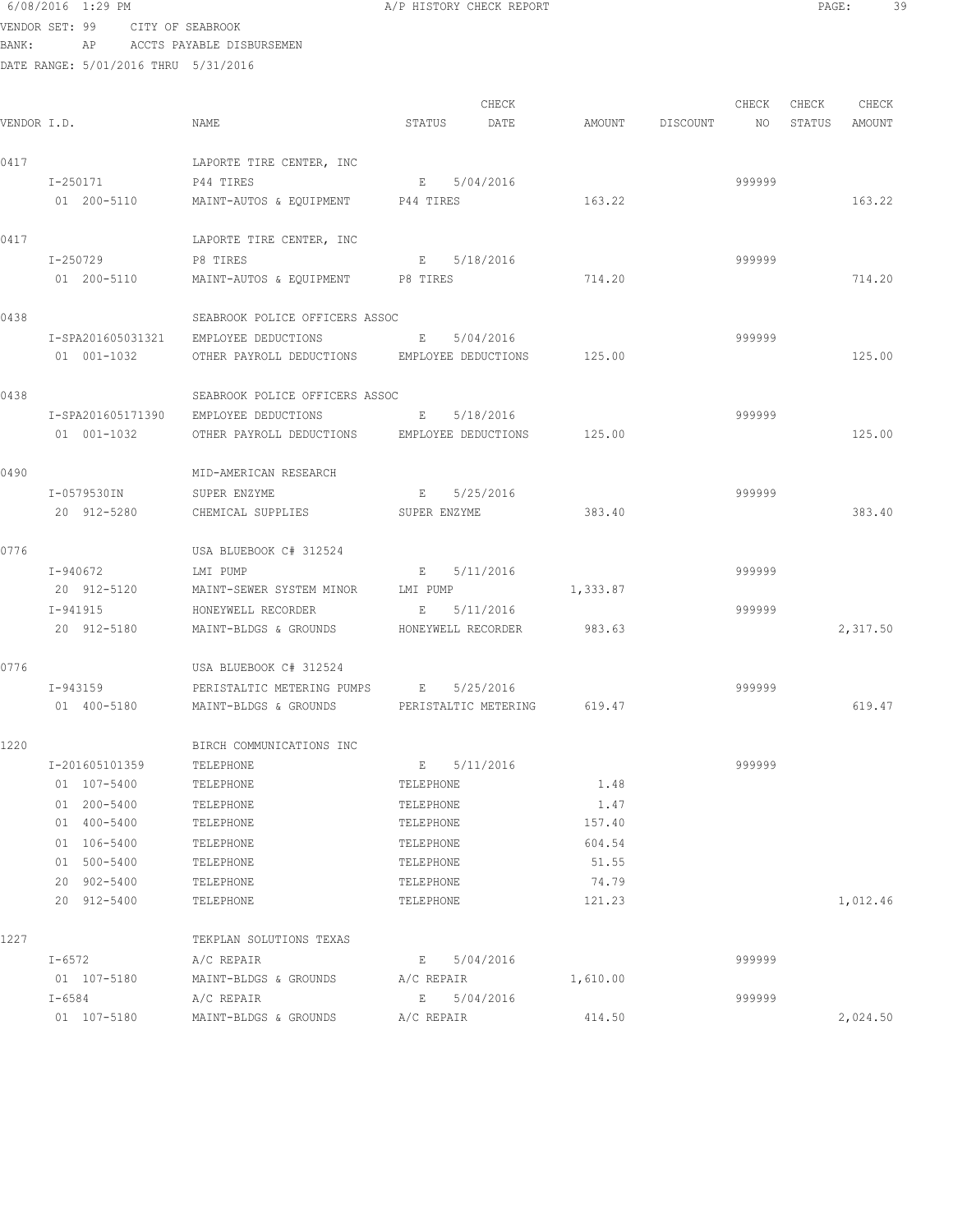### 6/08/2016 1:29 PM **A/P HISTORY CHECK REPORT PAGE:** 40 VENDOR SET: 99 CITY OF SEABROOK

BANK: AP ACCTS PAYABLE DISBURSEMEN

DATE RANGE: 5/01/2016 THRU 5/31/2016

|             |                |                                                     |                  | CHECK                       |          |          | CHECK  | CHECK  | CHECK    |
|-------------|----------------|-----------------------------------------------------|------------------|-----------------------------|----------|----------|--------|--------|----------|
| VENDOR I.D. |                | NAME                                                | STATUS           | DATE                        | AMOUNT   | DISCOUNT | NO.    | STATUS | AMOUNT   |
| 1230        |                | ALWAYS SAFETY & 1ST AID                             |                  |                             |          |          |        |        |          |
|             | I-39872        | SAFETY EQUIPMENT                                    | $E$ and $E$      | 5/04/2016                   |          |          | 999999 |        |          |
|             | 01 400-4400    | MISC SUPPLIES                                       | SAFETY EQUIPMENT |                             | 136.80   |          |        |        |          |
|             | 01 500-4400    | MISC SUPPLIES                                       | SAFETY EOUIPMENT |                             | 136.80   |          |        |        |          |
|             | 20 902-4400    | MISC SUPPLIES                                       | SAFETY EQUIPMENT |                             | 136.80   |          |        |        |          |
|             | 20 912-4400    | MISC SUPPLIES                                       | SAFETY EQUIPMENT |                             | 136.80   |          |        |        | 547.20   |
| 1230        |                | ALWAYS SAFETY & 1ST AID                             |                  |                             |          |          |        |        |          |
|             | $I - 41143$    | LATEX GLOVES                                        | E                | 5/11/2016                   |          |          | 999999 |        |          |
|             | 20 912-5465    | MISC EXPENSE                                        | LATEX GLOVES     |                             | 129.50   |          |        |        | 129.50   |
| 1857        |                | STEPHEN M RUTHSTROM                                 |                  |                             |          |          |        |        |          |
|             | I-201605031325 | 04/29/16 FIRE INSPECTOR FEE B                       |                  | 5/04/2016                   |          |          | 999999 |        |          |
|             | 01 600-3015    | CONTRACT LABOR                                      |                  | 04/29/16 FIRE INSPEC        | 315.00   |          |        |        | 315.00   |
| 1857        |                | STEPHEN M RUTHSTROM                                 |                  |                             |          |          |        |        |          |
|             | I-201605101360 | 05/06/16 FIRE INSPECTOR FEE B                       |                  | 5/11/2016                   |          |          | 999999 |        |          |
|             | 01 600-3015    | CONTRACT LABOR                                      |                  | 05/06/16 FIRE INSPEC        | 350.00   |          |        |        | 350.00   |
| 1857        |                | STEPHEN M RUTHSTROM                                 |                  |                             |          |          |        |        |          |
|             | I-201605181392 | 05/13/16 FIRE INSPECTOR FEE B 5/18/2016             |                  |                             |          |          | 999999 |        |          |
|             | 01 600-3015    | CONTRACT LABOR                                      |                  | 05/13/16 FIRE INSPEC        | 350.00   |          |        |        | 350.00   |
| 1857        |                | STEPHEN M RUTHSTROM                                 |                  |                             |          |          |        |        |          |
|             | I-201605241414 | 05/20/16 FIRE INSPECTOR FEE B 5/25/2016             |                  |                             |          |          | 999999 |        |          |
|             | 01 600-3015    | CONTRACT LABOR                                      |                  | 05/20/16 FIRE INSPEC 350.00 |          |          |        |        | 350.00   |
| 1898        |                | CMRS/POC                                            |                  |                             |          |          |        |        |          |
|             | I-201605031327 | POSTAGE FOR METER                                   | E 5/04/2016      |                             |          |          | 999999 |        |          |
|             | 01 107-4011    | POSTAGE                                             |                  | POSTAGE FOR METER           | 1,000.00 |          |        |        | 1,000.00 |
| 2344        |                | SIDDONS-MARTIN EMERGENCY GROUP                      |                  |                             |          |          |        |        |          |
|             | I-2400672      | P23 RADAR & RADIO REMOVAL                           | E                | 5/18/2016                   |          |          | 999999 |        |          |
|             | 01 200-5110    | MAINT-AUTOS & EQUIPMENT P23 RADAR & RADIO RE 200.00 |                  |                             |          |          |        |        | 200.00   |
|             |                |                                                     |                  |                             |          |          |        |        |          |

| $*$ * TOTALS * * | NO            | INVOICE AMOUNT         | DISCOUNTS | CHECK AMOUNT |
|------------------|---------------|------------------------|-----------|--------------|
| REGULAR CHECKS:  | 241           | 807,149.62             | 0.00      | 811,946.40   |
| HAND CHECKS:     | 0             | 0.00                   | 0.00      | 0.00         |
| DRAFTS:          | 18            | 182,622.35             | 0.00      | 182,622.35   |
| EFT:             | 25            | 52,872.94              | 0.00      | 52,872.94    |
| NON CHECKS:      | 0             | 0.00                   | 0.00      | 0.00         |
| VOID CHECKS:     | 2 VOID DEBITS | 4,796.78               |           |              |
|                  | VOID CREDITS  | 5,050.78CR<br>254.00CR | 0.00      |              |
|                  |               |                        |           |              |

TOTAL ERRORS: 0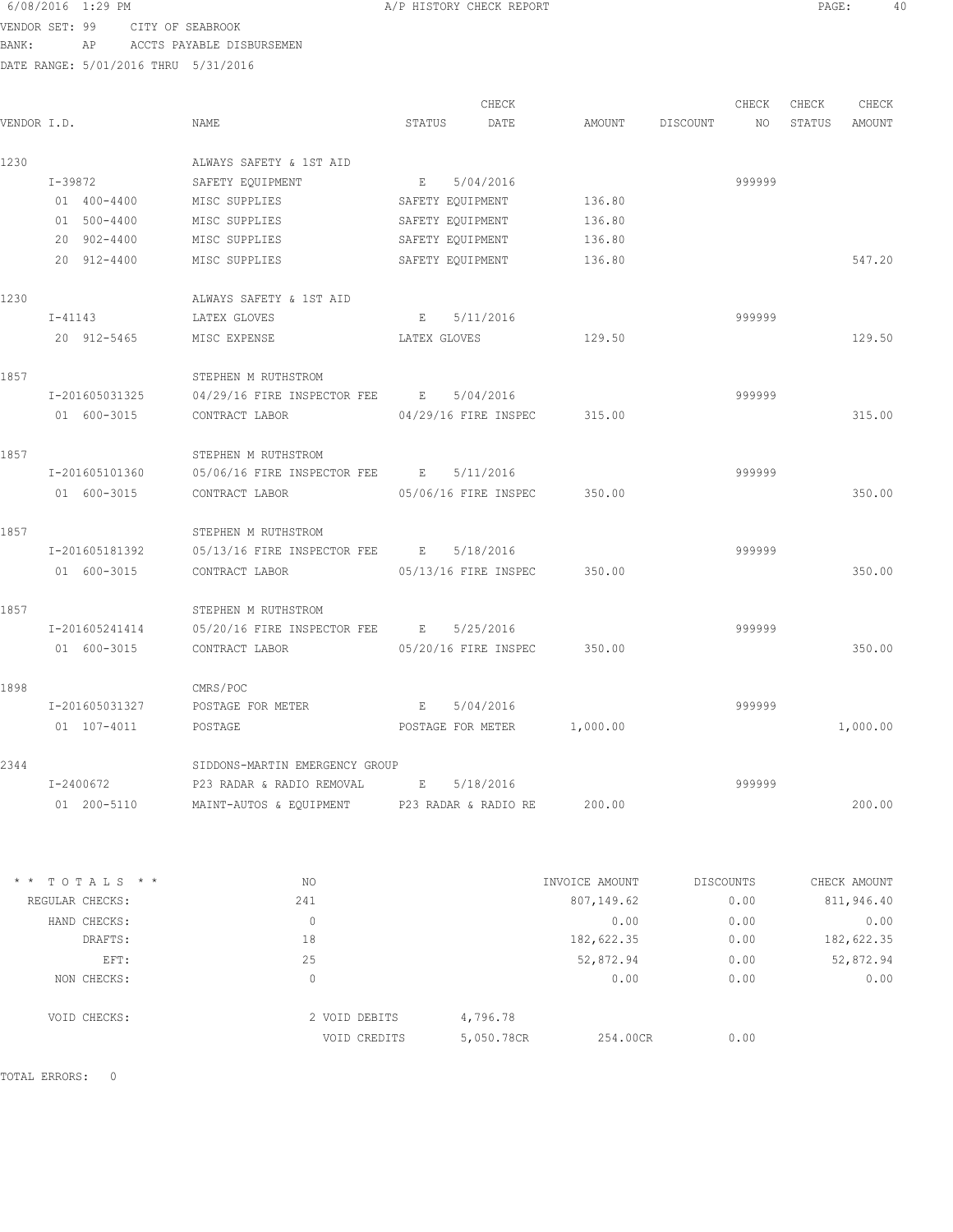DATE RANGE: 5/01/2016 THRU 5/31/2016

| G/L ACCOUNT    | NAME                                 | AMOUNT      |
|----------------|--------------------------------------|-------------|
|                |                                      |             |
|                | 01 001-0500 DUE FROM ENTERPRISE FUND | 56.00       |
| 01 001-0507    | DUE FROM EDC                         | 365.49      |
| 01 001-0710    | PREPAID EXPENSE                      | 2,500.00    |
| 01 001-1011    | BAIL BONDS PAYABLE                   | 9,297.00    |
| 01 001-1020    | WITHHOLDING PAYABLE                  | 79,867.65   |
| 01 001-1023    | HSA PAYABLE                          | 174.00      |
| 01 001-1025    | FICA TAX PAYABLE                     | 50,134.69   |
| 01 001-1028    | RETIREMENT PAYABLE                   | 30, 311.58  |
| 01 001-1030    | AFLAC INSURANCE DEDUCTS              | 3,426.96    |
| 01 001-1031    | ICMA INSURANCE DEDUCTS               | 6,745.17    |
| 01 001-1032    | OTHER PAYROLL DEDUCTIONS             | 5,204.42    |
| 01 001-1202    | DUE TO COLLECTION                    | 4,107.28    |
| 01 001-1525    | COMMUNITY HOUSE DEPOSITS             | 1,050.00    |
| 01 100-3100    | FICA TAXES                           | 1,280.10    |
| 01 100-3110    | RETIREMENT                           | 1,561.66    |
| 01 100-3120    | HOSPITALIZATION                      | 7.00        |
| 01 100-3300    | MAYOR & COUNCIL FEES                 | 120.00      |
| 01 100-4010    | OFFICE SUPPLIES                      | 390.75      |
| 01 100-5300    | TRAINING & CONFERENCE                | 1,722.73    |
| 01 100-5400    | TELEPHONE                            | 103.00      |
| 01 100-5465    | MISC EXPENDITURES                    | 381.01      |
| 01 100-7100    | SALES TAX                            | 560.05      |
| 01 100-8605    | DISPATCH & ANIMAL CONTROL            | 1,416.68CR  |
| 01 100-8606    | LEASE OF FIRE STATION                | 27,765.37CR |
| 01 102-3015    | CONTRACT LABOR                       | 6,480.00    |
| 01 102-3100    | FICA TAXES                           | 5,907.16    |
| 01 102-3110    | RETIREMENT                           | 7,225.40    |
| 01 102-3120    | HOSPITALIZATION                      | 31.50       |
| 01 102-5300    | TRAINING & CONFERENCE                | 1,629.08    |
| 01 102-5400    | TELEPHONE                            | 164.50      |
| 01 103-3100    | FICA TAXES                           | 1,357.68    |
| 103-3110<br>01 | RETIREMENT                           | 1,807.44    |
| 01 103-3120    | HOSPITALIZATION                      | 3.50        |
| 01 103-4150    | SMALL TOOLS & EQUIPMENT              | 1,582.72    |
| 01 103-5300    | TRAINING & CONFERENCE                | 425.00      |
| 01 103-5400    | TELEPHONE                            | 160.99      |
| 01 106-3100    | FICA TAXES                           | 718.59      |
| 01 106-3110    | RETIREMENT                           | 887.86      |
| 01 106-3120    | HOSPITALIZATION                      | 7.00        |
| 01 106-5170    | MAINTENANCE - RADIOS                 | 1,115.40    |
| 01 106-5300    | TRAINING & CONFERENCE                | 831.56      |
| 01 106-5400    | TELEPHONE                            | 604.54      |
| 01 106-5405    | PHONE NETWORK NOTIFICATION SYS       | 58.84       |
| 01 107-3145    | DRUG TESTING                         | 1,525.50    |
| 01 107-3900    | MERIT AWARDS                         | 128.95      |
| 01 107-4010    | OFFICE SUPPLIES                      | 1,644.64    |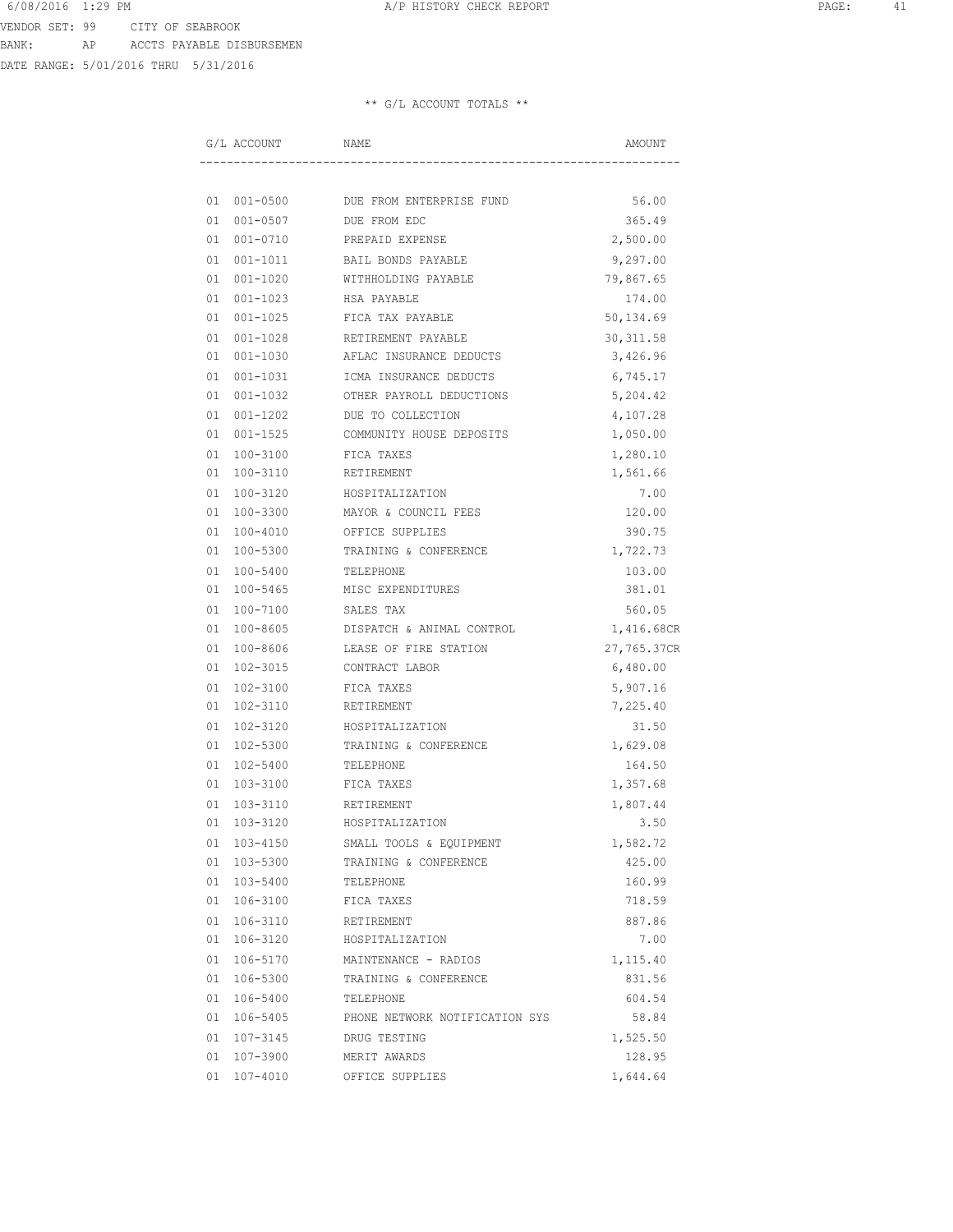DATE RANGE: 5/01/2016 THRU 5/31/2016

| G/L ACCOUNT         | NAME                      | AMOUNT    |
|---------------------|---------------------------|-----------|
|                     |                           |           |
| 01 107-4011 POSTAGE |                           | 1,000.00  |
| 01 107-4050         | BULK PETROLEUM PURCHASES  | 8,505.52  |
| 01 107-4150         | SMALL EQUIPMENT           | 132.07    |
| 01 107-5010         | ADVERTISING               | 675.60    |
| 01 107-5030         | RENTALS & SERVICE AGRMTS  | 2,568.19  |
| 01 107-5175         | JANITORIAL SERVICES       | 952.84    |
| 01 107-5180         | MAINT-BLDGS & GROUNDS     | 2,545.61  |
| 01 107-5211         | PROF FEES - INSPECTIONS   | 383.50    |
| 01 107-5215         | PROF FEES-ENGINEERING     | 6,713.56  |
| 01 107-5220         | PROF FEES-LEGAL           | 14,000.00 |
| 01 107-5230         | CONTRACT-AMBULANCE SERV   | 35,691.16 |
| 01 107-5295         | SAFETY COMMITTEE          | 42.00     |
| 01 107-5400         | TELEPHONE                 | 634.34    |
| 01 107-5410         | UTILITIES                 | 3,946.29  |
| 01 107-5445         | CENTRAL APPRAISAL FEE     | 11,837.00 |
| 01 107-5465         | MISC EXPENSE              | 214.49    |
| 01 107-6050         | FACILITIES                | 860.62    |
| 01 200-3100         | FICA TAXES                | 17,880.85 |
| 01 200-3110         | RETIREMENT                | 21,851.86 |
| 01 200-3120         | HOSPITALIZATION           | 119.00    |
| 01 200-4005         | SUPPLIES-POLICE OPERATION | 584.80    |
| 01 200-4010         | OFFICE SUPPLIES           | 1,634.39  |
| 01 200-4011         | POSTAGE                   | 171.75    |
| 01 200-4150         | SMALL TOOLS & EQUIP       | 542.80    |
| 01 200-5030         | RENTALS & SERVICE AGRMTS  | 1,810.14  |
| 01 200-5110         | MAINT-AUTOS & EQUIPMENT   | 3,049.77  |
| 01 200-5170         | MAINT-RADIO EQUIPMENT     | 2,184.00  |
| 01 200-5175         | JANITORIAL SERVICES       | 875.00    |
| 01 200-5180         | MAINT-BLDGS & GROUNDS     | 4,853.78  |
| 01 200-5210         | CIVIL SERVICE EXP         | 38.49     |
| 01 200-5300         | TRAINING & CONFERENCE     | 2,203.81  |
| 01 200-5310         | UNIFORMS & LAUNDRY        | 5,408.48  |
| 01 200-5311         | HANDGUN TRAINING EXPENSE  | 4,631.50  |
| 01 200-5400         | TELEPHONE                 | 1,588.76  |
| 01 200-5410         | UTILITIES                 | 264.89    |
| 01 200-5465         | MISC EXPENSE              | 215.87    |
| 01 210-3100         | PAYROLL TAX               | 634.92    |
| 01 210-3110         | RETIREMENT                | 774.25    |
| 01 210-3120         | HOSPITALIZATION           | 3.50      |
| 01 210-5180         | MAINT-BLDGS & GROUNDS     | 60.00     |
| 01 210-5400         | TELEPHONE                 | 70.31     |
| 01 210-5410         | UTILITIES                 | 157.31    |
| 01 230-4150         | SMALL TOOLS & EQUIP       | 49.96     |
| 01 230-4400         | MISC SUPPLIES             | 145.23    |
| 01 230-5030         | RENTALS & SERVICE AGRMTS  | 556.34    |
| 01 230-5175         | JANITORIAL SERVICE        | 580.00    |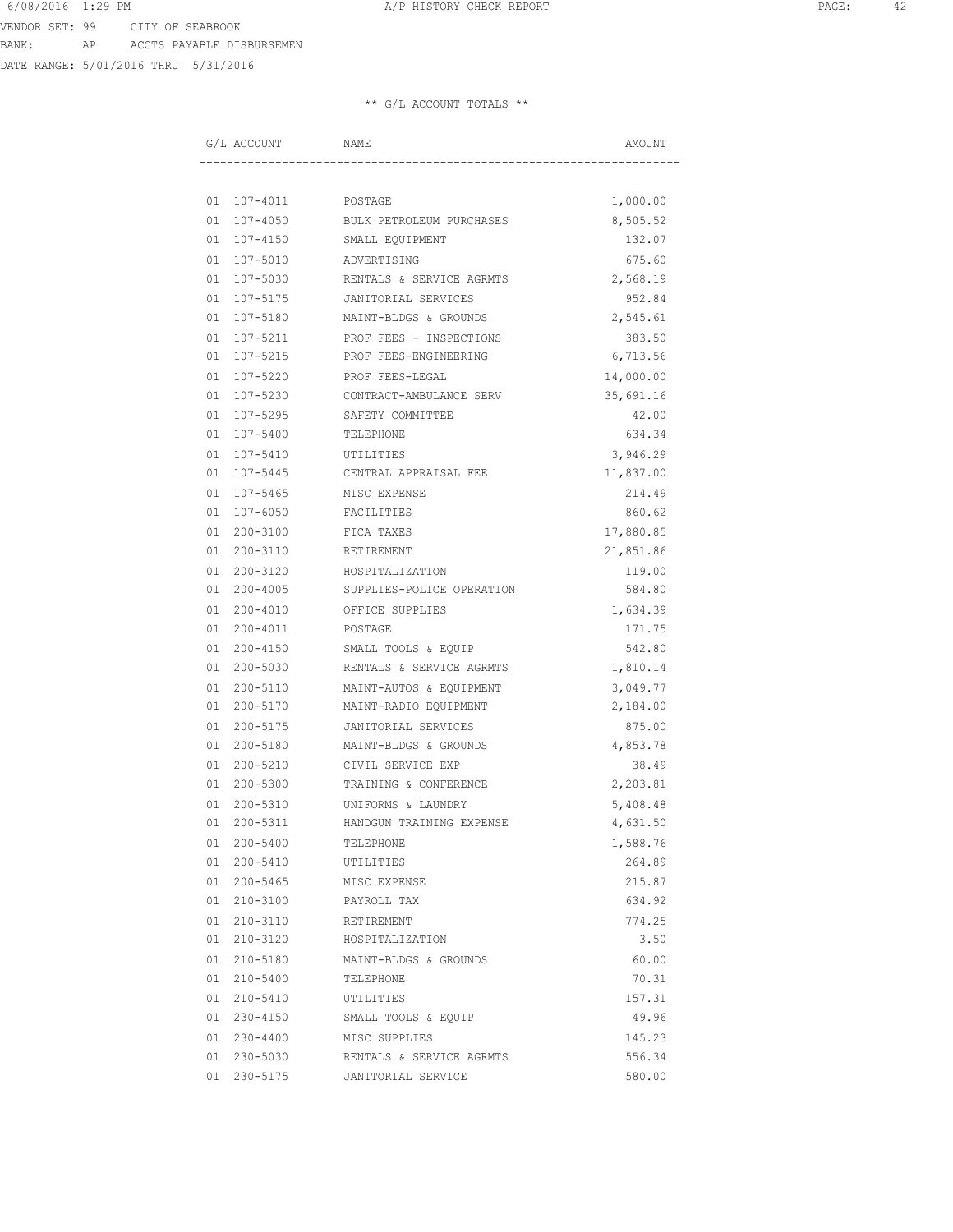DATE RANGE: 5/01/2016 THRU 5/31/2016

| G/L ACCOUNT    | NAME                              | AMOUNT    |
|----------------|-----------------------------------|-----------|
|                |                                   |           |
|                | 01 230-5180 MAINT BLDGS & GROUNDS | 653.90    |
| 01 230-5235    | PROF FEES-SVFD CONTRACT           | 55,860.40 |
| 01 230-5400    | TELEPHONE                         | 228.85    |
| 01 230-5410    | UTILITIES                         | 1,153.30  |
| 01 400-3100    | FICA TAXES                        | 2,551.19  |
| 01 400-3110    | RETIREMENT                        | 2,776.87  |
| 01 400-3120    | HOSPITALIZATION                   | 24.50     |
| 01 400-4090    | POOL SUPPLIES                     | 119.62    |
| 01 400-4095    | NURSERY SUPPLIES                  | 243.45    |
| 01 400-4150    | SMALL EQUIPMENT OR TOOLS          | 99.98     |
| 01 400-4400    | MISC SUPPLIES                     | 2,244.17  |
| 01 400-5030    | RENTALS & SERVICE AGRMTS          | 150.63    |
| 01 400-5110    | MAINT-AUTOS & EQUIPMENT           | 315.63    |
| 01 400-5160    | MAINT-POOL & GROUNDS              | 153.99    |
| 01 400-5165    | MAINT-RECREATION EQUIP            | 89.60     |
| 01 400-5180    | MAINT-BLDGS & GROUNDS             | 3,553.98  |
| 01 400-5275    | ELECTRICAL SERVICES               | 28.98     |
| 01 400-5310    | UNIFORMS & LAUNDRY                | 222.80    |
| 01 400-5400    | TELEPHONE                         | 617.59    |
| 01 400-5410    | UTILITIES                         | 5,666.52  |
| 01 400-5464    | EVENTS                            | 214.01    |
| 01 400-5465    | MISC EXPENSE                      | 21.97     |
| 01 500-3100    | PAYROLL TAX                       | 3,698.55  |
| 01 500-3110    | RETIREMENT                        | 4,634.26  |
| 01 500-3120    | HOSPITALIZATION                   | 24.50     |
| 01 500-4400    | MISC SUPPLIES                     | 136.80    |
| 01 500-5020    | DUES & SUBSCRIPTIONS              | 224.00    |
| 01 500-5030    | RENTALS & SERVICE AGRMTS          | 25.09     |
| 01 500-5110    | MAINT-AUTOS & EQUIP               | 625.62    |
| 500-5140<br>01 | MAINT STREETS                     | 2,411.02  |
| 01 500-5150    | MAINT-STREET SIGNS                | 1,305.00  |
| 01 500-5180    | MAINT-BLDGS & GROUNDS             | 178.88    |
| 01 500-5215    | PROF FEES - ENGR                  | 12,650.00 |
| 01 500-5310    | UNIFORMS & LAUNDRY                | 222.78    |
| 01 500-5400    | TELEPHONE                         | 213.16    |
| 01 500-5410    | UTILITIES                         | 269.32    |
| 01 500-5411    | UTILITIES - STREET LIGHTS         | 15,838.91 |
| 01 600-3015    | CONTRACT LABOR                    | 1,365.00  |
| 01 600-3100    | PAYROLL TAX                       | 2,675.11  |
| 01 600-3110    | RETIREMENT                        | 3,372.35  |
| 01 600-3120    | HOSPITALIZATION                   | 14.00     |
| 01 600-5030    | RENTALS & SERVICE AGRMTS          | 250.84    |
| 01 600-5110    | MAINT-AUTOS & EQUIP               | 25.50     |
| 01 600-5310    | UNIFORMS & LAUNDRY                | 247.00    |
| 01 600-5400    | TELEPHONE                         | 89.49     |
| 01 600-5465    | MISC EXPENDITURES                 | 68.96     |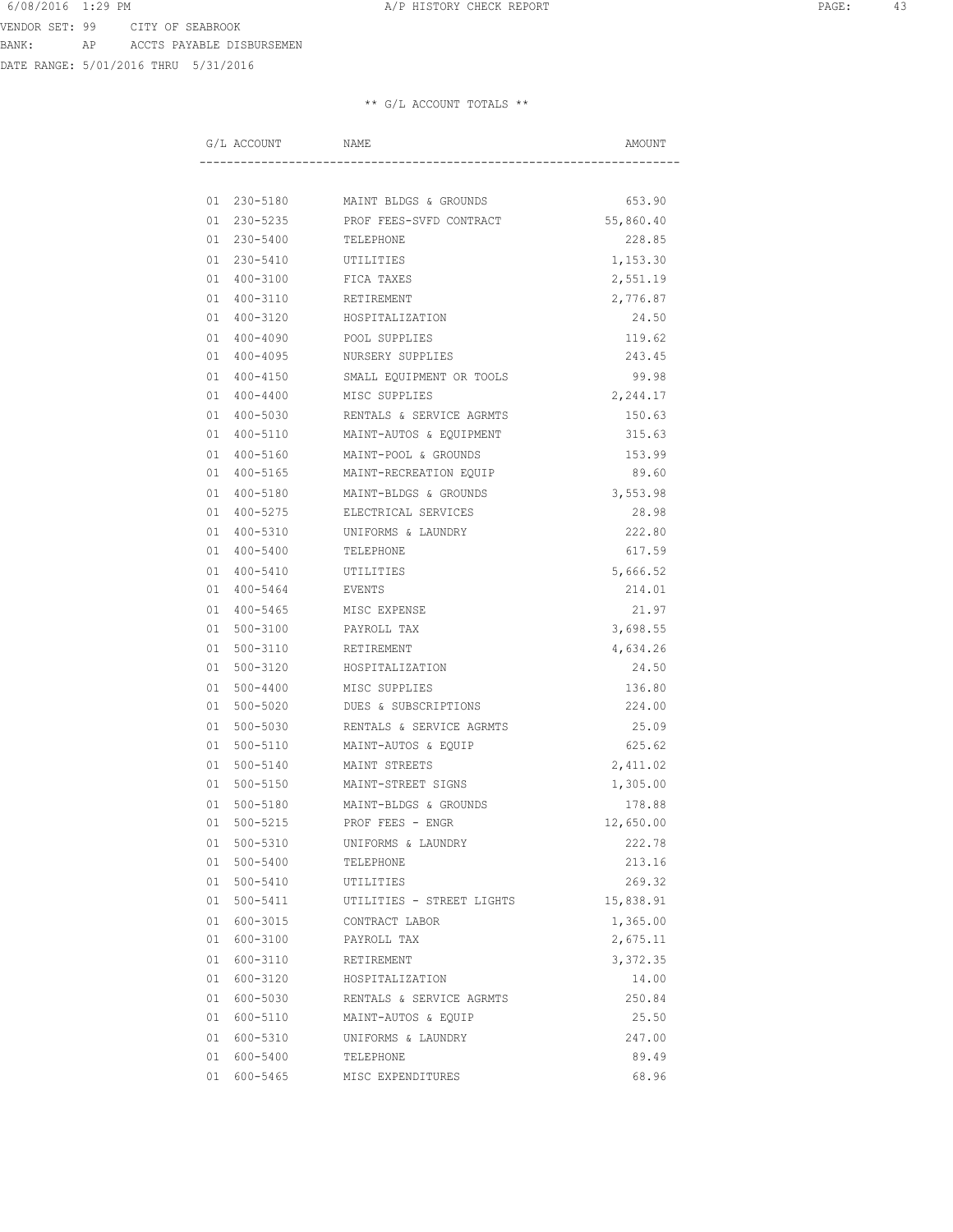DATE RANGE: 5/01/2016 THRU 5/31/2016

|           | G/L ACCOUNT             | NAME                                                | AMOUNT                |
|-----------|-------------------------|-----------------------------------------------------|-----------------------|
|           |                         |                                                     |                       |
|           |                         | 01 700-3100 FICA TAXES                              | 2,725.65              |
|           | 01 700-3110             | RETIREMENT                                          | 1,965.91              |
|           | 01 700-3120             | HOSPITALIZATION                                     | 14.00                 |
|           | 01 700-5030             | RENTALS & SERVICE AGRMTS                            | 230.60                |
|           | 01 700-5300             | TRAINING & CONFERENCE                               | 586.02                |
|           | 01 700-5400             | TELEPHONE                                           | 91.94                 |
|           | 01 700-5431             | WARRANT INFORMATION SERV                            | 22.80                 |
|           |                         | *** FUND TOTAL ***                                  | 501,321.88            |
|           |                         | 13 130-5215 PROF FEES - ENGINEERING                 |                       |
|           |                         | 13 130-6070 LAND ACQUISITIONS                       | 4,025.83<br>69,000.00 |
|           |                         |                                                     |                       |
|           |                         | *** FUND TOTAL ***                                  | 73,025.83             |
|           | 14 140-4150             | SMALL TOOLS & EQUIPMENT                             | 30,244.40             |
|           | 14 140-5465             | MISC EXPENSE                                        | 2,298.26              |
|           | 14 140-6020             | EQUIPMENT                                           | 2,411.50              |
|           |                         | *** FUND TOTAL ***                                  | 34,954.16             |
|           | 15 150-3100             | FICA                                                | 580.31                |
|           | 15 150-3110             | RETIREMENT                                          | 721.12                |
|           | 15 150-4010             | OFFICE SUPPLIES                                     | 146.09                |
|           | 15 150-5010             | ADVERTISING                                         | 1,333.55              |
|           | 15 150-5020             | DUES & SUBSCRIPTIONS                                | 170.00                |
|           | 15 150-5300             | TRAVEL & CONFERENCE                                 | 1,605.00              |
|           | 15 150-5400             | TELEPHONE                                           | 37.99                 |
|           | 15 150-5465             | MISCELLANEOUS                                       | 1.50                  |
|           |                         | *** FUND TOTAL ***                                  | 4,595.56              |
|           | 20 902-3100             | FICA TAXES                                          | 3,298.50              |
|           |                         |                                                     |                       |
|           | 20 902-3110             | RETIREMENT<br>SMALL EQUIPMENT OR TOOLS              | 4,214.13<br>74.27     |
|           | 20 902-4150             |                                                     |                       |
| 20<br>2.0 | 902-4400<br>902-5030    | MISC SUPPLIES                                       | 184.93<br>2,525.10    |
|           |                         | RENTALS & SERVICE AGRMTS                            |                       |
| 20        | 902-5110<br>20 902-5130 | MAINT-AUTOS & EQUIPMENT<br>MAINT-WATER SYSTEM MINOR | 1,171.48<br>5,597.42  |
|           | 20 902-5180             | MAINT-BLDGS & GROUNDS                               | 172.70                |
|           | 20 902-5215             | PROF FEES-ENGINEERING                               | 10,100.00             |
|           | 20 902-5285             | LABORATORY FEES                                     | 568.89                |
|           | 20 902-5310             | UNIFORMS & LAUNDRY                                  | 222.77                |
|           | 20 902-5400             | TELEPHONE                                           | 302.38                |
|           | 20 902-5410             | UTILITIES                                           | 2,870.32              |
|           | 20 902-5451             | PASADENA WATER SUPPLY                               | 37,753.95             |
|           | 20 902-5477             | INSPECTIONS                                         | 14,990.00             |
|           | 20 905-3100             | FICA TAXES                                          | 1,097.98              |
| 20        | 905-3110                | RETIREMENT                                          | 1,431.39              |
| 20        | 905-4011                | POSTAGE                                             | 1,200.00              |
|           |                         |                                                     |                       |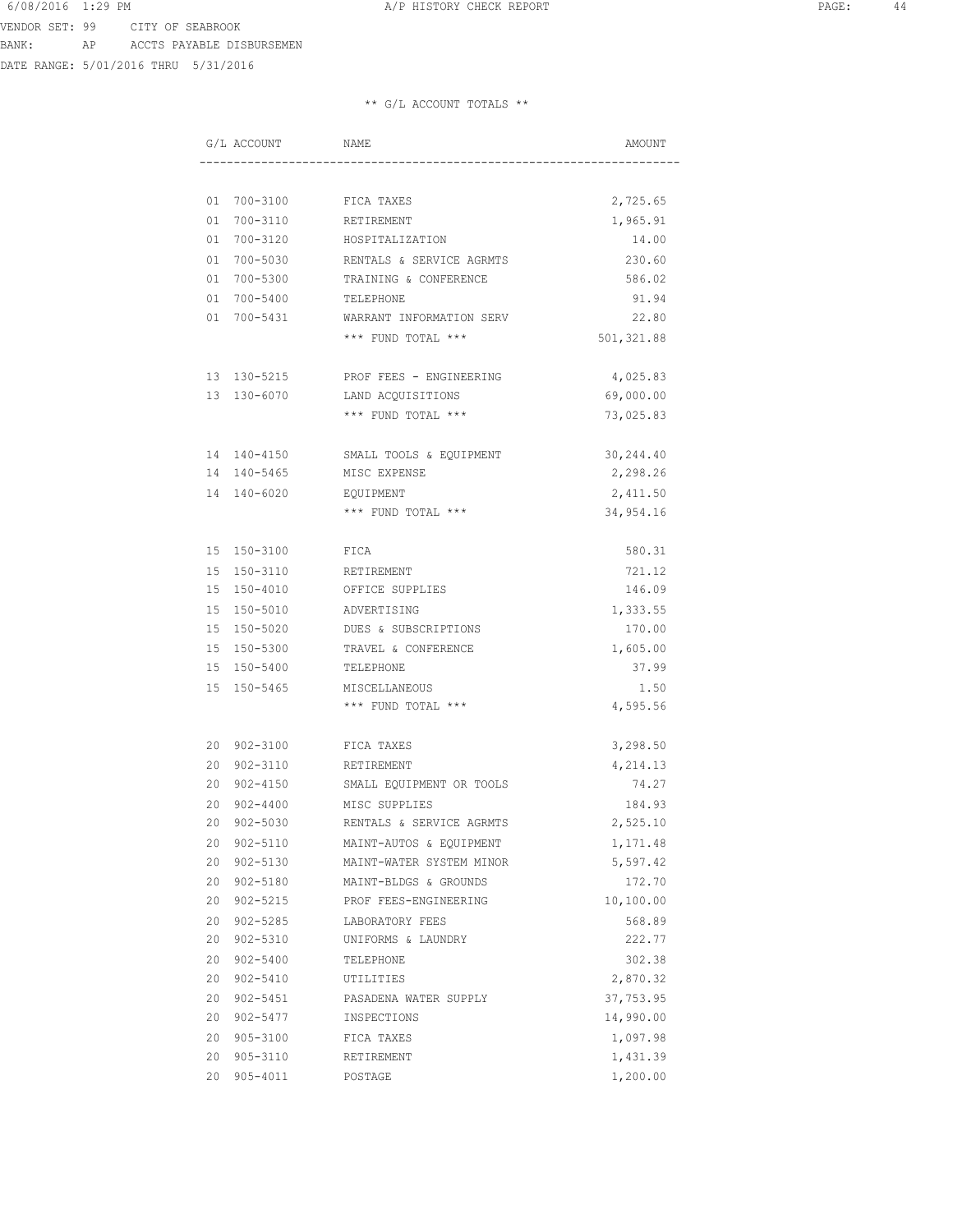DATE RANGE: 5/01/2016 THRU 5/31/2016

|  | G/L ACCOUNT     | NAME                                 | AMOUNT      |
|--|-----------------|--------------------------------------|-------------|
|  |                 |                                      |             |
|  |                 | 20 905-5030 RENTALS & SERVICE AGRMTS | 190.00      |
|  |                 | 20 905-5300 TRAINING & CONFERENCE    | 14.22       |
|  | 20 912-3100     | FICA TAXES                           | 2,629.11    |
|  | 20 912-3110     | RETIREMENT                           | 3,316.24    |
|  | 20 912-4400     | MISC SUPPLIES                        | 136.80      |
|  | 20 912-5030     | RENTALS & SERVICE AGRMTS             | 250.50      |
|  | 20 912-5110     | MAINT-AUTOS & EQUIPMENT              | 17.94       |
|  | 20 912-5120     | MAINT-SEWER SYSTEM MINOR             | 1,518.81    |
|  | 20 912-5180     | MAINT-BLDGS & GROUNDS                | 1,156.33    |
|  |                 | 20 912-5280 CHEMICAL SUPPLIES        | 6,993.88    |
|  |                 | 20 912-5285 LABORATORY FEES          | 1,386.32    |
|  |                 | 20 912-5310 UNIFORMS & LAUNDRY       | 222.77      |
|  |                 | 20 912-5400 TELEPHONE                | 291.08      |
|  | 20 912-5410     | UTILITIES                            | 16,744.08   |
|  | 20 912-5455     | SLUDGE DISPOSAL                      | 14,277.23   |
|  | 20 912-5459     | CLEAN TV/SEWER SYSTEM                | 3,196.00    |
|  | 20 912-5465     | MISC EXPENSE                         | 129.50      |
|  | 20 912-6100     | SEWER SYSTEM-REPAIR/MAINT            | 42,500.00   |
|  | 20 922-5467     | RECYCLING CHARGES                    | 6,526.22    |
|  | 20 922-5469     | RESIDENTIAL SANIT SERVICE            | 78,775.84   |
|  | 20 922-5479     | COMMERCIAL SANIT SERVICE             | 67,573.50   |
|  |                 | 20 922-7210 FRANCHISE FEES           | 21,952.41CR |
|  |                 | 20 922-9535 SANITATION BILLING FEES  | 11,707.94CR |
|  |                 | *** FUND TOTAL ***                   | 301,962.23  |
|  | 34 341-6050     | BLDGS/RENOVATIONS                    | 89, 330.33  |
|  |                 | *** FUND TOTAL ***                   | 89, 330.33  |
|  | 39 390-5215     | PROF FEES-ENGINEERING                | 25,089.14   |
|  |                 | *** FUND TOTAL ***                   | 25,089.14   |
|  | 41 410-4095     | NURSERY SUPPLIES                     | 136.00      |
|  | 41 410-4150     | SMALL TOOLS & EQUIP                  | 410.68      |
|  | 41 410-4400     | MISC SUPPLIES                        | 3.96        |
|  | 41 410-5030     | RENTALS & SERVICE AGREEMENTS         | 128.97      |
|  | 41 410-5180     | MAINT-BLDG AND GROUNDS               | 66.85       |
|  | 41 410-5400     | TELEPHONE                            | 74.22       |
|  | 41 410-5410     | UTILITIES                            | 402.55      |
|  |                 | *** FUND TOTAL ***                   | 1,223.23    |
|  | 42 420-5180     | BLDG & GRNDS- MAINT                  | 2,814.00    |
|  | $42.420 - 6020$ | EQUIPMENT                            | 2,250.00    |
|  |                 | *** FUND TOTAL ***                   | 5,064.00    |
|  | 50 501-3100     | FICA TAXES                           | 3,098.99    |
|  | 50 501-3110     | RETIREMENT                           | 3,606.12    |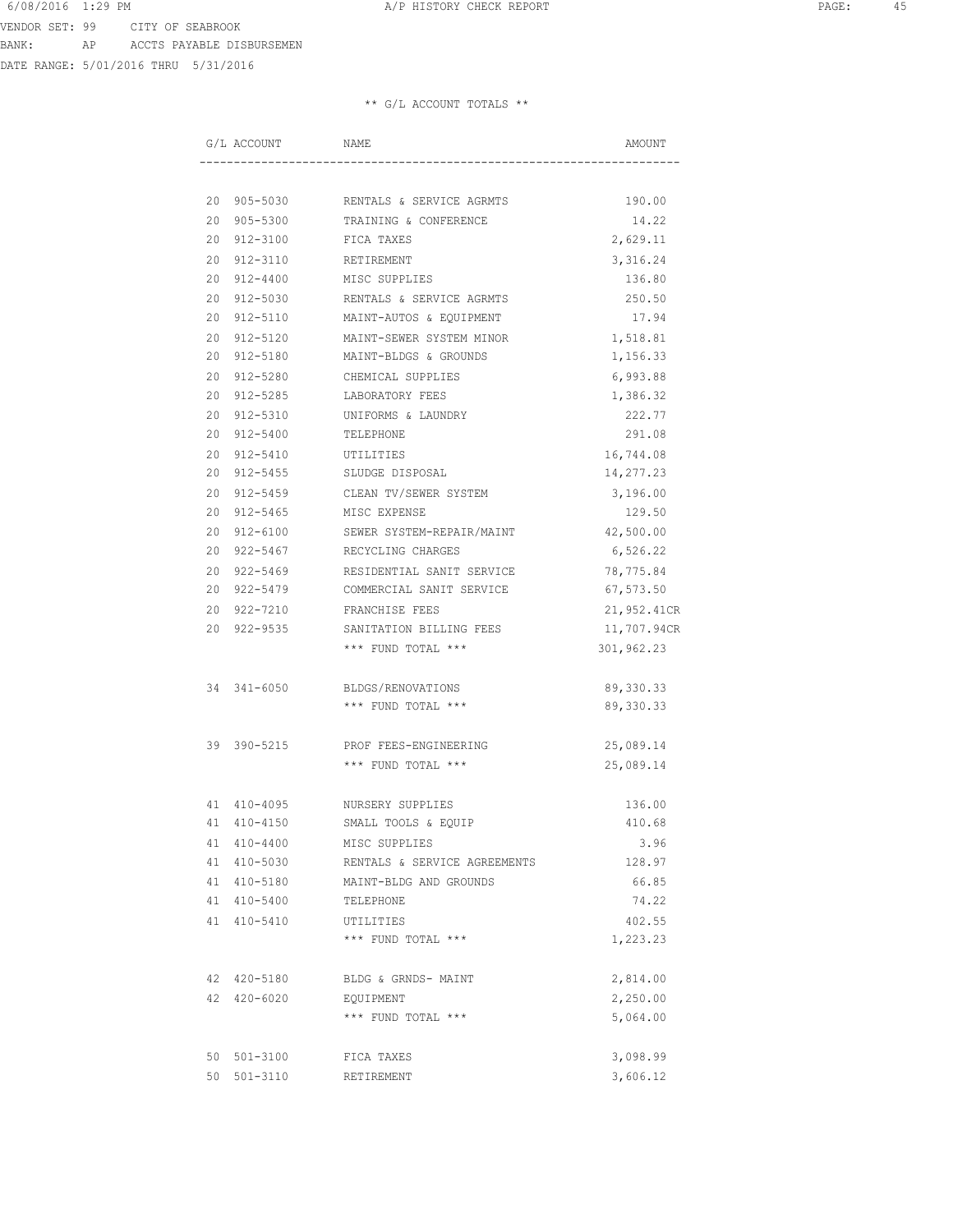DATE RANGE: 5/01/2016 THRU 5/31/2016

|                         | G/L ACCOUNT    | NAME                     | AMOUNT         |           |              |
|-------------------------|----------------|--------------------------|----------------|-----------|--------------|
|                         |                |                          |                |           |              |
|                         | 50 501-5340    | DETENTION SUPPLIES       | 974.86         |           |              |
|                         | 50 501-5490    | CRIME PREVENTION DIV EXP | 46.98          |           |              |
|                         | 501-5497<br>50 | C.I.D.                   | 1,009.00       |           |              |
|                         |                | *** FUND TOTAL ***       | 8,735.95       |           |              |
|                         | 770-6050<br>77 | FACILITIES               | 2,139.38       |           |              |
|                         |                | *** FUND TOTAL ***       | 2,139.38       |           |              |
|                         | NO             |                          | INVOICE AMOUNT | DISCOUNTS | CHECK AMOUNT |
| VENDOR SET: 99 BANK: AP | 286<br>TOTALS: |                          | 1,047,441.69   | 0.00      | 1,047,441.69 |
| BANK: AP<br>TOTALS:     | 286            |                          | 1,047,441.69   | 0.00      | 1,047,441.69 |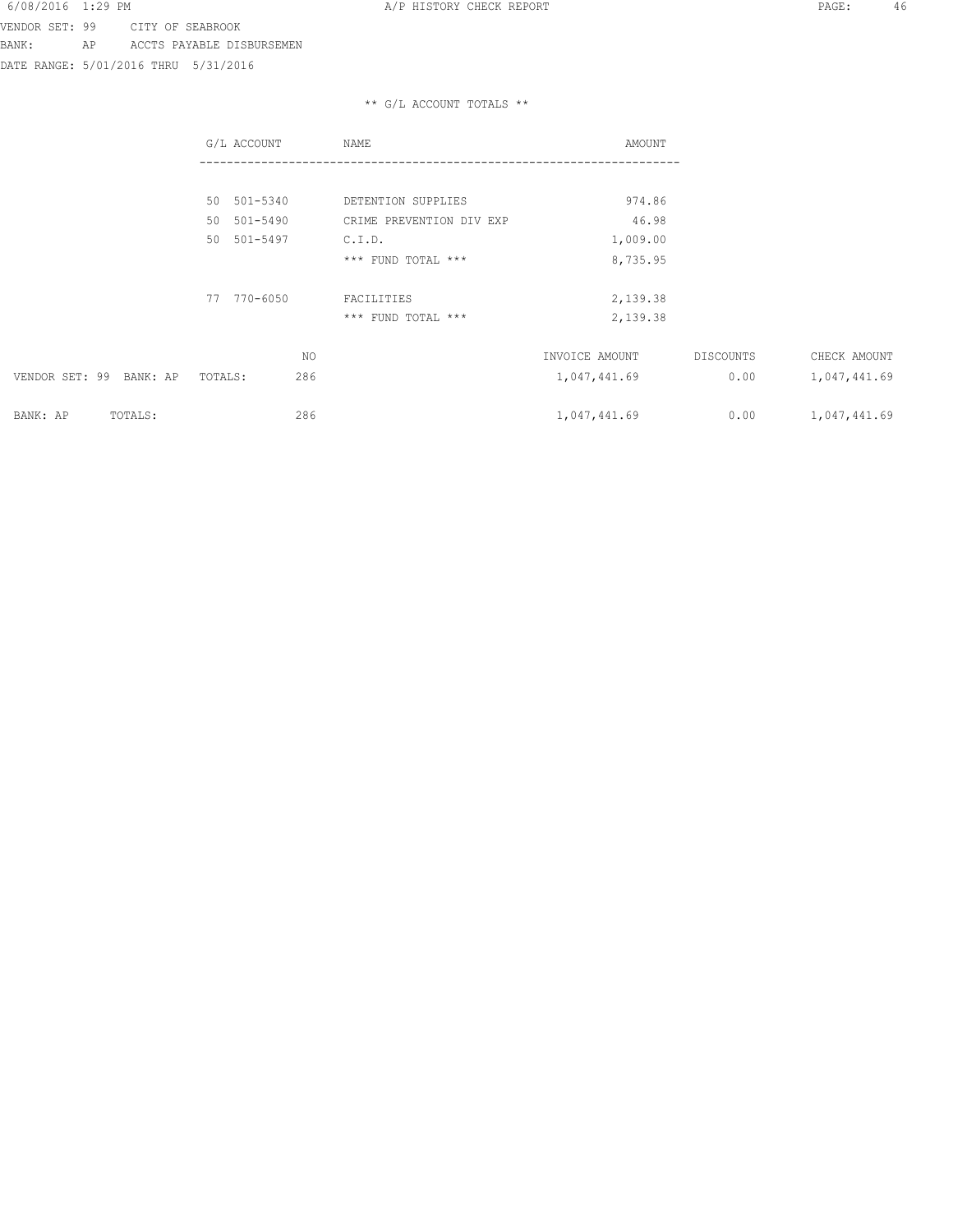VENDOR SET: 01 CITY OF SEABROOK

BANK: IP INSURANCE-EMPLOYEE TRUST

|             |                |                                                         |                               |               | CHECK       |          |                    | CHECK  | CHECK  | CHECK    |
|-------------|----------------|---------------------------------------------------------|-------------------------------|---------------|-------------|----------|--------------------|--------|--------|----------|
| VENDOR I.D. |                | NAME                                                    | STATUS                        |               | DATE        |          | AMOUNT DISCOUNT NO |        | STATUS | AMOUNT   |
| 0019        |                | HSA BANK                                                |                               |               |             |          |                    |        |        |          |
|             | I-201605031322 | NEW HIRES PREMIUM                                       |                               |               | R 5/04/2016 |          |                    | 100518 |        |          |
|             | 01 001-0501    | DUE FROM CRIME DISTRICT NEW HIRES PREMIUM               |                               |               |             | 208.34   |                    |        |        |          |
|             | 01 210-3120    | HOSPITALIZATION<br>NEW HIRES PREMIUM                    |                               |               |             | 208.33   |                    |        |        | 416.67   |
| 0002        |                | UNUM LIFE INSURANCE CO OF AMER                          |                               |               |             |          |                    |        |        |          |
|             | I-201605041357 | MAY16 PREMIUM R 5/04/2016                               |                               |               |             |          |                    | 100519 |        |          |
|             | 01 001-1033    | UNUM INSURANCE DEDUCTS MAY16 PREMIUM                    |                               |               |             | 124.60   |                    |        |        |          |
|             | 01 600-3120    | HOSPITALIZATION MAY16 PREMIUM                           |                               |               |             | 9.40CR   |                    |        |        |          |
|             | 01 001-0500    | DUE FROM ENTERPRISE FUND MAY16 PREMIUM                  |                               |               |             | 2.50     |                    |        |        |          |
|             | 01 102-3120    | HOSPITALIZATION<br>MAY16 PREMIUM                        |                               |               |             | 1.30     |                    |        |        |          |
|             | 01 001-0515    | DUE FROM SPECIAL REVENUE FUND MAY16 PREMIUM             |                               |               |             | 1.30     |                    |        |        |          |
|             | 01 100-3120    | HOSPITALIZATION                                         |                               | MAY16 PREMIUM |             | 12.30    |                    |        |        |          |
|             | 01 102-3120    | HOSPITALIZATION                                         |                               | MAY16 PREMIUM |             | 46.76    |                    |        |        |          |
|             | 01 103-3120    | HOSPITALIZATION                                         |                               | MAY16 PREMIUM |             | 6.60     |                    |        |        |          |
|             | 01 106-3120    | HOSPITALIZATION                                         |                               | MAY16 PREMIUM |             | 3.50     |                    |        |        |          |
|             | 01 200-3120    | HOSPITALIZATION                                         |                               | MAY16 PREMIUM |             | 101.90   |                    |        |        |          |
|             | 01 001-0501    | DUE FROM CRIME DISTRICT                                 |                               | MAY16 PREMIUM |             | 26.20    |                    |        |        |          |
|             | 01 210-3120    | HOSPITALIZATION                                         |                               | MAY16 PREMIUM |             | 7.30     |                    |        |        |          |
|             | 01 400-3120    | HOSPITALIZATION                                         |                               | MAY16 PREMIUM |             | 37.35    |                    |        |        |          |
|             | 01 500-3120    | HOSPITALIZATION                                         |                               | MAY16 PREMIUM |             | 41.48    |                    |        |        |          |
|             | 01 600-3120    | HOSPITALIZATION                                         |                               | MAY16 PREMIUM |             | 21.60    |                    |        |        |          |
|             | 01 700-3120    | HOSPITALIZATION                                         |                               | MAY16 PREMIUM |             | 13.90    |                    |        |        |          |
|             | 01 001-0515    | DUE FROM SPECIAL REVENUE FUND MAY16 PREMIUM             |                               |               |             | 2.55     |                    |        |        |          |
|             | 01 001-0500    | DUE FROM ENTERPRISE FUND                                |                               | MAY16 PREMIUM |             | 17.53    |                    |        |        |          |
|             | 01 001-0500    | DUE FROM ENTERPRISE FUND MAY16 PREMIUM                  |                               |               |             | 12.60    |                    |        |        |          |
|             | 01 001-0500    | DUE FROM ENTERPRISE FUND MAY16 PREMIUM                  |                               |               |             | 25.23    |                    |        |        | 497.10   |
|             |                |                                                         |                               |               |             |          |                    |        |        |          |
| 0013        |                | UNUM LIFE INSURANCE CO OF AMER                          |                               |               |             |          |                    |        |        |          |
|             |                | I-201605031355 APR16 PREMIUM                            | R                             |               | 5/04/2016   |          |                    | 100521 |        |          |
|             |                | 01 001-1033 UNUM INSURANCE DEDUCTS APR16 PREMIUM 455.98 |                               |               |             |          |                    |        |        | 455.98   |
| 0003        |                | LINA                                                    |                               |               |             |          |                    |        |        |          |
|             | I-201605041358 | APR16 PREMIUM                                           | $\mathbf{E}$ and $\mathbf{E}$ |               | 5/04/2016   |          |                    | 999999 |        |          |
|             | 01 001-1038    | CIGNA INSURANCE PAYABLE APR16 PREMIUM                   |                               |               |             | 1,155.40 |                    |        |        |          |
|             | 01 100-3120    | HOSPITALIZATION                                         |                               | APR16 PREMIUM |             | 45.20    |                    |        |        |          |
|             | 01 102-3120    | HOSPITALIZATION                                         |                               | APR16 PREMIUM |             | 227.80   |                    |        |        |          |
|             | 01 106-3120    | HOSPITALIZATION                                         |                               | APR16 PREMIUM |             | 20.50    |                    |        |        |          |
|             | 01 103-3120    | HOSPITALIZATION                                         |                               | APR16 PREMIUM |             | 48.80    |                    |        |        |          |
|             | 01 200-3120    | HOSPITALIZATION                                         |                               | APR16 PREMIUM |             | 631.39   |                    |        |        |          |
|             | 01 210-3120    | HOSPITALIZATION                                         |                               | APR16 PREMIUM |             | 11.93    |                    |        |        |          |
|             | 01 400-3120    | HOSPITALIZATION                                         |                               | APR16 PREMIUM |             | 68.13    |                    |        |        |          |
|             | 01 500-3120    | HOSPITALIZATION                                         |                               | APR16 PREMIUM |             | 117.85   |                    |        |        |          |
|             | 01 600-3120    | APR16 PREMIUM<br>HOSPITALIZATION                        |                               |               |             | 91.97    |                    |        |        |          |
|             | 01 700-3120    | HOSPITALIZATION<br>APR16 PREMIUM                        |                               |               |             | 57.67    |                    |        |        |          |
|             | 01 001-0500    | DUE FROM ENTERPRISE FUND APR16 PREMIUM                  |                               |               |             | 81.10    |                    |        |        |          |
|             | 01 001-0500    | DUE FROM ENTERPRISE FUND                                |                               | APR16 PREMIUM |             | 41.51    |                    |        |        |          |
|             | 01 001-0500    | DUE FROM ENTERPRISE FUND                                |                               | APR16 PREMIUM |             | 76.44    |                    |        |        | 2,675.69 |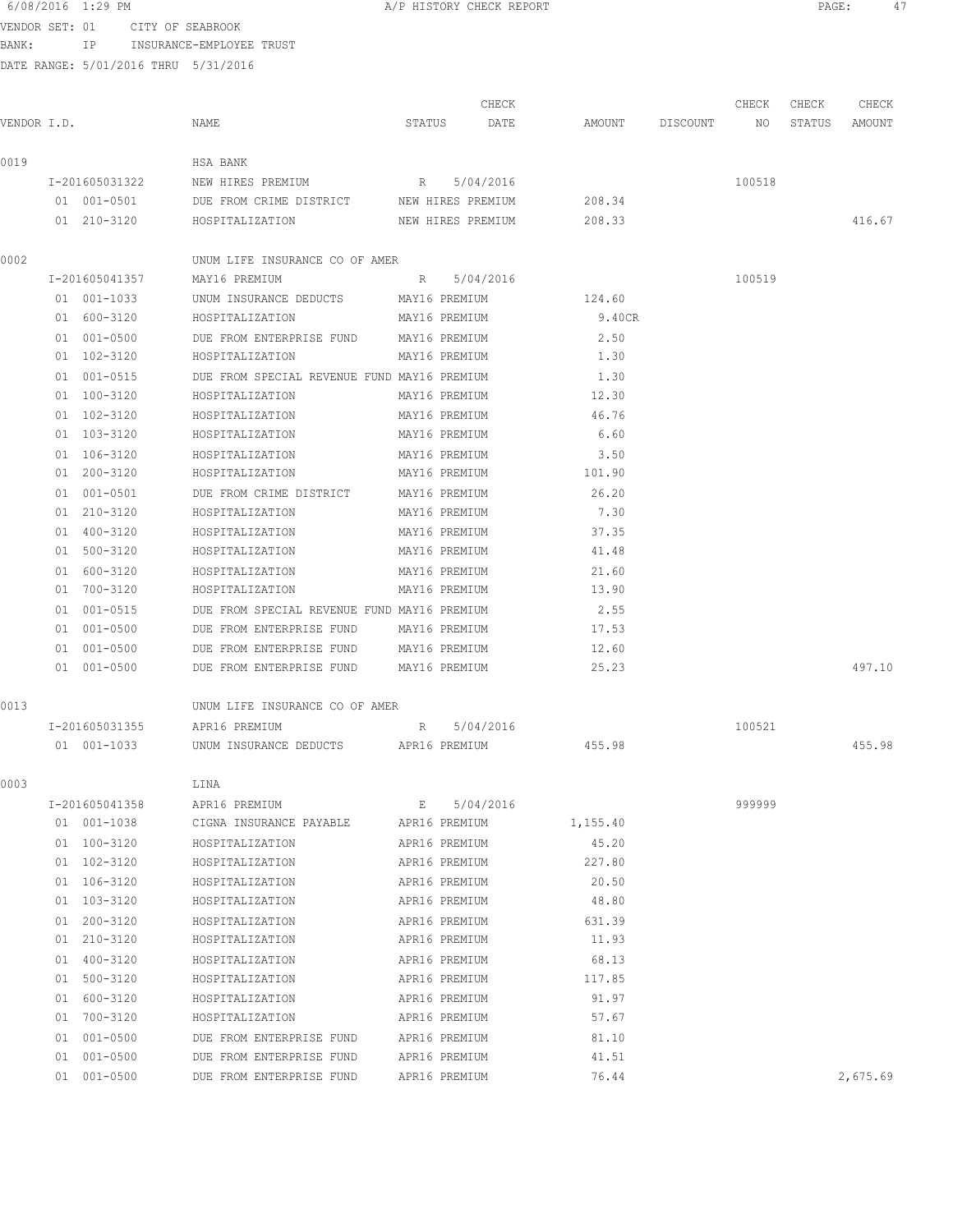VENDOR SET: 01 CITY OF SEABROOK

BANK: IP INSURANCE-EMPLOYEE TRUST

DATE RANGE: 5/01/2016 THRU 5/31/2016

| VENDOR I.D.      | NAME |                               | STATUS | CHECK<br>DATE | AMOUNT         | DISCOUNT  | CHECK<br>NO. | CHECK<br>STATUS | CHECK<br>AMOUNT |
|------------------|------|-------------------------------|--------|---------------|----------------|-----------|--------------|-----------------|-----------------|
| $*$ * TOTALS * * |      | NO                            |        |               | INVOICE AMOUNT | DISCOUNTS |              |                 | CHECK AMOUNT    |
| REGULAR CHECKS:  |      | 3                             |        |               | 1,369.75       | 0.00      |              |                 | 1,369.75        |
| HAND CHECKS:     |      | $\mathbf 0$                   |        |               | 0.00           | 0.00      |              |                 | 0.00            |
| DRAFTS:          |      | $\mathbf{0}$                  |        |               | 0.00           | 0.00      |              |                 | 0.00            |
| EFT:             |      |                               |        |               | 2,675.69       | 0.00      |              |                 | 2,675.69        |
| NON CHECKS:      |      | $\mathbb O$                   |        |               | 0.00           | 0.00      |              |                 | 0.00            |
| VOID CHECKS:     |      | 0 VOID DEBITS<br>VOID CREDITS |        | 0.00<br>0.00  | 0.00           | 0.00      |              |                 |                 |

TOTAL ERRORS: 0

#### \*\* G/L ACCOUNT TOTALS \*\*

|    | G/L ACCOUNT NAME |                                   | AMOUNT   |
|----|------------------|-----------------------------------|----------|
|    |                  |                                   |          |
| 01 |                  | 001-0500 DUE FROM ENTERPRISE FUND | 256.91   |
| 01 | $001 - 0501$     | DUE FROM CRIME DISTRICT           | 234.54   |
| 01 | $001 - 0515$     | DUE FROM SPECIAL REVENUE FUND     | 3.85     |
| 01 | $001 - 1033$     | UNUM INSURANCE DEDUCTS            | 580.58   |
| 01 | $001 - 1038$     | CIGNA INSURANCE PAYABLE           | 1,155.40 |
| 01 | 100-3120         | HOSPITALIZATION                   | 57.50    |
| 01 | 102-3120         | HOSPITALIZATION                   | 275.86   |
| 01 | 103-3120         | HOSPITALIZATION                   | 55.40    |
| 01 | $106 - 3120$     | HOSPITALIZATION                   | 24.00    |
| 01 | $200 - 3120$     | HOSPITALIZATION                   | 733.29   |
| 01 | $210 - 3120$     | HOSPITALIZATION                   | 227.56   |
| 01 | 400-3120         | HOSPITALIZATION                   | 105.48   |
| 01 | $500 - 3120$     | HOSPITALIZATION                   | 159.33   |
| 01 | 600-3120         | HOSPITALIZATION                   | 104.17   |
| 01 | 700-3120         | HOSPITALIZATION                   | 71.57    |
|    |                  | *** FUND TOTAL ***                | 4,045.44 |

\*\*\* FUND TOTAL \*\*\* 0.00

|                            | NO      | INVOICE AMOUNT | DISCOUNTS | CHECK AMOUNT |
|----------------------------|---------|----------------|-----------|--------------|
| VENDOR SET: 01<br>BANK: IP | TOTALS: | 4,045.44       | 0.00      | 4,045.44     |
| BANK: IP<br>TOTALS:        | 4       | 4,045.44       | 0.00      | 4,045.44     |
| REPORT TOTALS:             | 308     | 1,098,037.90   | 0.00      | 1,098,037.90 |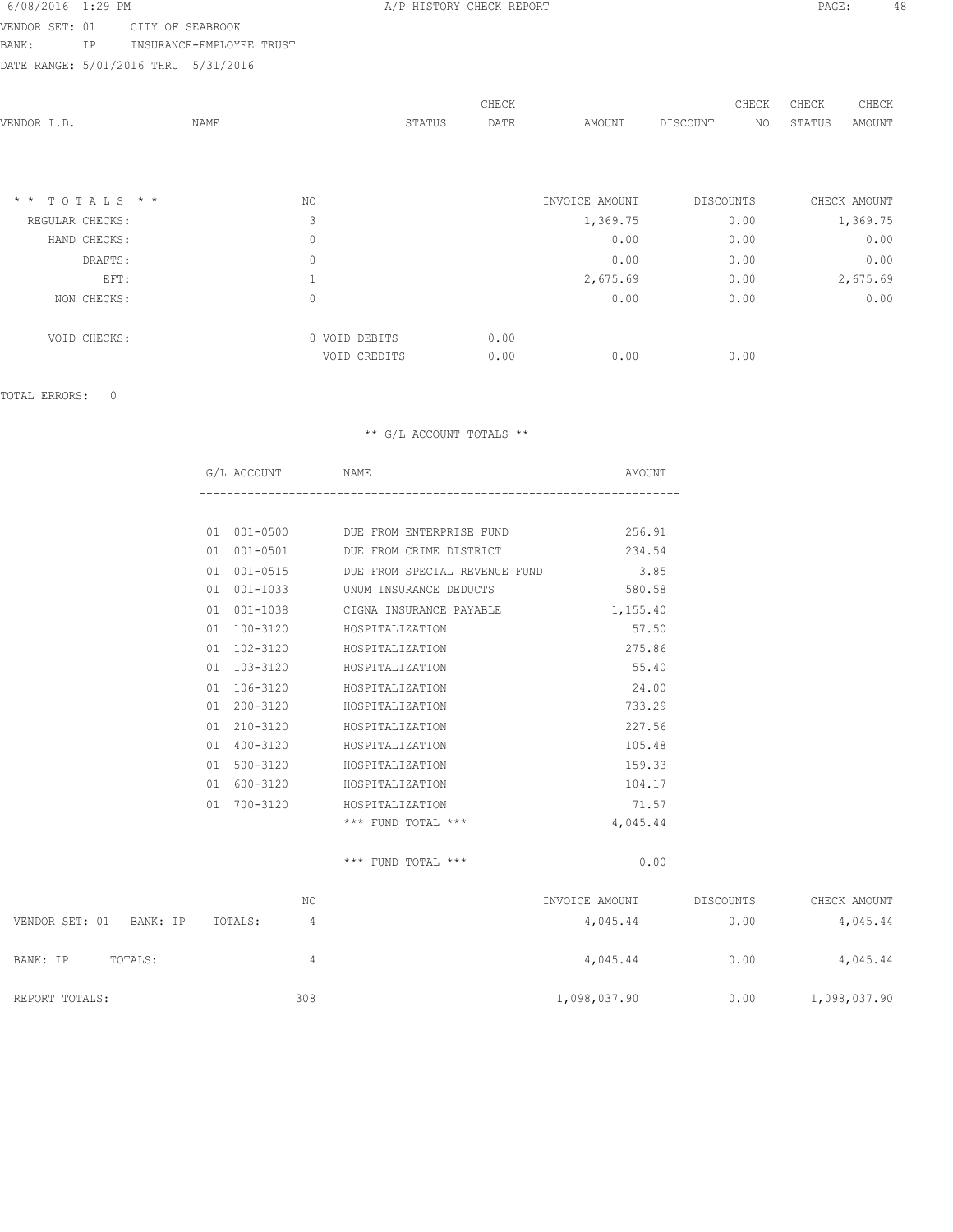SELECTION CRITERIA

| VENDOR SET: * - All     |                                              |
|-------------------------|----------------------------------------------|
| VENDOR:                 | ALL                                          |
| BANK CODES: All         |                                              |
| FUNDS: All              |                                              |
| CHECK SELECTION         | ------------------------------------         |
|                         | CHECK RANGE: 000000 THRU 999999              |
|                         | DATE RANGE: 5/01/2016 THRU 5/31/2016         |
|                         | CHECK AMOUNT RANGE: 0.00 THRU 999,999,999.99 |
| INCLUDE ALL VOIDS: YES  |                                              |
| ---------------------   |                                              |
| PRINT OPTIONS           |                                              |
|                         | SEQUENCE: CHECK NUMBER                       |
| PRINT TRANSACTIONS: YES |                                              |
| PRINT G/L:              | <b>EXERCITE</b> STREET                       |
| UNPOSTED ONLY: NO       |                                              |
| EXCLUDE UNPOSTED:       | NO                                           |
| MANUAL ONLY:            | NO.                                          |
| STUB COMMENTS:          | NO.                                          |
| REPORT FOOTER:          | NO <sub>N</sub>                              |
| CHECK STATUS:           | $N$ O                                        |
|                         | PRINT STATUS: * - All                        |
|                         |                                              |